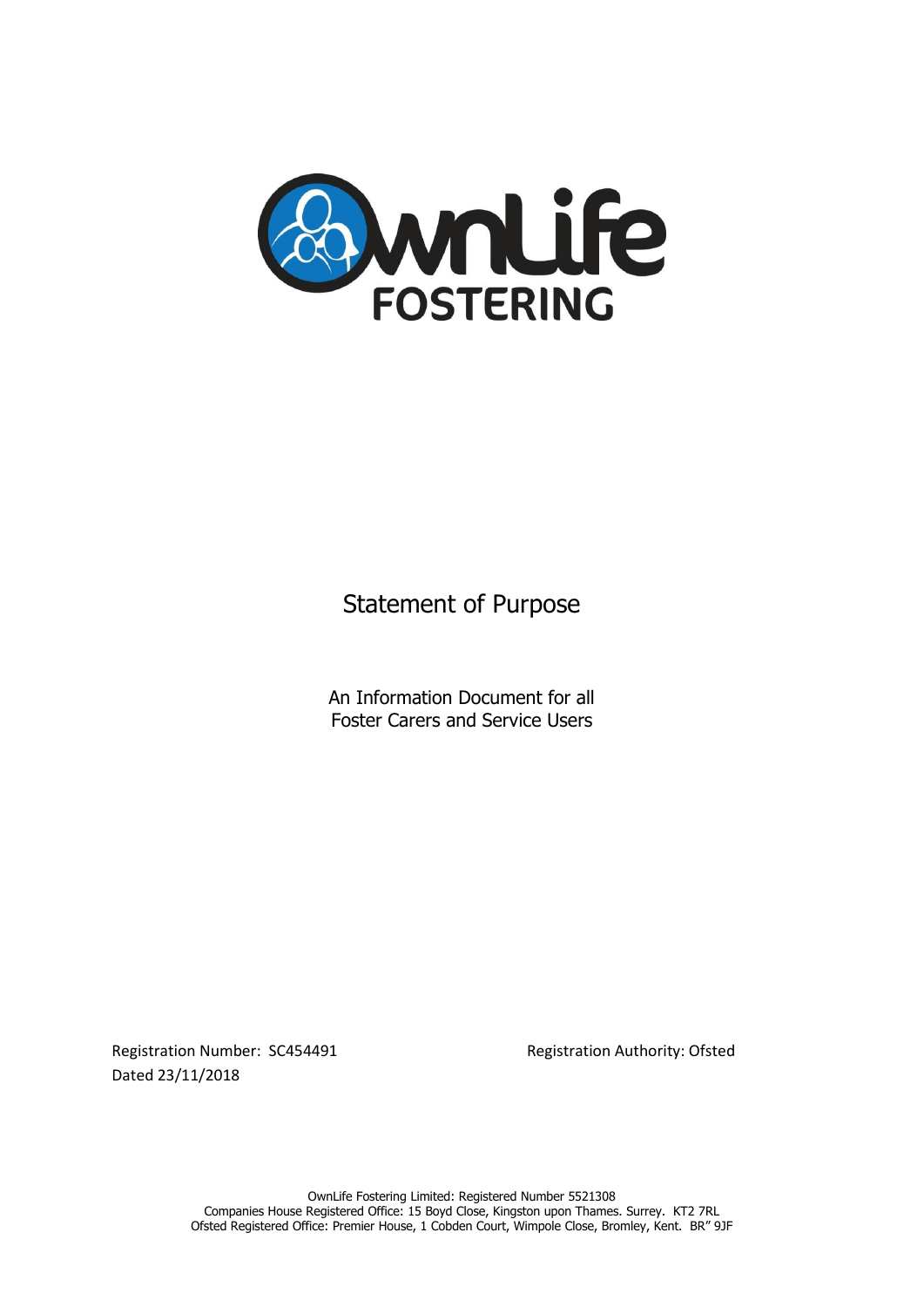| <b>INDEX OF CONTENTS</b> | Page |
|--------------------------|------|
|                          |      |

### 1. AIMS AND OBJECTIVES 4

- o Introduction
- o Description and philosophy of OwnLife Fostering Limited
- o Status
- o Principles and Standards of Care
- o Facilities and Services

### 2. PROMOTING WELFARE 15

- o Children and young people's rights
- o The 5 Outcomes for Children:
	- Being Healthy
	- Staying Safe (Child Protection, Bullying, Whistle Blowing, Safety at home)

Enjoying and Achieving (Education and Training, Employment)

Making a Positive Contribution

Achieving an Economic Wellbeing

- $\circ$  Contact with Relatives and Friends
- o Disciplinary measures
- o Sanctions
- o Equal Opportunities
- o Challenging Discrimination
- o Disability

# 3. RECRUITMENT, ASSESSMENT, FOSTERING PANEL AND APPROVAL 30 OF FOSTER CARERS

- 4. POST-APPROVAL ACTIVITIES 34
	- o Foster Carer's Agreement
	- o Post- approval Induction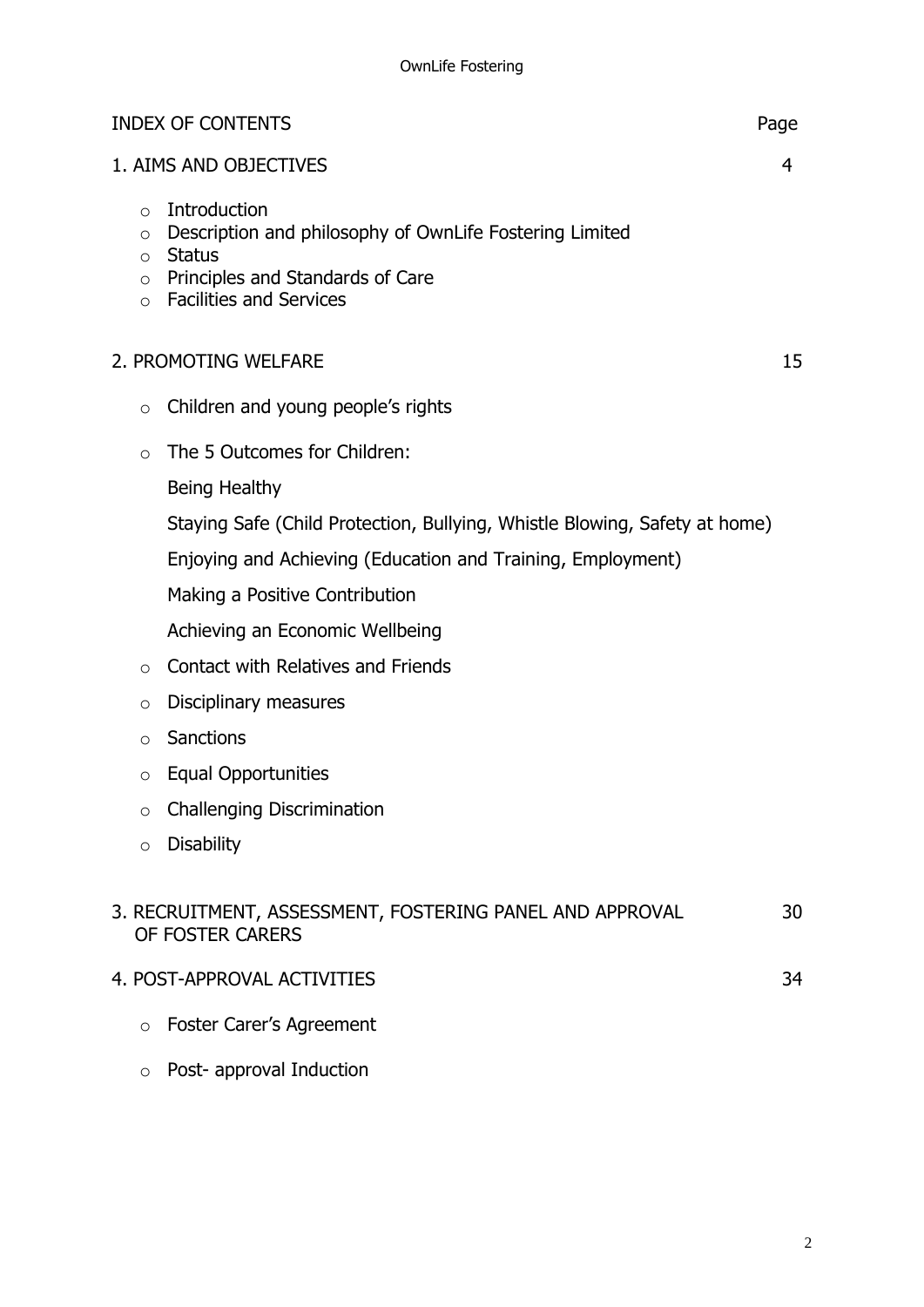| 5. TRAINING, SUPPORT AND DEVELOPMENT (TSD)                                                                                                                                                    |    |
|-----------------------------------------------------------------------------------------------------------------------------------------------------------------------------------------------|----|
| 6. SUPERVISION AND SUPPORT OF FOSTER CARERS                                                                                                                                                   |    |
| 7. FOSTER CARER REVIEWS                                                                                                                                                                       | 38 |
| 8. THE ORGANISATION                                                                                                                                                                           | 40 |
| The Company's structure<br>$\circ$<br>Management<br>$\circ$<br><b>Staff Team</b><br>$\circ$<br><b>Fostering Panel</b><br>$\circ$<br>Consultants<br>$\circ$<br><b>Foster Carers</b><br>$\circ$ |    |
| 9. COMPLAINTS                                                                                                                                                                                 |    |
| Procedure<br>$\circ$<br>Young Person's Complaints Booklet<br>$\circ$                                                                                                                          |    |
| <b>10. CHILDREN'S GUIDE</b>                                                                                                                                                                   | 49 |
| <b>11. USEFUL NUMBERS</b>                                                                                                                                                                     | 49 |
|                                                                                                                                                                                               |    |

Appendix 1: Parent and Child Placements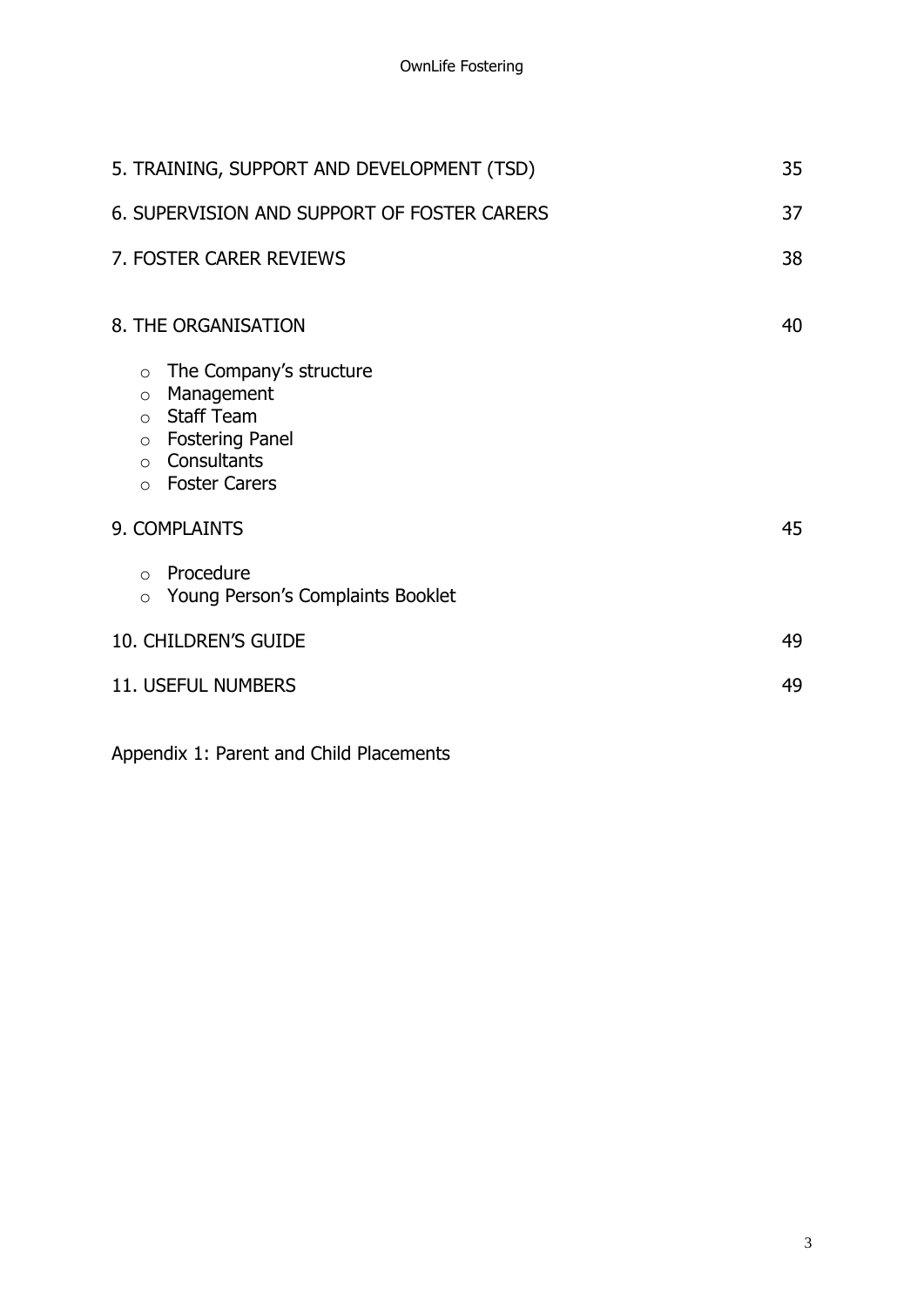## **1. AIMS AND OBJECTIVES**

## **Introduction**

The Care Standards Act 2000, Fostering Regulations and The National Minimum Standards 2011 focus on outcomes for children placed with foster carers by applying these standards. The Assessment and approval of foster carers; Amendments to the Children Act 1989 Guidance and Regulations 2013, gives updated guidance about the amended assessment and approval of foster carers.

OwnLife Fostering's Statement of Purpose gives an outline of how the welfare of children will be promoted, how the service is managed and how foster carers are supervised and supported. The Statement of Purpose effectively demonstrates its fitness to provide fostering services and includes methods on how the progress and experience of Looked After Children and their views are fed into the OwnLife Fostering service provision.

OwnLife Fostering is committed to providing children and young people with a homely, caring and safe environment in which they can thrive and fulfil their potential and personal goals.

At OwnLife Fostering our overall aims are that every child and young person looked after should receive the support they need to:

- Know that their views, wishes and feelings are taken into account in all aspects of their care: are helped to understand why it may not be possible to act upon their wishes in all cases and know how to obtain support and make a complaint (NMS 1).
- Have a positive self view, emotional resilience and knowledge and understanding of their background (NMS 2).
- Enjoy sound relationships with their foster family, interact positively with others and behave appropriately (NMS 3).
- To feel safe and be safe, and feel able to protect themselves (NMS 4)
- $\blacksquare$  To reduce any absconding patterns (NMS 5)
- To live in a healthy, physically suitable, environment where their physical, emotional and psychological health is promoted and where they are able to access the services to meet their health needs (NMS 6, 10).
- To be able to enjoy their interests, develop confidence in their skills and are supported and encouraged to engage in leisure activities (NMS 7).
- To be able to make a positive contribution to the foster home and their wider community (NMS 7).
- Achieve their educational potential (NMS 8).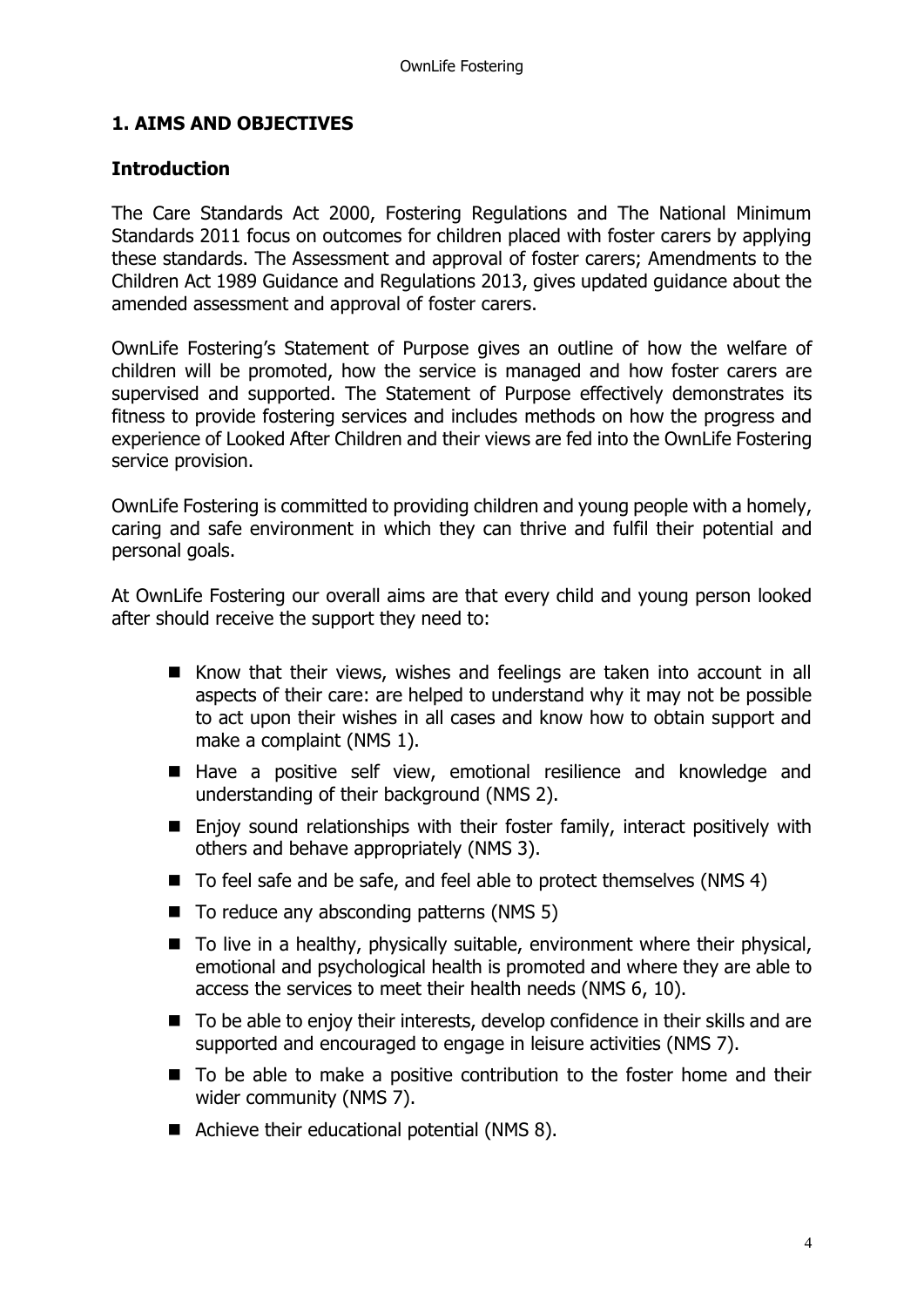- To have, where appropriate, constructive contact with their parents, grandparents, siblings, half-siblings, wider family, friends and other people who play a significant role in their lives (NMS 9).
- To be welcomed into the foster home and leave the foster home in a planned and sensitive manner which makes them feel loved and valued (NMS 11).
- To feel part of the family and are not treated differently to the foster carer's own children living in the household; the child's needs are met and they benefit from a stable placement (NMS 11).
- To be prepared for, and supported into, adulthood so that they can reach their potential and achieve economic well-being (NMS 12).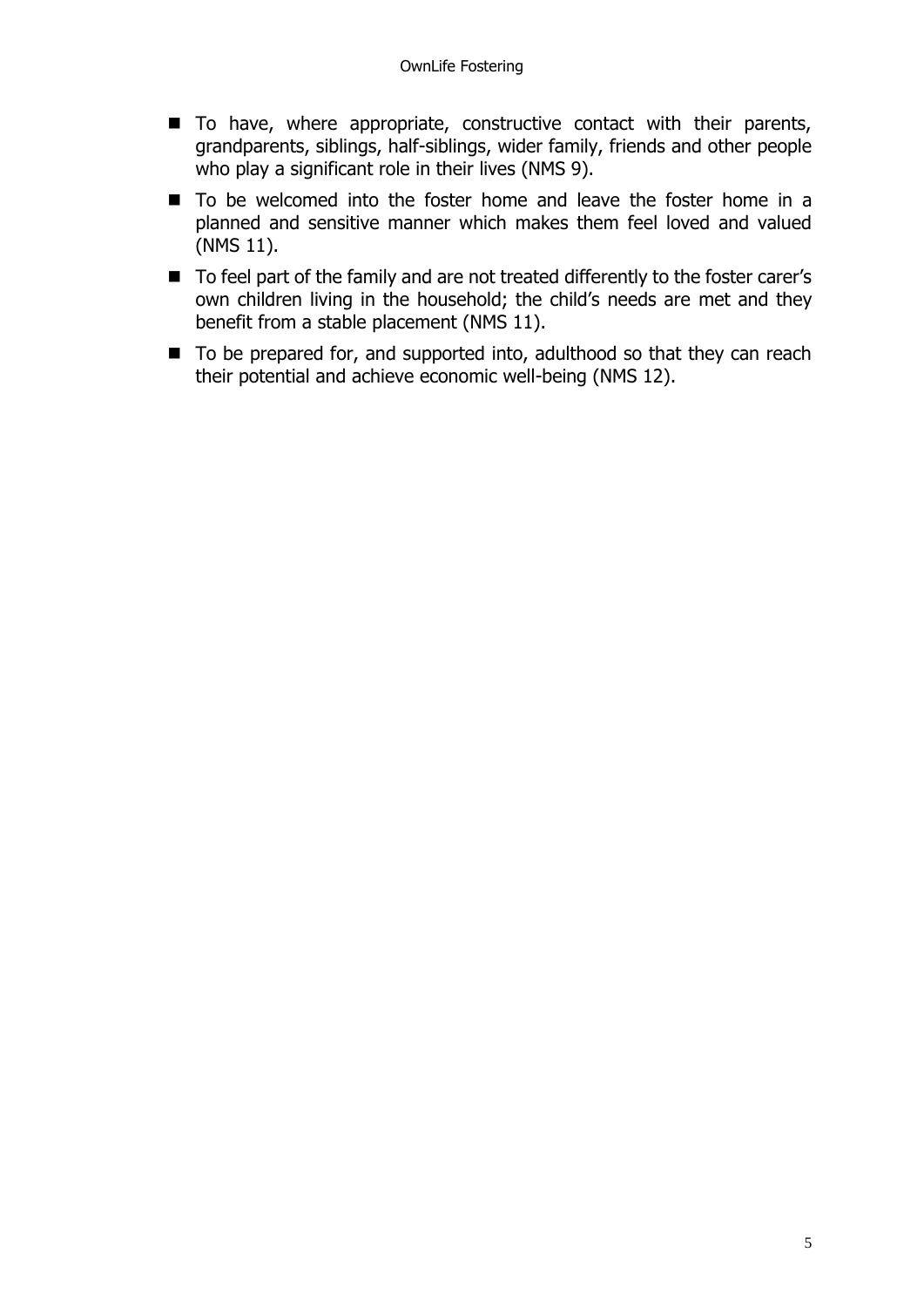## **Description and Philosophy of OwnLife Fostering Limited**

OwnLife Fostering is based in South London and is part of a care group who provide services and accommodation to children and young people who are vulnerable and in need within the meaning of Children Act 1989 and 2004. Our sister company, OwnLife Ltd, already offers residential, semi-independence and supported independent programmes of care in the boroughs of Lewisham, Greenwich, Bromley, Southwark, Croydon, Kingston, West Sussex and a consortium of North London boroughs.

The name OwnLife was originally chosen to reflect our aim to inspire young people placed in our care to "own" and take control of their "own lives". Not only do we practice the child and young person approach that responds to identified care plan needs, we also always provide a structure of support that aims not to give up on a child or young person. This provides the opportunity for Looked After children to experience a level of predictable consistent care and support. This consistency can make it easier for children and young people to see a link between what they do and what happens as a result.

OwnLife Fostering provides family placements within the UK for all children of diverse cultural, religious and ethnic backgrounds from birth to 18 years of age. We also offer parent and child placements.

We believe:

- All children and young people, irrespective of race, religion, gender, sexual orientation or social disadvantage have the right to develop their personal and educational potential to the full and the responsibility to contribute to society through positive citizenship
- All children and young people who require fostering are most likely to realise their potential if they have the opportunity to develop and grow in a safe and secure foster family home, which treats them with respect, dignity, and where they share with their carers, high expectations for their future
- It is of paramount importance to limit the number of moves from birth family through foster families. Stability of placement is a priority.
- Children and young people have the right to express their views and be a part of the decisions being made about their lives

## **Status**

OwnLife Fostering Limited is a private company limited by shares and was registered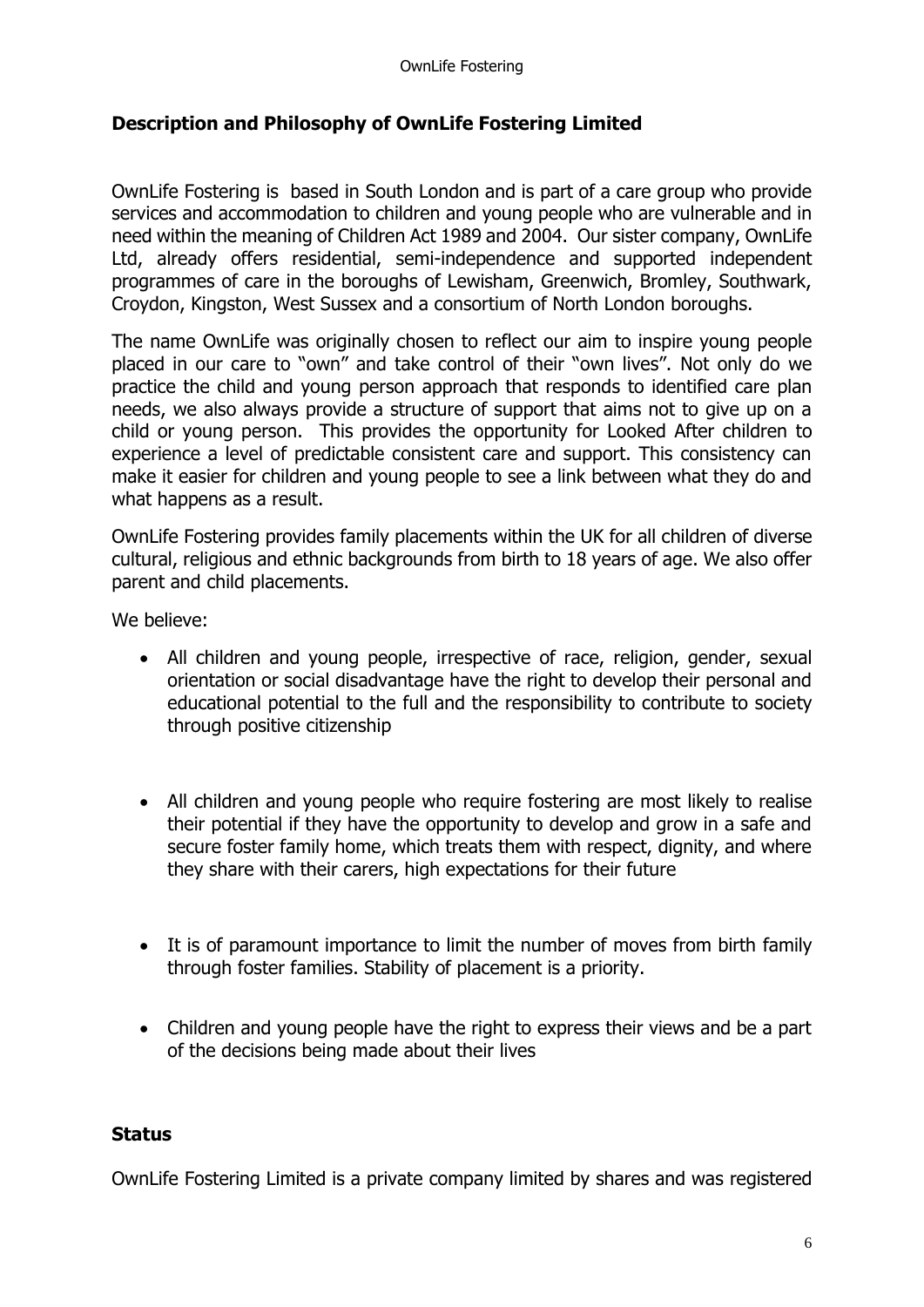under The Companies Act in 2005, to operate in England and Wales. We are fit to deliver fostering services by providing a robust recruitment, assessment and matching service to achieve excellent outcomes for children and young people.

OwnLife Fostering is committed to working in partnership with local authorities and other professionals on the principle that child's welfare is paramount.

The company is registered with Ofsted and has a remit to carry out its business to benefit vulnerable children by:

- Recruiting and assessing foster carers and a knowledgeable, skilled staff team committed to the organisational goals and with the values and skills necessary to provide for the needs of the children and young people in our care so that their welfare is safeguarded.
- Having systems in place to ensure that there is good matching between the children or young people and their foster carers.
- Always putting the needs of the child and young people first.
- Providing a fostering service that will give children and young people a safe and happy family placement in an environment where they can flourish and develop their potential to the full thus enabling them to participate positively in society.
- Developing a positive culture throughout the organisation by encouraging disadvantaged children and young people to thrive emotionally and develop resilience, with the unstinting support of the foster carers entrusted with their care.
- Providing well-planned and structured programmes of care to meet identified individual needs of children to enable them to develop into balanced individuals and achieve well in education.
- **Ensuring that foster carers practice is regularly monitored to ensure that all** matters delegated to foster carers are promoted in accordance with placement plans and that foster carers are clear about their responsibilities for medical treatment that needs to be obtained.
- Remaining committed to continuous learning and improvement by listening to children, young people, foster carers, staff and other stakeholders. OwnLife Fostering will help children make their views known and understand their rights.
- **•** Training and empowering foster carers to and encourage their foster child or young person to be involved in all aspects of their own care and to be actively involved in identifying opportunities for personal development.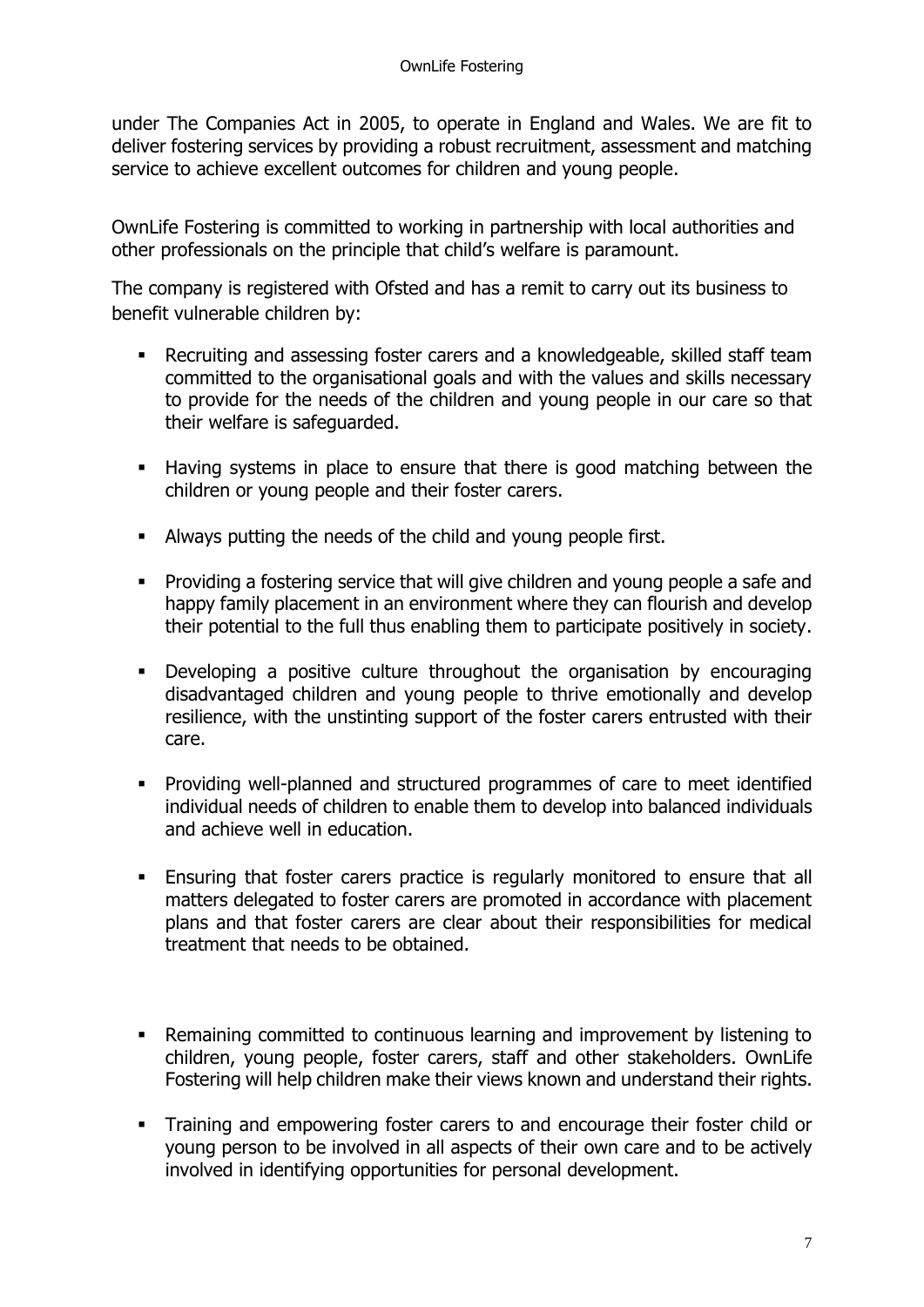- **•** Preparing children for adulthood and support them to achieve economic wellbeing.
- **Ensuring carers provide positive adult role modelling to voung people and** children.
- Endeavour to retain staff and carers to achieve continuity and stability in all placements by ensuring carers are well trained and supported in their fostering role.
- **Ensuring good communication between the key people, in order that care plans** are created and delivered to ensure that the young person's needs are fully met.
- Ensuring each child and young person has an individual programme to meet their needs, within the context of the foster family's daily life and routines.
- **Evaluation and developing our own practice through consulting service users,** parents, the foster carers and their families together with other agencies involved in the young person's lives.
- Working with our carers to maintain good family links in the interest of the child's overall development (unless there is child protection or other serious reasons not to). The significance of contact for looked after children, and of maintaining relationships with birth parents and the wider family, including siblings, half siblings and grandparents, is recognised by OwnLife Fostering as is the carer's role in this.
- **EXECT** Assessing risk factors specific to the individual child and young person, to record significant information and communicate to key people through regular reports and supervisory visits.
- Educating children and young people to stay safe.
- Providing for children and young people's medical and healthcare needs, in conjunction with the referring authority.
- Cater for children and young people's specific dietary needs and promote a healthy active lifestyle.
- Ensuring the needs of disabled children and children with complex needs are fully recognised and taken into account.
- **Ensuring that children and young people are able to practice their own religion** and maintain a genuine relationship with their own culture.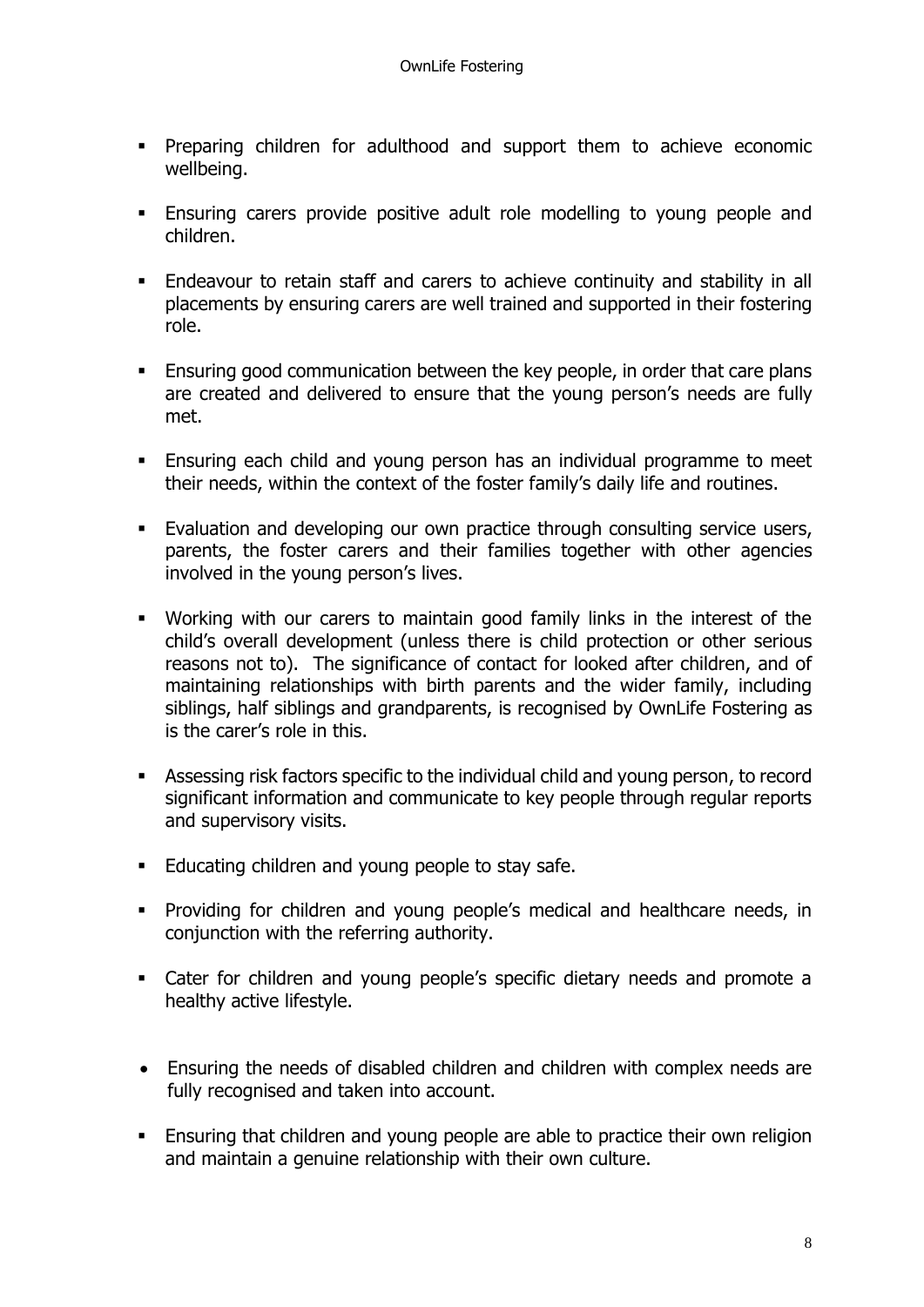- Responding to any reasonable request from any child and young person, and by providing appropriate 24-hour emergency support, guidance, therapeutic services, sport and leisure activities.
- Having effective and efficient finance and administration systems that support and enhance the social work service.
- Having regular external quality monitoring systems in place to ensure consistent and safe practice throughout the organisation.
- **•** Promoting methods of communication, which are appropriate to the user.
- Ongoing post approval training.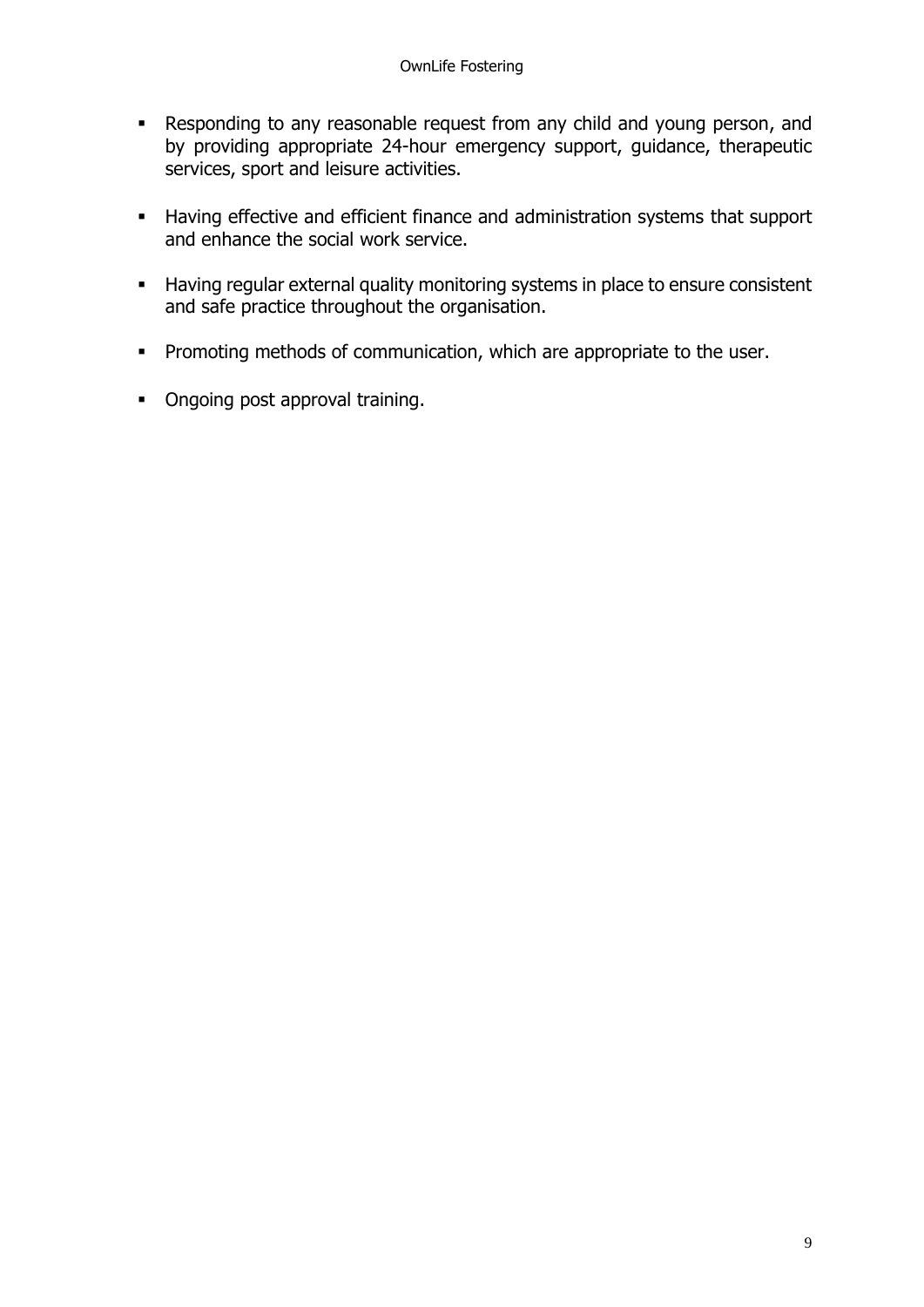## **Principles and Standards of Care**

OwnLife Fostering is committed to ensuring the provision of a high-quality fostering service that ensures the best possible standards of care, safety and protection for looked after children and young people.

OwnLife Fostering abides by the following:

- Care Standards Act 2000
- Children Act 1989
- Children Act 2004
- Children & Young Persons Act 2008
- Care Planning, Placements and Case Review Regulations 2010
- The Fostering Services (England) Regulations 2011.
- National Minimum Standards for Fostering Services 2011
- **EXECUTE:** Training, Support and Development Standards

We believe that children and young people in care are most likely to flourish when living as part of a family. To this end, we work to ensure we match the child or young person with a suitable, well-trained and supported foster family giving consideration to the wishes and feelings of the young person and all key people

Our foster carers are carefully selected, vetted, and provided with a 24-hour support line staffed by social workers. We work together as a team to sustain the original placement wherever possible. This underlines our passionate belief that moving a child or young person from one foster family to another is detrimental to personal developmental.

Our aim is to work to a therapeutic model of fostering, bringing together a team of professionals around the child whilst providing continuous care and support as appropriate.

We ensure that young people have the opportunity to express their views and make their own decisions where appropriate regarding their emotional and physical wellbeing. We believe in consulting with all individuals, groups and organisations that are involved with OwnLife Fostering. This consultation will importantly include the children/young people presently cared for, their parents as well as foster parents and both sets of extended families.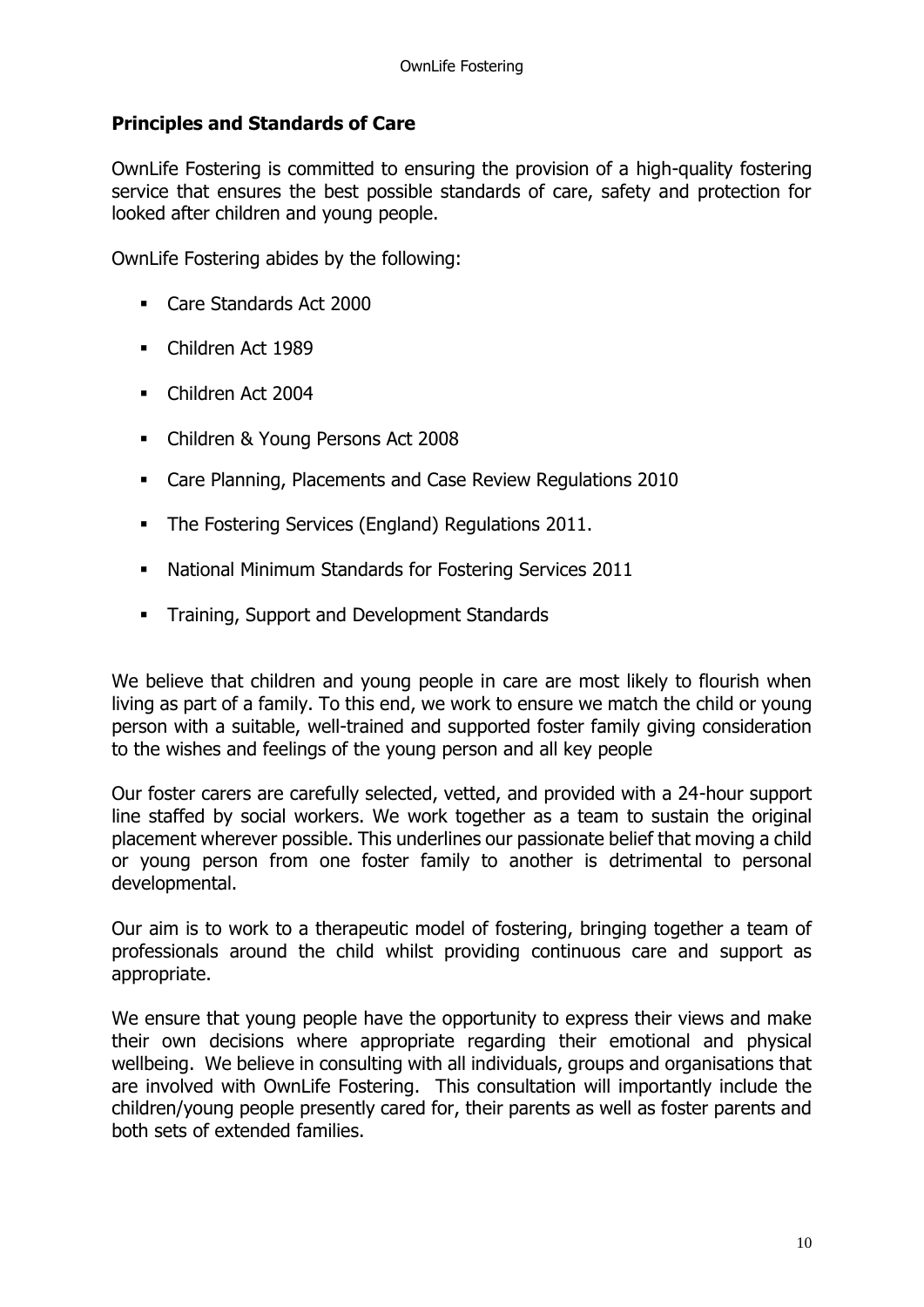## **Foster Carer Principles and Values**

Written by the Foster Carers in October 2015

- We accept each child for who they are
- We do not judge
- We will be patient and tolerant
- We will evidence Resilience/reliability/dependence
- We will support, encourage and develop children
- We will put in place genuine boundaries
- We are trustworthy
- We will always listen, be realistic, honest, and respectful
- We undertake reflective practice
- We show empathy
- The welfare and safeguarding of the child is paramount
- We base our practice on partnership working
- We are child centred
- We always promote education and development
- We celebrate success and achievement and positively reinforce all the children we care for
- We respect confidentiality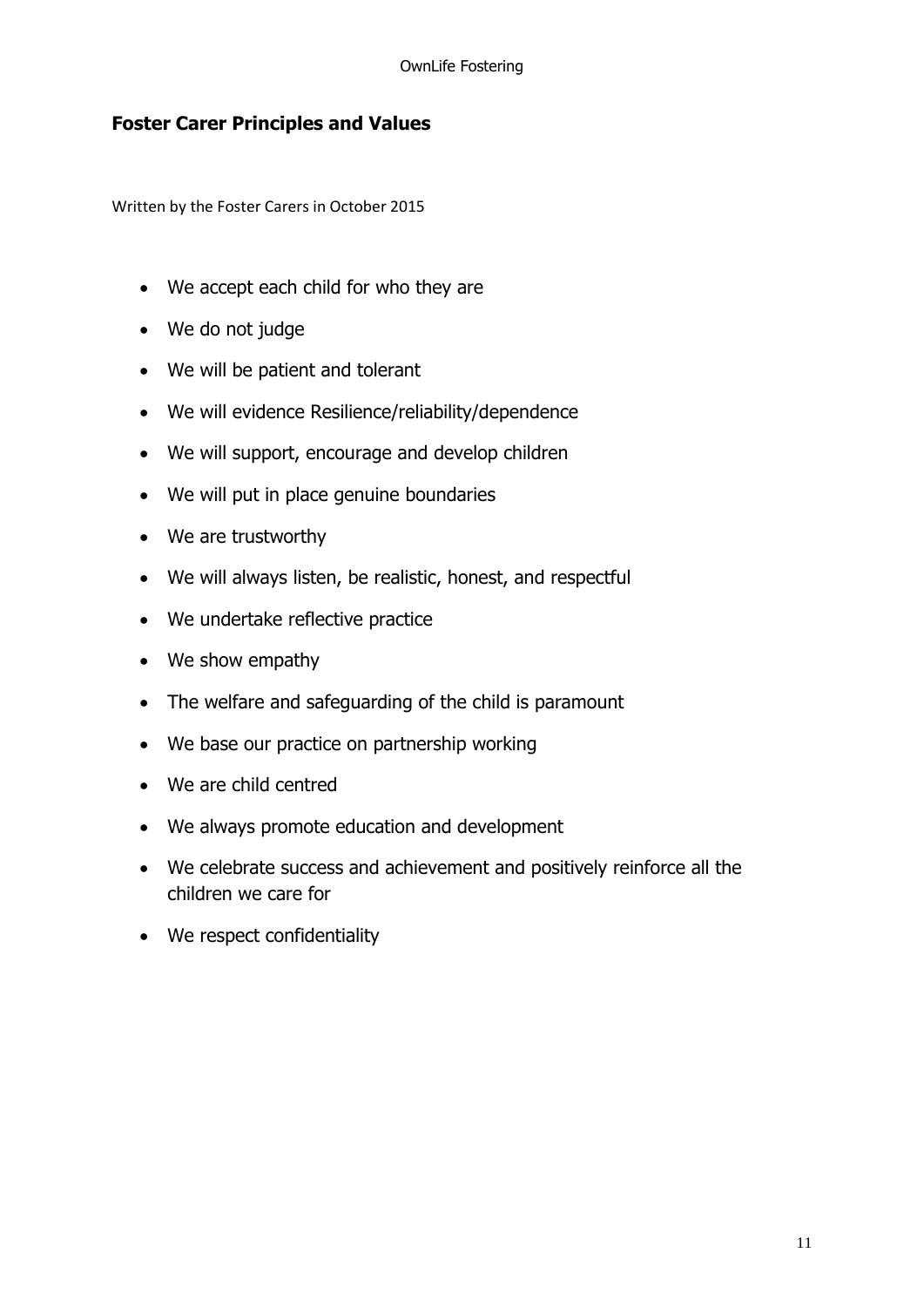#### Facilities and Services

OwnLife Fostering aims to provide family placements for a wide range of children and young people of all ages, including sibling groups, and parents with children, and those with special educational needs or disabilities.

As a high quality fostering service we recognise the need for a range of fostering services. We acknowledge that each placement type requires foster carers today to help children and young people thrive tomorrow and in the future.

Our range of placements is described below: -

### Emergency placements:

Breakdowns in families happen at all times of the day and night. This can leave social workers to deal with a difficult dilemma at very short notice. OwnLife Fostering can ease these situations by providing a fostering service able to understand the trauma children and young people experience in these unfortunate circumstances.

### Bridging placements:

This is a short-term flexible placement, focusing on ensuring the most sensitive transitions for children and young people.

### Parent and child placements:

In these placements foster carers provide detailed and comprehensive assessment reports as part of parenting assessments. Foster carers undertake support and assessment functions.

Please see Appendix 1 for a full Parent and Child specification.

#### Sibling placements:

Sibling placements can either provide placements together or close by and the facilitation and supervision of contact between siblings is provided.

### Unaccompanied asylum seekers/children:

A co-ordination of packages of support including immigration, supporting religious, language and cultural needs, integration with the community and appropriate faith groups.

### Short-term fostering:

Sometimes it is necessary to have a foster family to look after a child or young person for a few weeks or even a few months. This allows time for the parents to sort things out in order that the young person may return home, or move to another appropriate and planned placement.

#### Long-term fostering: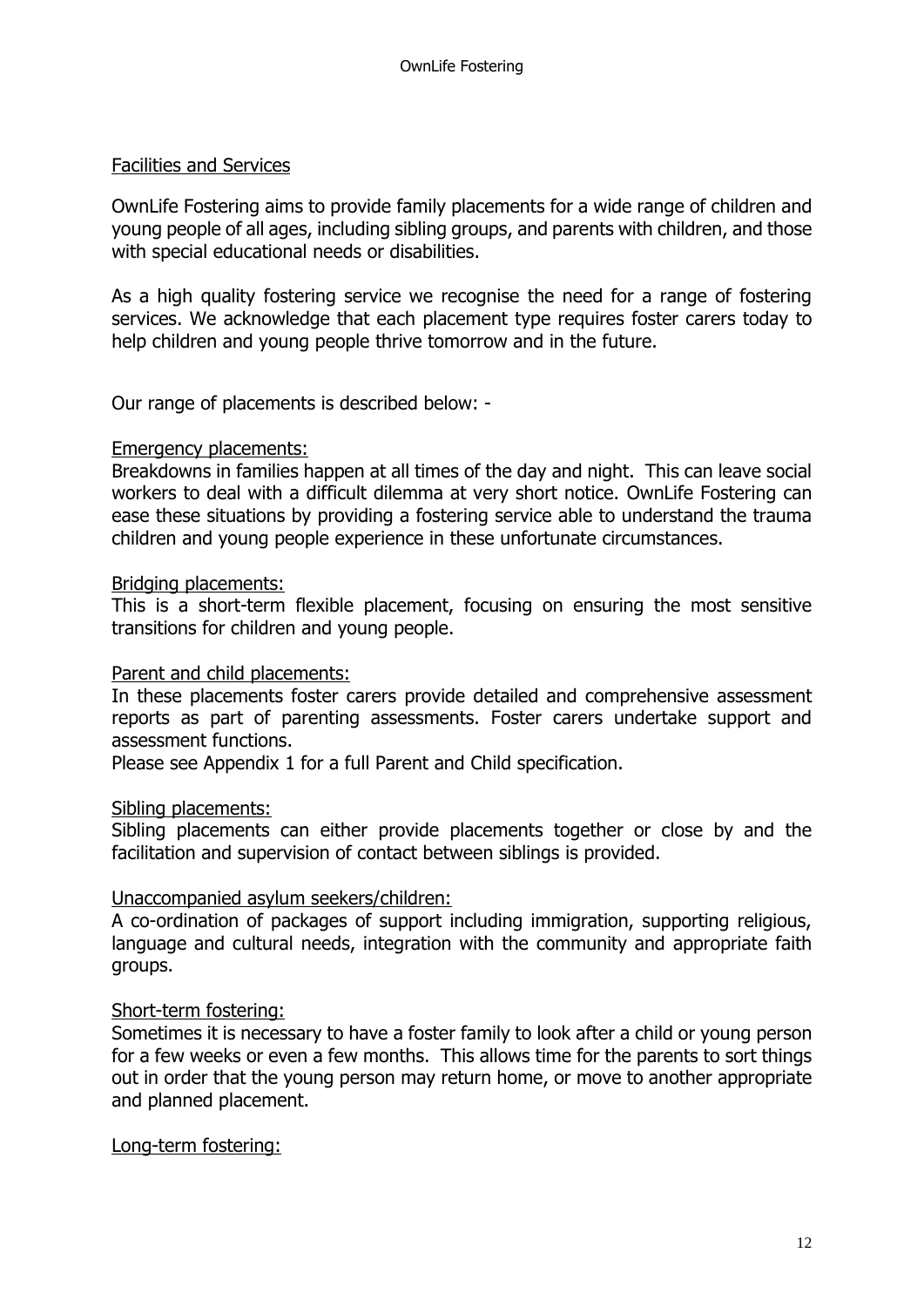In appropriate circumstances, it may be in the best interest of the child to become integrated into a foster family on a long-term basis. This arrangement can provide continuity and stability for the child or young person and provide the secure base from which to venture into the world of education and perhaps therapy. Sometimes these arrangements become permanent through matching at a local authority permanence panel.

### Specialist Placements/ Children with Disabilities:

These are only offered to experienced, trained and skilled carers who are able and willing to look after children with special needs, for example, learning difficulties, Autism, ADHD, Down's syndrome, specific medical needs physical or complex social, emotional and behavioural difficulties.

## Respite

OwnLife foster carers are available to take weekend and holiday respite for children who require a placement at these times from residential schools.

We can also provide short term respite to other foster carers.

These placements are managed in the same way as other placements with placement agreement meetings, support and supervision. They have a thorough matching process, risk assessment and support plan.

### Complex needs.

The placements for children and young people with complex needs are managed in the same way as other placements in terms of matching, risk assessment and support planning. However, these placements attract a much higher level of support and often more creative methods of support according to the individual needs of the child or young person. We are able to arrange day and night support, night wake staff, transport, mentoring and direct work. Life story and therapeutic input are also possible.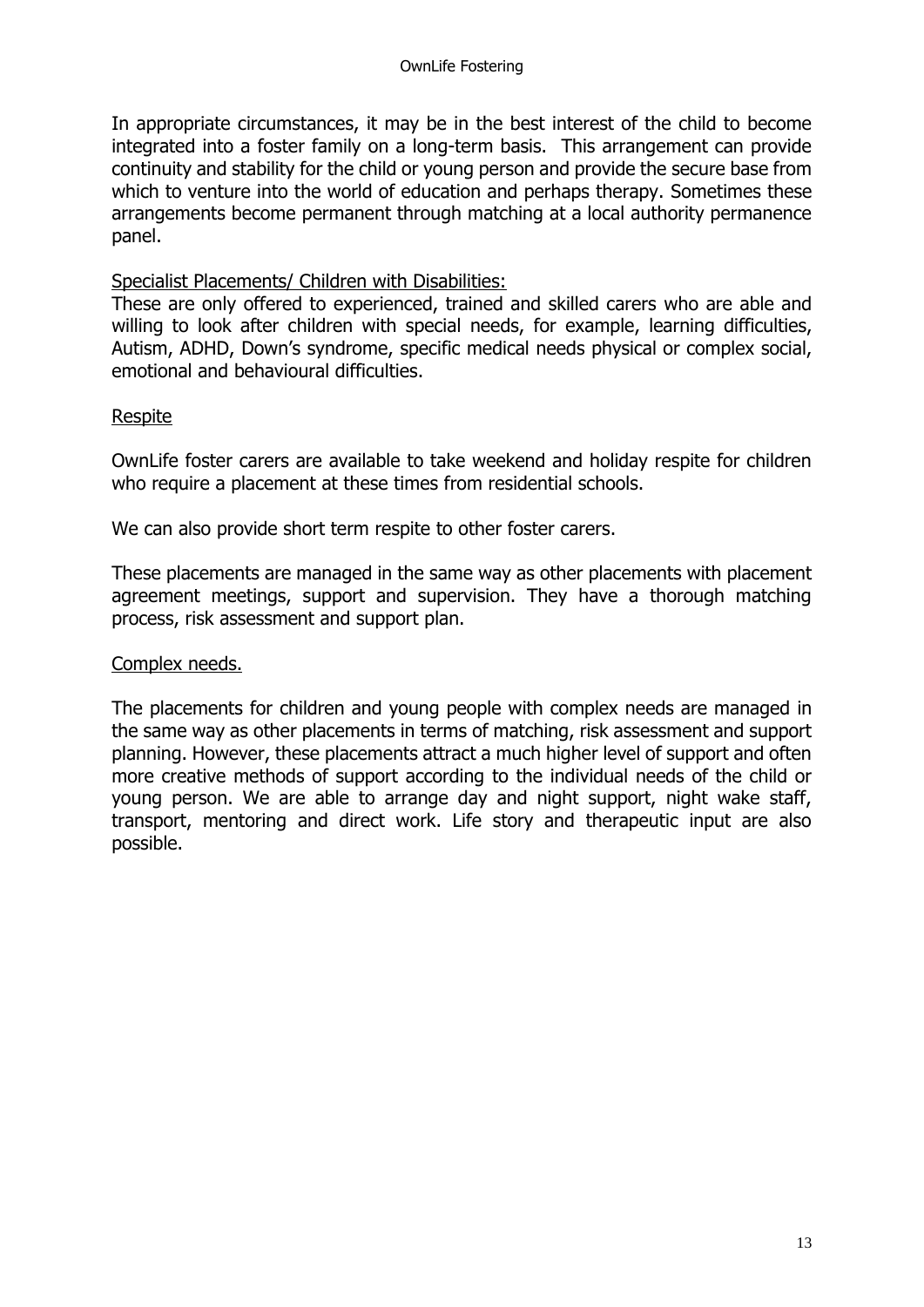OwnLife Fostering believes that if appropriate packages of support are available in a timely fashion to foster carers, then children and young people are more able to live in a family environment. This service is designed to be flexible and responsive.

The team of committed, skilled carers is supported by professionals in the field of childcare. These professionals have a wide range of experience of working with children and young people who have suffered neglect, emotional, physical and sexual abuse.

All children and young people placed with OwnLife Fostering are visited regularly as part of the role of the Supervising Social Worker. Every child or young person is seen alone regularly.

There are also a number of consultants employed by us who can be contracted to offer specialist advice and recommendations where a child or young person has difficulties or issues, which need to be addressed.

In line with support of the dedicated team OwnLife Fostering provides a range of services available and outlined below:

- **EXECT** Therapeutic support, counselling, psychologist and psychiatric services are available from a number of consultants who we call upon to meet specific needs of any child or young person
- 24-hour telephone support service that operates seven days a week
- Professional allowance and financial support which covers the full cost of a placement.
- **EXECT:** Fostering Network Membership which offers independent advice and support, independence training, publications as well as legal help
- We provide high quality bespoke training that equips our foster carers with the skills they need to look after vulnerable children and young people
- **EXILLE 15 In Skills to Foster training offered to prospective applicants and a comprehensive** induction package to new foster carers
- Individual or group work
- Representation and support for the child or young people at police stations and at court appearances
- **•** Preparation for independence
- **EXEC** Transport or access to external services/facilities.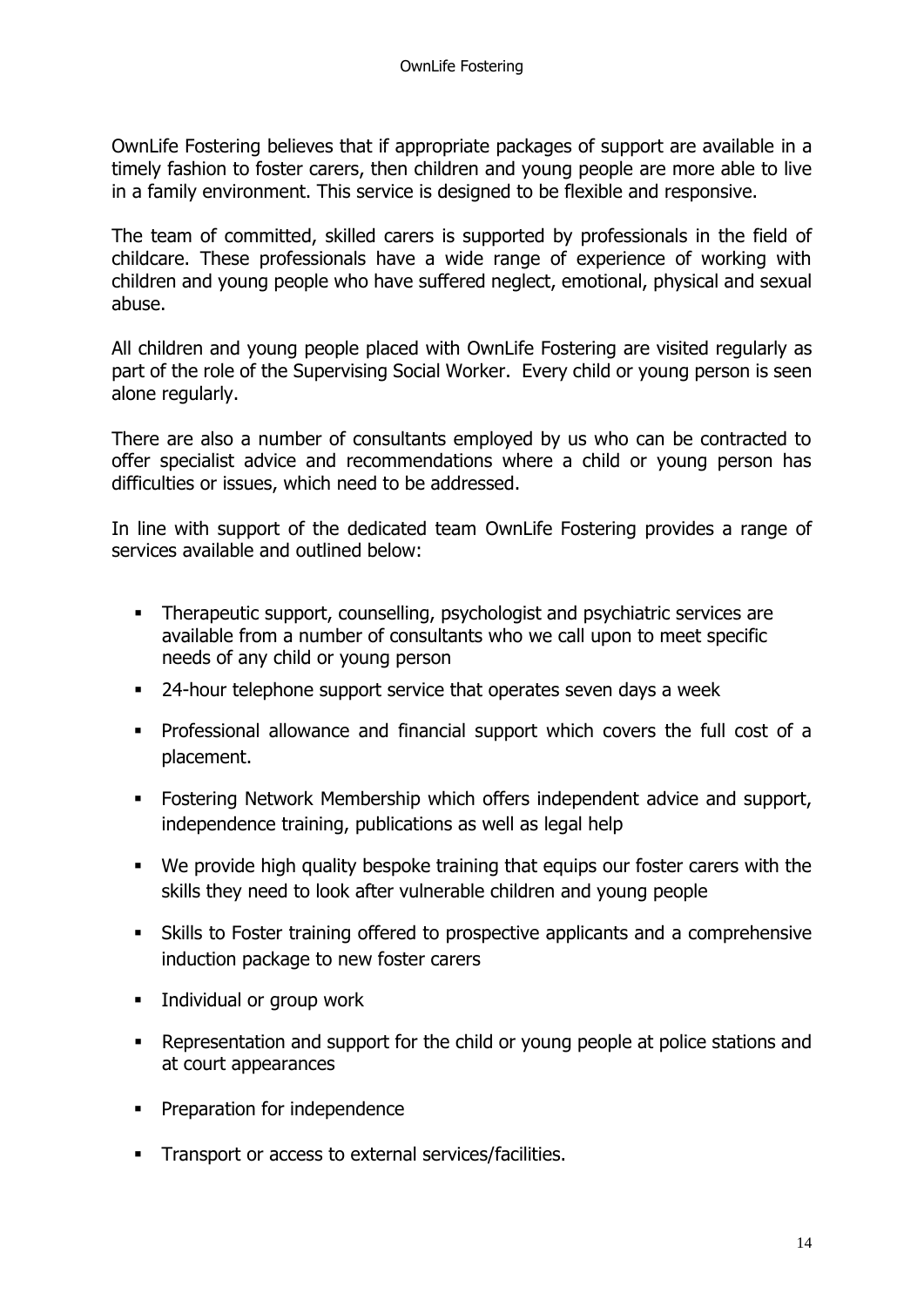- Children's Guide to Services and Complaints which provide guidelines specifically aimed at children under 11 and young people 12 years of age and over. It includes important contact numbers children and young people can use to speak in private to an independent person or professional or to make a compliant.
- Foster Carer's Handbook and Staff Handbook which offer a guide to policies and procedures of all aspects of the fostering services.

When the number of carers is sufficient we will organise and facilitate:

- Participation Groups and Consultation Sessions for young people, children and their families, foster as well as support groups to create an opportunity to express their views regarding their emotional, physical health and wellbeing
- Fortnightly clinics for foster carers and or monthly foster carer support groups where they can discuss challenges they are experiencing with children in placement. Alongside these we will run Attachment Clinics where carers will receive training and guidance on issues related to 'attachment and stages of development' of children and young people (TDS, TSDS 5.1 a-c and 5.2 a).
- Social activities for the sons and daughters of foster carers
- A newsletter which runs regularly throughout the year for young people in OwnLife Fostering placements, and for foster carers.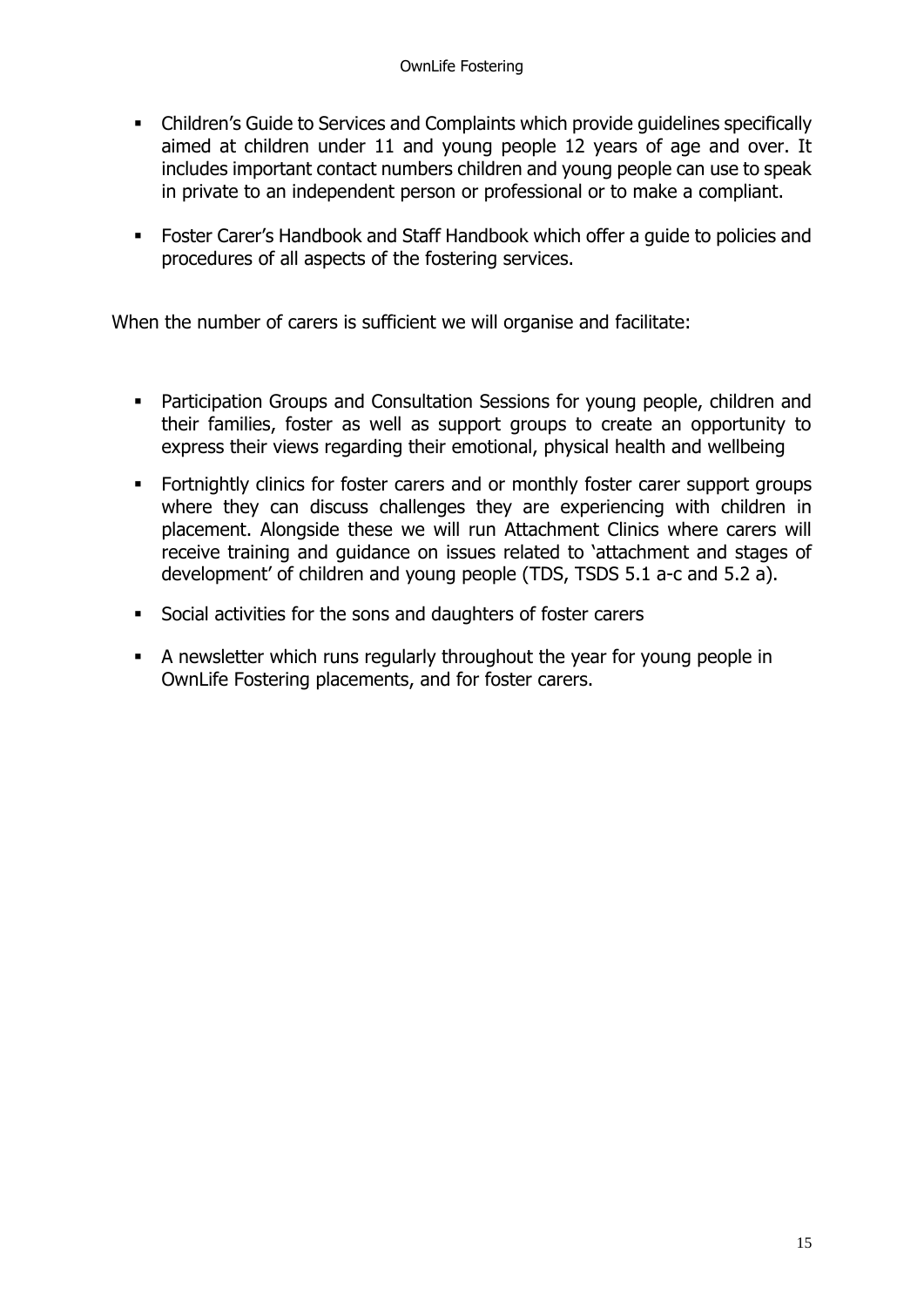## **PROMOTING WELFARE**

## **Children and Young People's Rights**

In the context of anti-discriminatory practice, it must be borne in mind that all young people placed through OwnLife Fostering have the following rights:

- To feel safe
- To have a choice regarding their clothing
- To keep contacts with their family and friends unless there are child protection issues
- To say what they think should happen in their future
- To be listened to and be heard
- To be educated
- To have pocket money
- To have a clothing allowance
- To see what is directly written about them
- To see a social worker
- To make telephone calls in private
- To give and receive letters/post privately
- To not be treated less favourably than anyone else on grounds of sex, religion, culture or sexuality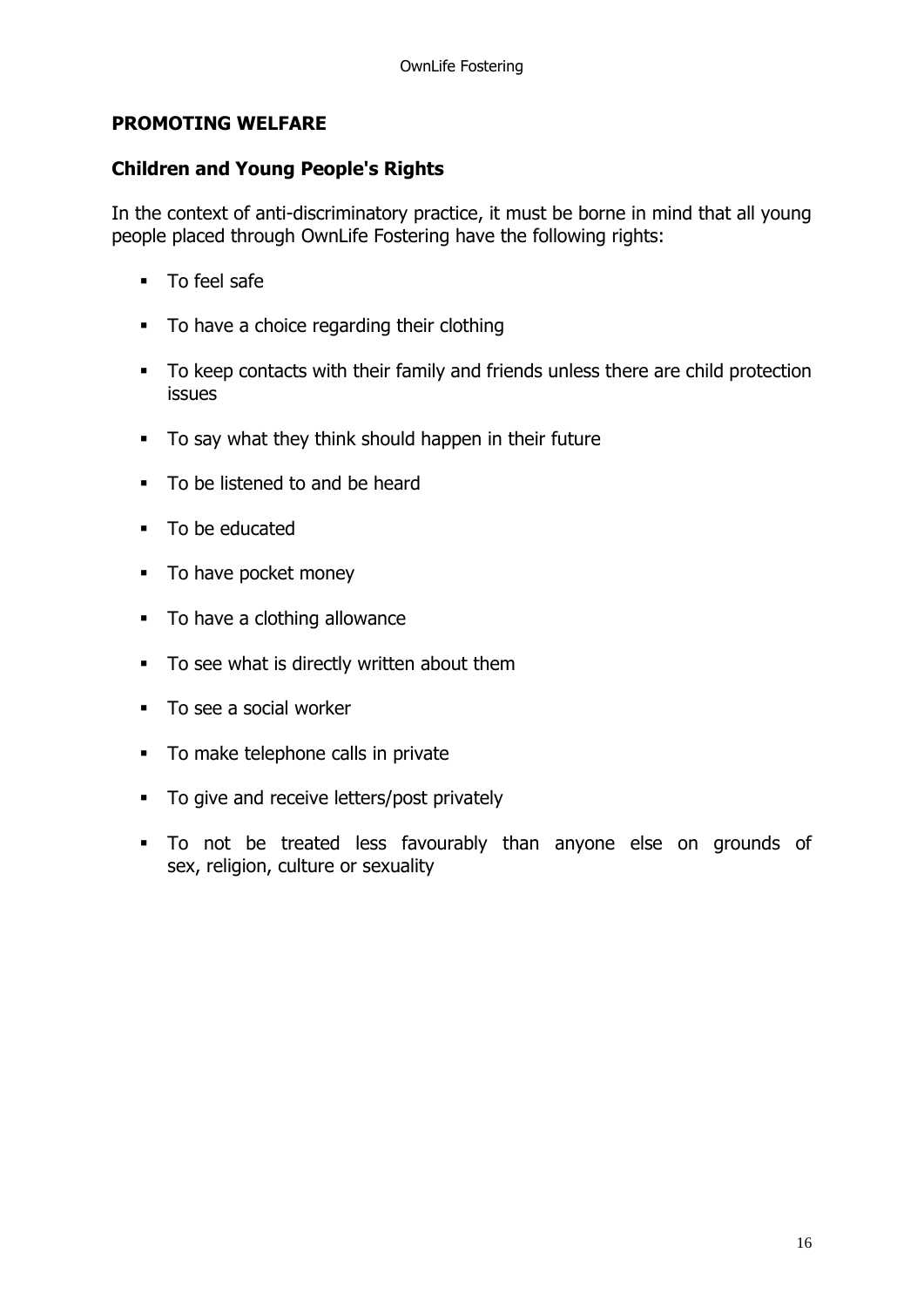## **Prohibited Measures**

The following measures are prohibited and are not allowed under any circumstances:

- Corporal Punishment.
- Deprivation of Food and/or Drink.
- Restriction or refusal of visits and communications, other than where visits by certain individuals may compromise the safety of the home.
- Requirement to wear distinctive or inappropriate clothing.
- The use or withholding of medication or medical or dental treatment.
- The use of accommodation to physically restrict a person's liberty.
- Intentional deprivation of sleep.
- Imposition of fines.
- Intimate physical searches.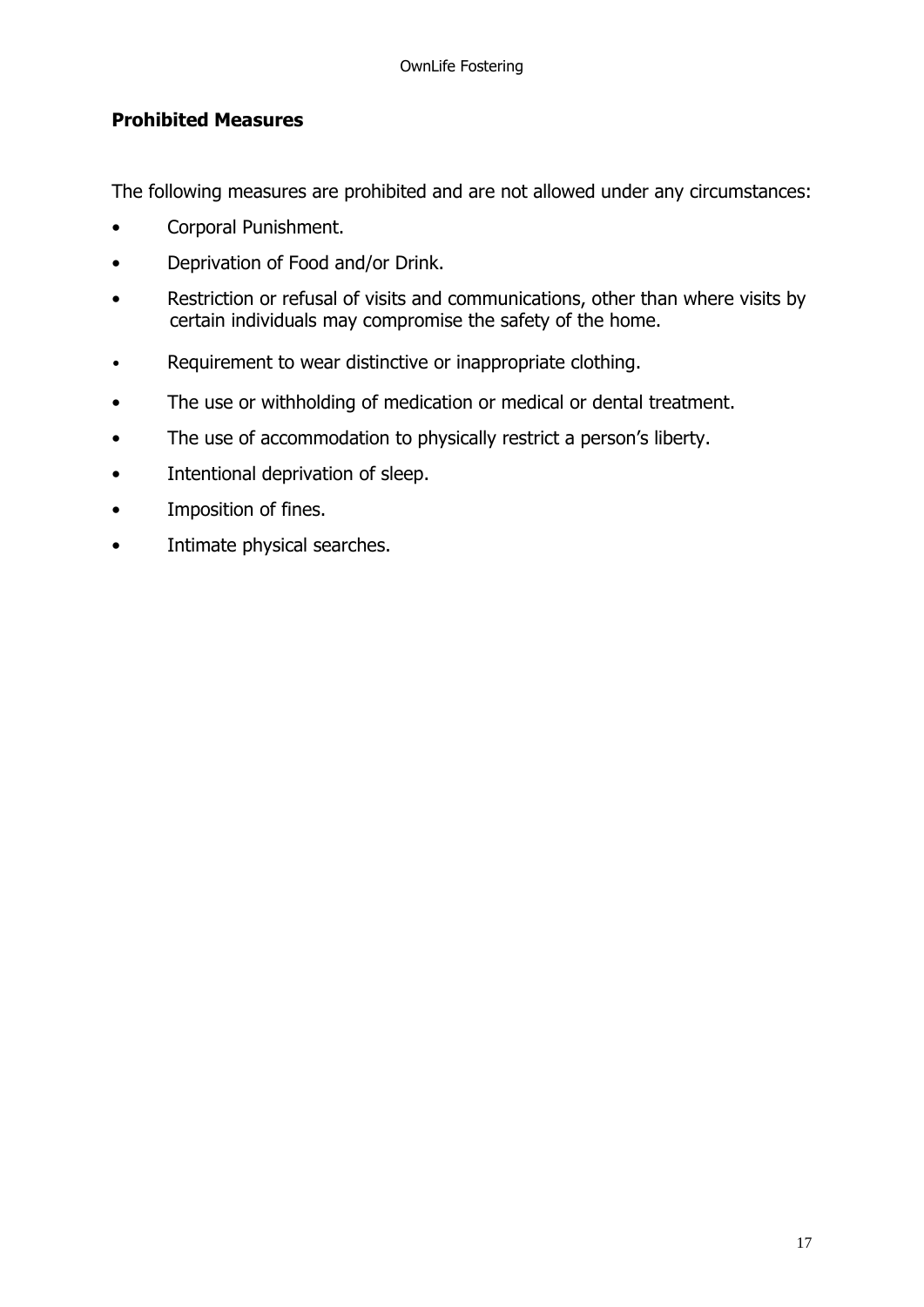## **THE FIVE OUTCOMES FOR CHILDREN**

## **Being Healthy**

The well-being, emotional and psychological health, and having a healthy environment in which to live is of paramount importance to us for all the children and young people in our foster care. Our carers promote the benefits of a healthy life style; are energetic and vigilant in promoting the health care of each child and young person encouraging regular health dental and optical checks (NMS 6).

Each child or young person is registered with a GP, dentist and optician local to their foster home unless it is practical for them to continue with their existing practitioners and have prompt access to medical services when needed.

All our carers are aware of their responsibility for the health of our children and young people. In particular, they help children and young people by providing guidance and support on dietary matters and exercise; drug, alcohol and substance abuse; sexuality, sexual relationships, HIV/AIDS and sexually transmitted diseases; general health and personal hygiene issues; cultural and genetic differences and related illnesses.

All children and young people are actively discouraged from smoking. Applicants who smoke will not be considered suitable to care for children between the ages of 0-5, in accordance with BAAF guidelines. OwnLife Foster Carers are required not to smoke with Looked After Children and Young People, nor to smoke in the same room with a Looked After Child or in front of a Looked After Child.

Children and young people are encouraged to eat healthily and exercise choice in the food that they eat and to take part in physical activities which will provide positive physical and psychological benefits.

All medicines, whether prescribed or remedies recommended by a pharmacist, are kept in a double locked cabinet and accessible only by carers. Our Supervising Social Workers will carry out robust assessments of fostering households to ensure good standards of cleanliness.

Our carers are trained in first aid, but are not trained medical personnel, thus a GP is consulted in all cases of illness.

All accidents involving injury to a child or young person in the foster home as well as administration of medications are recorded in the daily diary, accident/medicine log and on the child or young person's case file. A report is forwarded to the social worker and parents where appropriate. Health updates are included in monthly summary reports and at review meetings.

**Staying Safe**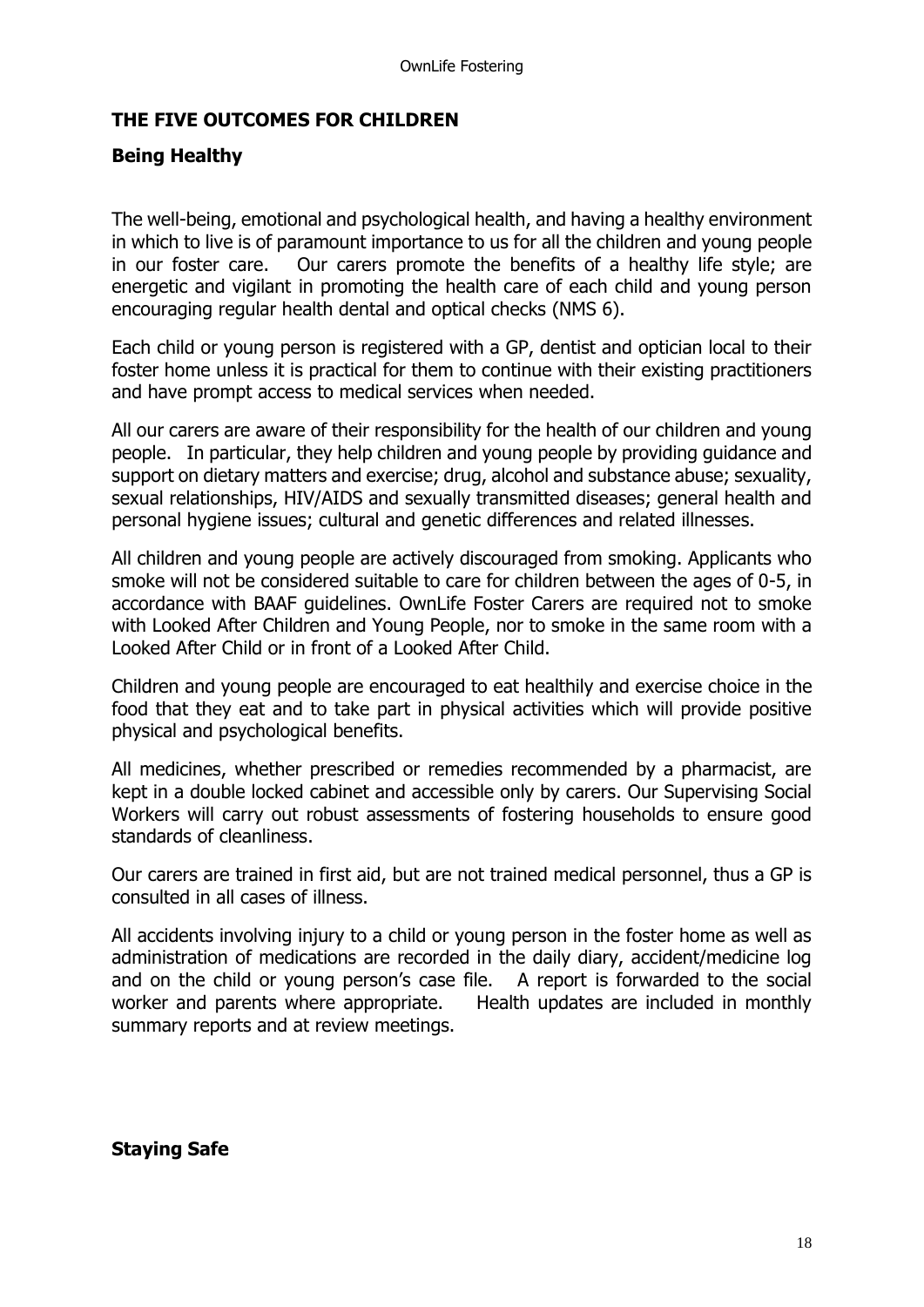Foster carers and staff at OwnLife Fostering are trained in child protection and safeguarding procedures, to a standard approved by the local safeguarding board. All are familiar with our policy on Bullying and our 'Whistle blowing' procedure.

- All children and young people placed with OwnLife Fostering will be kept safe.
- **•** OwnLife will actively and continuously seek the views of children and young people who become the recipients of OwnLife services and will always consistently update children and young people about our reactions to their opinions (NMS 1).
- OwnLife Fostering will work in partnership with all relevant agencies to ensure that children and young people are effectively protected from harm.
- All foster carers and social work staff are made aware of our child protection policy and procedures and are given appropriate training.

Allegations of abuse or bullying are managed promptly and handled as sensitively as possible. Carers respect the rights of all children and young people and any allegations of abuse or bullying, whether current or historical, are taken extremely seriously. If an allegation is made, we will work through every stage of the disclosure and the attendant ramifications with the child or young person and relevant authorities.

### Listening to Children and Young People

Listening and responding to young people's views is very important to OwnLife. We ensure that at the start of a child's placement with our foster carers that all children receive a copy of our children's guide and the foster carer's family policy. The contents of both are explained by our foster carers, this includes showing details of useful names and numbers to contact if required and gaining each child or young person's views about the children's guide and how carer's family policies can be improved. Our supervising social workers are expected to speak to fostered children and young people about their views frequently and may undertake a joint visit with the child's social worker if appropriate, to ascertain the views of Looked After Children. OwnLife foster carers are also expected to support children and young people to prepare their views for Looked After Children review meetings (NMS 1, 7, 11).

## Child Protection

Child protection issues vary from neglect, physical abuse and sexual abuse. Every child and young person is subject to his or her placing authority procedure. In the event of an allegation of abuse, the Placing Authority and Registration authority will be informed immediately so that the appropriate procedure is invoked.

All carers will co-operate fully with external investigations to ensure that the full extent of any abuse is uncovered and that the children caught up in the issue receive proper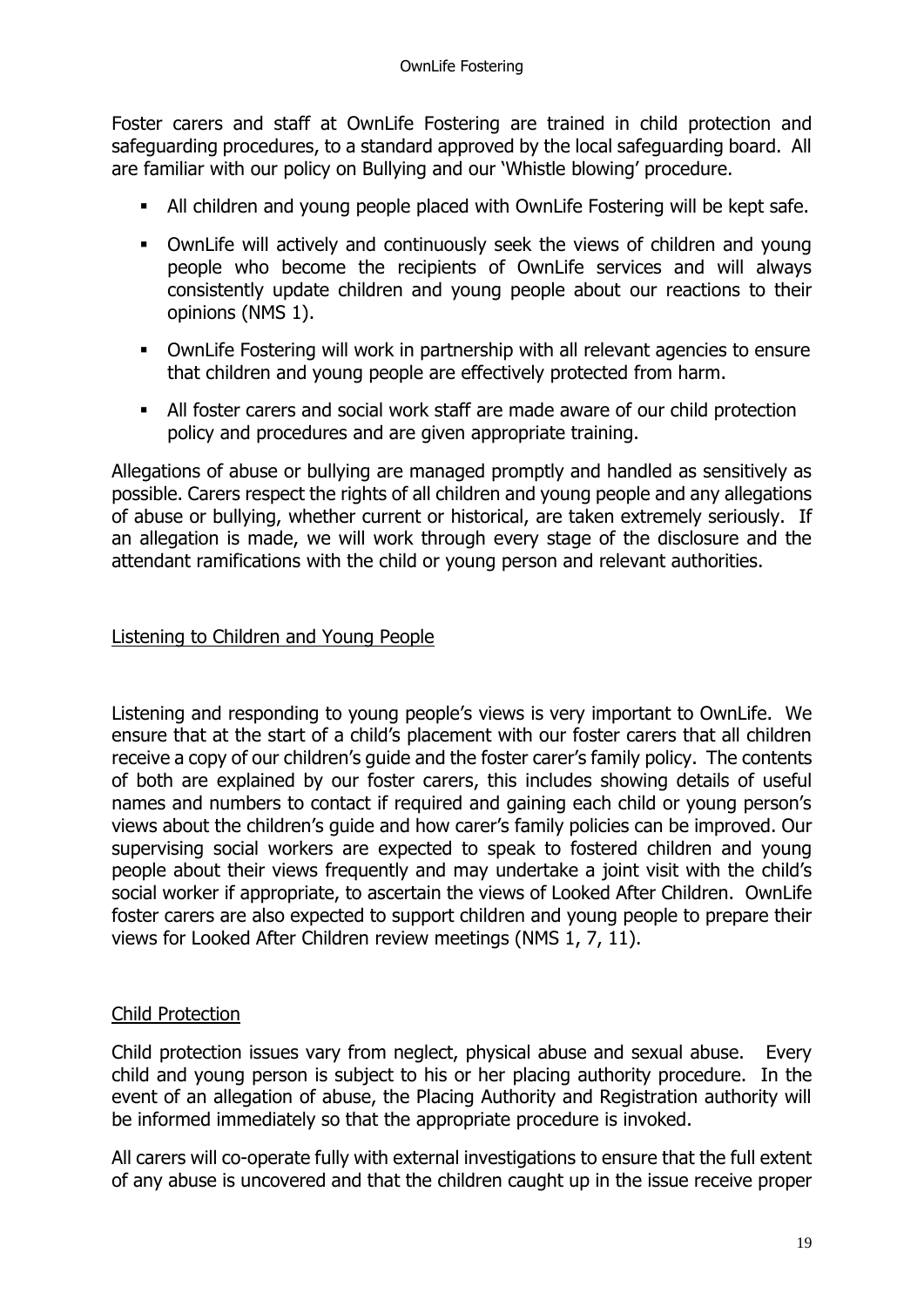counselling. It is also important that the implications and side effects of any abuse are identified and given full consideration, so that they can be reflected in future care plans.

## Bullying

In accordance with our Anti-Bullying Policy, if bullying occurs carers will work closely with both the perpetrator and victim to eradicate the problem. Intervention may be either by group discussion to resolve the issue or by working with all concerned on a one to one basis.

### Whistle Blowing

Under the Whistle Blowing Procedures, all carers are encouraged and supported to raise any concerns they may have regarding malpractice, improper conduct or illegal actions on the part of anyone connected with OwnLife Fostering.

Carers are expected to be familiar with our policies on Child Protection, Bullying and Whistle blowing and to follow the procedures if related problems arise.

### Safety in the Home

OwnLife Fostering carers are expected to maintain their homes to comfortable, clean and safe standards. Carers' adherences to safe practices are monitored by means of the supervisory social workers' monthly visit, including unannounced visits and OwnLife Fostering's safety checklist. Where alterations in the home or garden have to be made, or practices altered to make safe an item or the environment, plans and timescales are discussed and agreed with OwnLife Fostering.

OwnLife Fostering will not consider applicants who keep dogs identified by the dangerous dog's act for assessment. (A pet questionnaire /or dog assessment will be completed for carers who keep domestic animals at home.)

**Enjoying and Achieving** 

## **Education**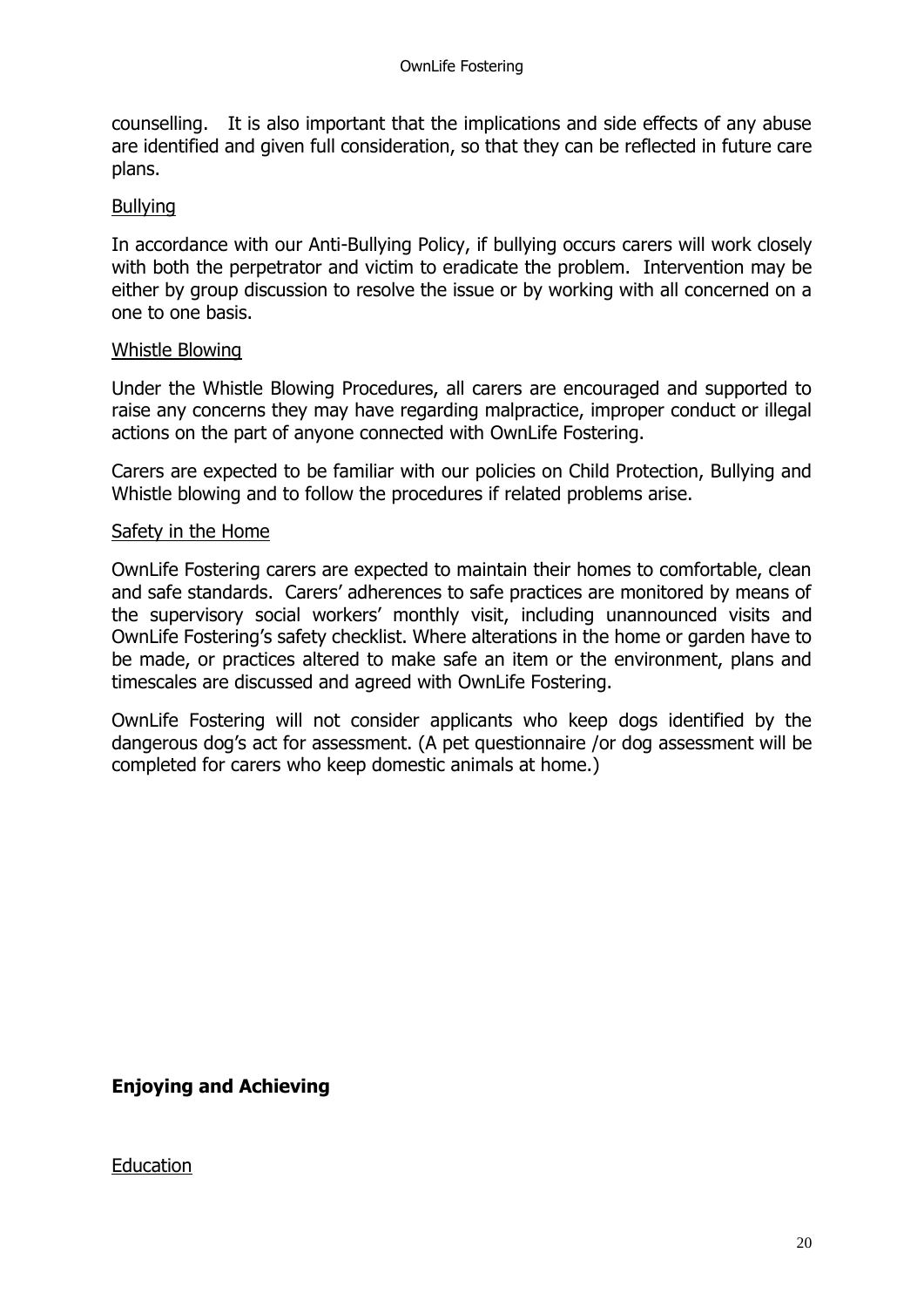We recognise that education and training are crucial to children and young people's life chances. Given its high priority, we ensure that each child and young person has the opportunity to realise their full potential and their educational needs are addressed as a part of their Care Plan. (NMS 8).

We will work with our carers to ensure that the child or young person has the full-time education to which they are entitled. OwnLife Fostering carers are supported to maintain an existing educational placement if practicable or to be proactive in identifying local schools and other educational resources which can meet a range of educational needs.

Foster Carers encourage and assist young people around their educational needs when necessary and ensure a quiet time and area in the fostering household to do homework. Carers also support young people in school activities such as open evenings; medicals; school plays or sports days.

We will also encourage young people to continue with further education. In addition, each young person will participate in our training and preparation for independent living skills program.

### Employment

We recognise the crucial role that employment can play in developing the identity of children and young people in care. Their ability to maintain and enjoy paid employment is crucial to their life prospects.

Our carers support our children and young people in seeking employment, help them to set goals for their own development and assist them in overcoming any skills deficiencies they may have.

We hold the belief that it is necessary to keep young people's aspirations high without being unrealistic. OwnLife Fostering carers therefore help children and young people not just in looking for work but in all the other areas that surround employment, including assessing options, preparation for interviews, purchase of specialist equipment and support around daily preparation for work. We will liaise with all external agencies in relation to supporting transition from school to further education, training and/or employment.

Careers Guidance and Work Experience are available. Assistance is given with job hunting and interview preparation as well as advice on available benefits, schemes and activities for the young person to investigate, with or without carers support (NMS 11 & 12).

Leisure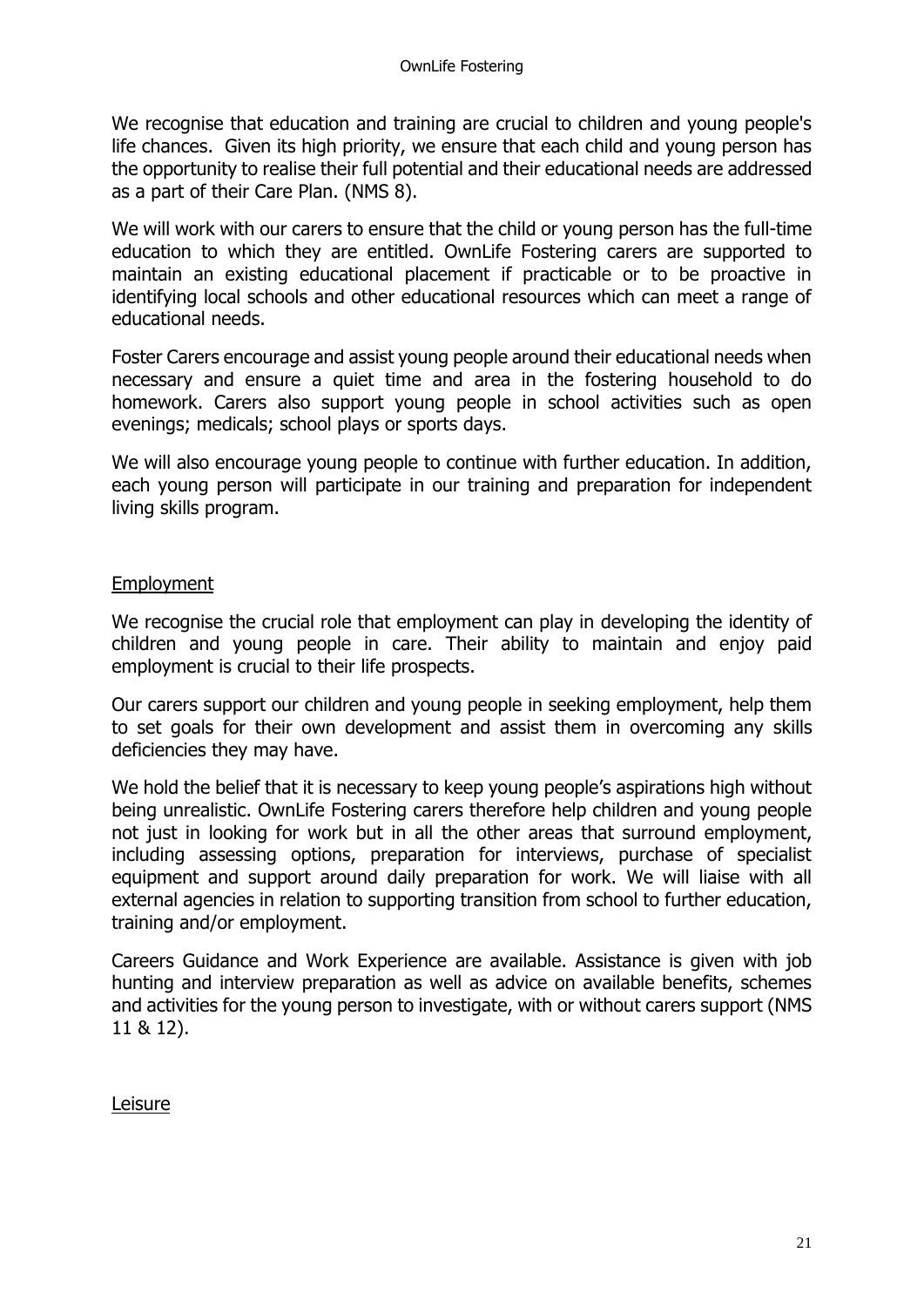OwnLife Fostering carers promote the interest and the individual needs of the children and young people placed with them, making available opportunities for them to join children and youth organisations or community leisure activities. (NMS 7)

Children and young people are provided with a pocket money /leisure allowance which they are supported in managing.

**Making a positive contribution**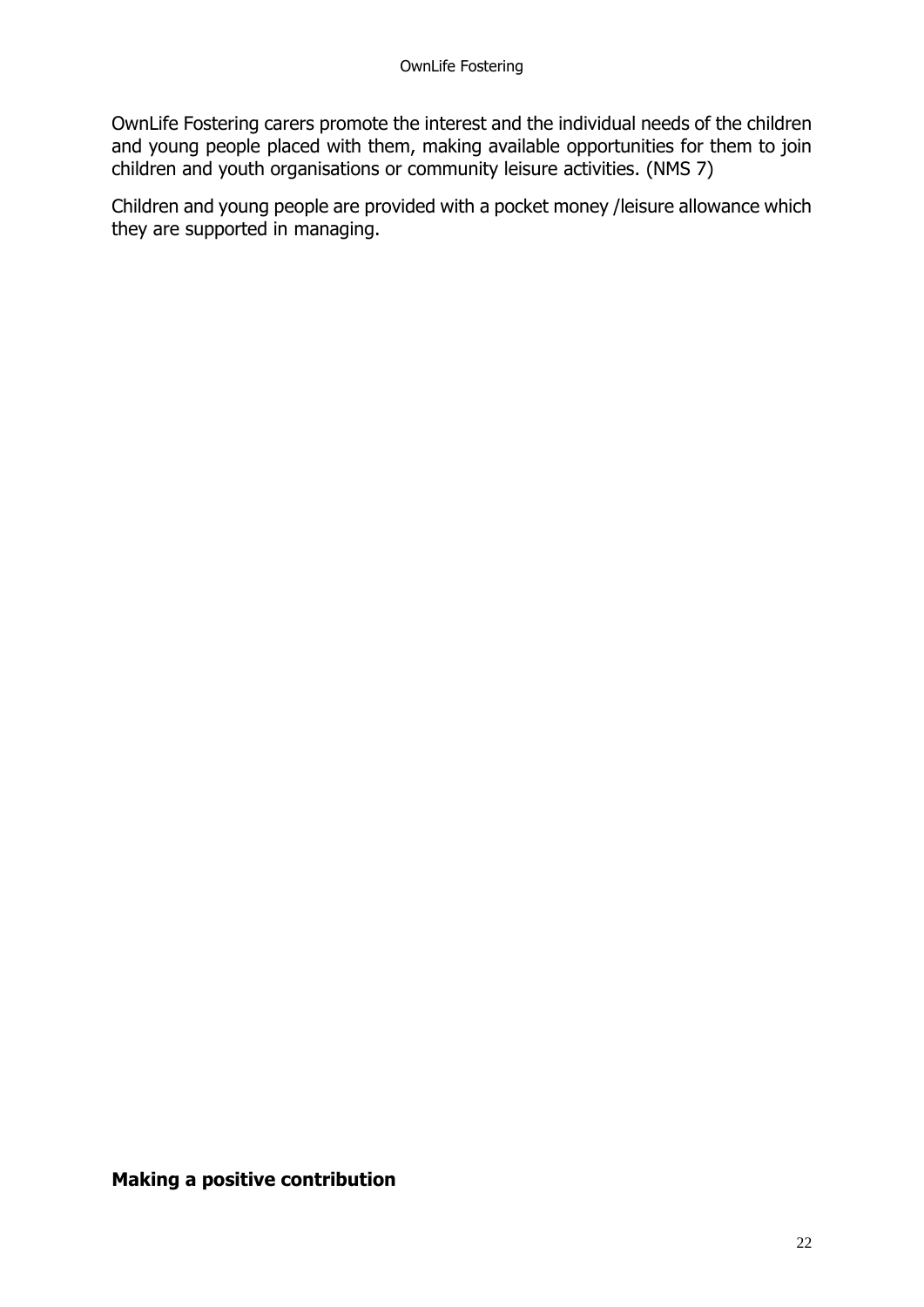Children and Young people are encouraged to have faith in themselves, respect the faiths of others and to aim for positive outcomes. Carers have a key role in building young people's self-esteem to allow them to do so. They work in partnership, effectively and cooperatively with schools, social workers, support workers, parents and other professionals concerning their progress, behaviour, social integration and other aspects related to making a positive contribution to the community (NMS 2 & 3).

We strive to meet all the needs of children and young people, including the promotion of their cultural and religious identity. Consideration is always given to the racial origin and religious persuasion of a young person in every aspect of their care.

Religious beliefs often form the foundation of family life and racial and religious factors combine to make up an essential part of a child or young person's identity and life experience. We believe it is important therefore that children and young people continue to have positive experiences of their own culture and religion and our carers will encourage them in this.

Cultural identity is a powerful and complex force in all our lives and affects our attitudes and behaviour toward all aspects of life.

### **Achieving economic wellbeing**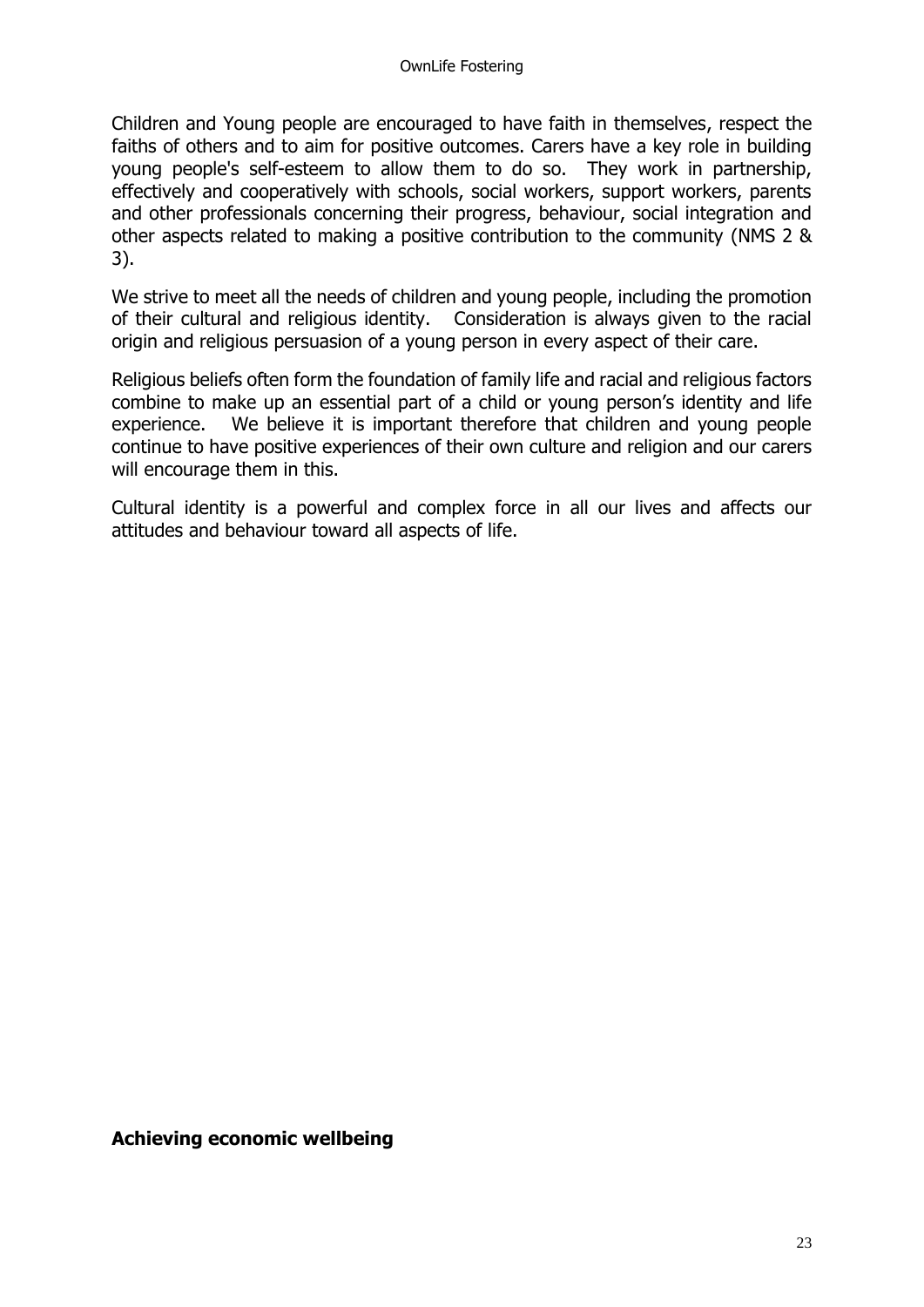Our carers are trained to provide the support that a good parent would give their children and young people to enable them to meet the challenges of living independently and develop their life skills.

Taking into account the lengthy transition from childhood to adulthood OwnLife Fostering will ensure that child or young person is fully included in all discussions and plans for their future.

This can be achieved by helping foster children to develop capacity to make satisfactory and appropriate social relationships, self-esteem and enable the acquisition of the necessary practical skills.

It is paramount for us to involve key relevant people in improving practical skills of a child or a young person. It is also essential to provide a "preparing for leaving care programme" which includes preparation for work and/or further education for young people over 16 years of age.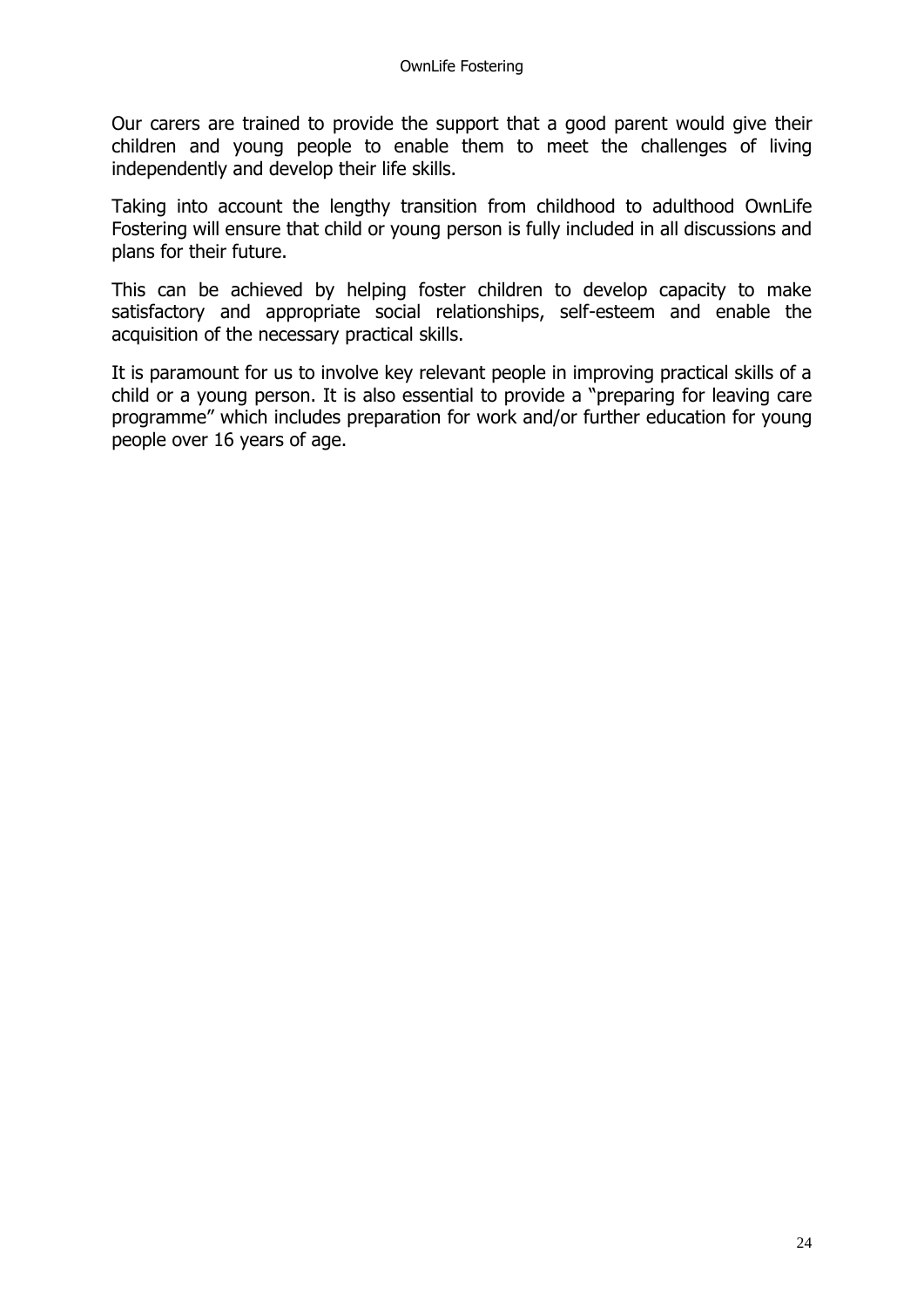## **Contact**

It is important that children and young people maintain contact with their family and friends, especially those who are likely to have a positive influence on their lives. We actively support and encourage children and young people to maintain positive relationships. Carers are clear about their role in promoting contact with birth relatives (NMS 9).

To achieve these carers will work with the child or young person, their parents, families and friends and will:

- Treat all family members with dignity and respect.
- Ensure that family members know that priority will always be given to the young person's welfare but that they too have a right to be heard.
- Take care not to infringe privacy any more than necessary, respect the confidentiality of family members and only pass observations about them with their permission, unless it is essential to protect the young person.
- Be aware of the effects that the power of our professional involvement may have on family members.
- Listen to the concerns of the children and their families and be mindful of their fears and wishes when responding to issues.
- Consider the strengths and potential of family members as well as their weaknesses, problems and limitations.
- Ensure that all concerned are aware of their responsibilities and rights, including the right to services, their rights to complain, refuse services and any consequences of doing so.
- Use plain, jargon-free language and explain any technical terms.
- Be open and honest about their concerns and responsibilities, plans and limitations.
- Allow ample time and space for communication.
- Take care to distinguish between personal feelings, values, prejudices and beliefs, professional roles and responsibilities
- Carers record children's reactions to contact and this is fed back to the responsible authority by the agency.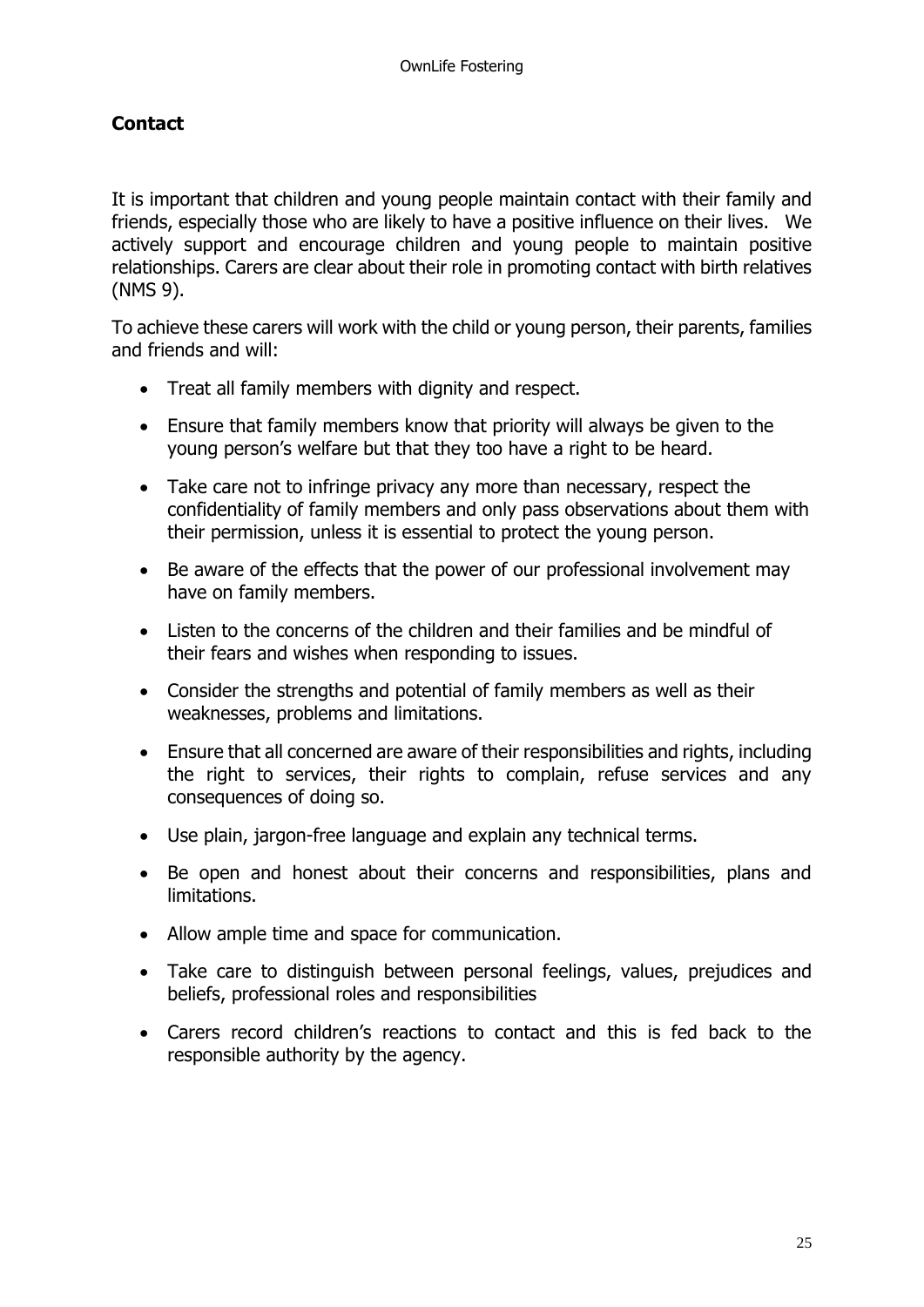We will ensure

- The transition of children and young people back to their birth family where this is identified as appropriate and is part of the care plan.
- That contact arrangements are maintained and facilitated at all times in line with the care plan and at the request of social workers and children or young people themselves where this is appropriate.

## **Life Story Work.**

We understand the importance of life story work, the recording of milestones, the memory of our birth relatives, places, people, and events.

We encourage children, young people and parents to take photographs to record their time with us, choosing what to record and taking some control over their lives.

Every child and young person has a memory box, and every carer has the ability to take photographs. Encouraging children, young people and carers to think about what they would like to record about their placement is helpful in starting discussions about what they may remember about their history, their childhood, and their experiences. It is a useful way of capturing happy moments, significant achievements, or moments that may be challenging.

## **Outcomes Tracker**

Our work is based on outcomes, and we track outcomes regularly every month for each child we are working with.

## **Disciplinary Measures**

In caring for children and young people it is important that the focus is not just on negative behaviour. Our foster carers will always make a point of acknowledging children and young people when they have made an effort or have managed a difficult situation better than previously. Observing a child or young person doing something right is an important part of our practice.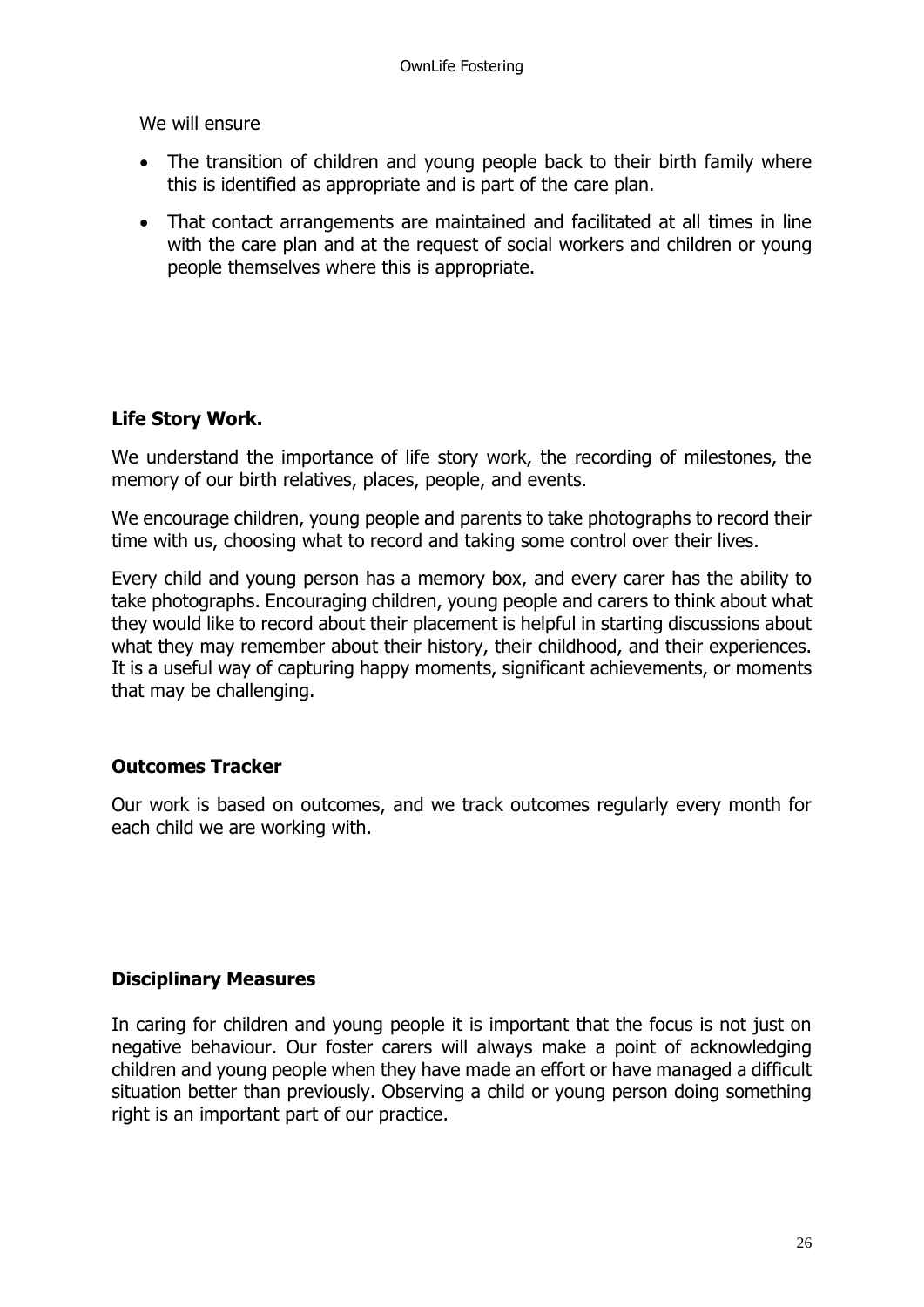In cases where a child or young person's behaviour becomes unacceptable however, it may be appropriate for the carer to use disciplinary measures. These should be in line with OwnLife's policies and procedures.

In extreme cases, however, a carer may feel it necessary to impose a sanction in order that agreed boundaries can be reinforced.

### **Sanctions**

Any sanctions imposed will be in accordance with the Guidance to the Children Act, Volume 4, and Section 1: 82 – 91.

All sanctions are time limited, relevant to the events and above all, just. At all times the motivation for sanctions should be to improve the future behaviour of the children and young people.

The views of the child or young person on the sanction are sought and recorded.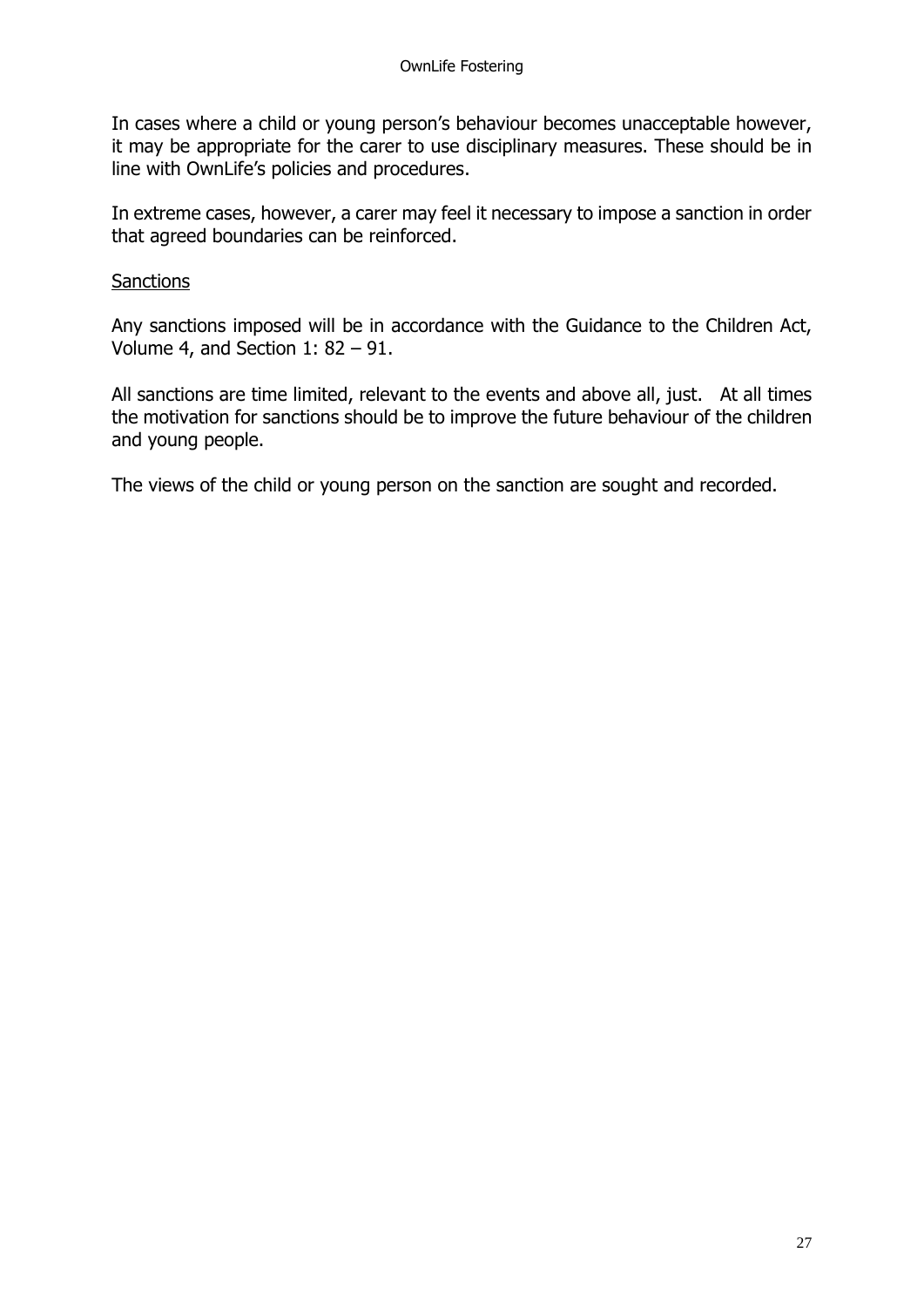## **Equal Opportunities**

Disability Discrimination Act 1995. Equal Pay (Amendment Act 1983) Public Order Act 1986 Race Relations Act 1976+2000 Sex Discrimination Act 1975 Equality Act 2010

Our guiding principle is to act in the best interests of the child. The work of OwnLife Fostering is based on promoting our service user's rights and responsibilities. This means that all aspects of our work, the people with whom we work and those we employ are not discriminated against on the basis of race, culture, religion, physical or intellectual ability, gender, sexual orientation or age etc.

OwnLife Fostering recognises that many of the difficulties faced by the children and young people with whom we work arise from injustice within the social structure. OwnLife Fostering will challenge such injustice in the many ways it impacts on the children in its care. It will also ensure that its own services are anti-discriminatory and positively promote the best practice possible life chances for the children and young people.

OwnLife Fostering recruits its staff and foster carers within a framework of equal opportunities, ensuring that those employed or contracted by the organisation are not treated less favourably because of their person's status as identified in this policy. Promotion and training opportunities are open to all in the organisation and are always allocated on the basis of professional ability and professional need.

OwnLife Fostering is committed to promoting Equal Opportunities in every aspect of the service. Training on equality and diversity is strongly promoted during the preparation process for new foster carers and forms part of the assessment. On-going training on equality and diversity is provided to all approved Foster Carers.

The need to recruit foster carers who are representative of the general population is reflected in the recruitment and retention strategy for foster carers, with an emphasis on black and ethnic communities. All promotional material makes it clear that foster carers from across the population are needed, including same sex carers, older carers and carers from the black and ethnic minority communities. Management information in the gender, race and disability of existing foster carers is analysed on a regular basis.

Specialised placements for children with disabilities will be provided when appropriate carers are identified.

Management information on race, gender and disability of the children requiring a placement are analysed on a regular basis.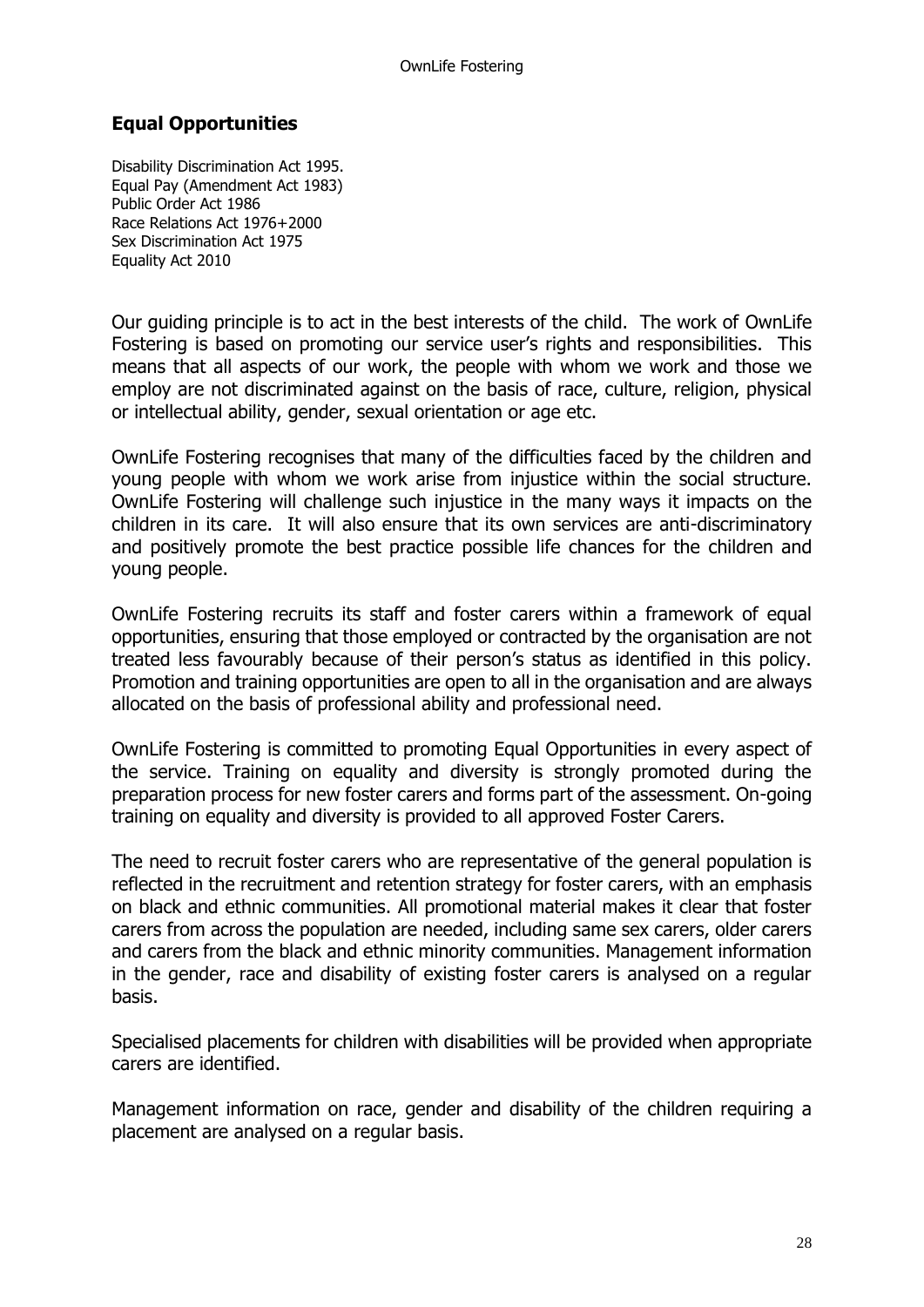## **Challenging Discrimination**

We are opposed to all forms of discrimination, whether based on gender, religion, social class, being in the care system, sexuality or disability.

It is our policy and practice to challenge all forms of discrimination wherever and whenever they arise. This also incorporates bullying and child protection issues.

Our practice is to challenge incidents at the time they occur and then ensure that they are followed up with appropriate action taken by the carers or social work support staff member.

The social worker(s) of the child or young person or people involved will be kept informed of developments and action proposed.

Where incidents involving carers or staff occur, the matter will be investigated promptly and a report submitted to a Director as soon as possible. A range of options is then open to be followed including:

- Addressed in supervision
- Disciplinary or competency procedures invoked
- Formal warning
- Possible termination of contract of employment or de- registration of carer.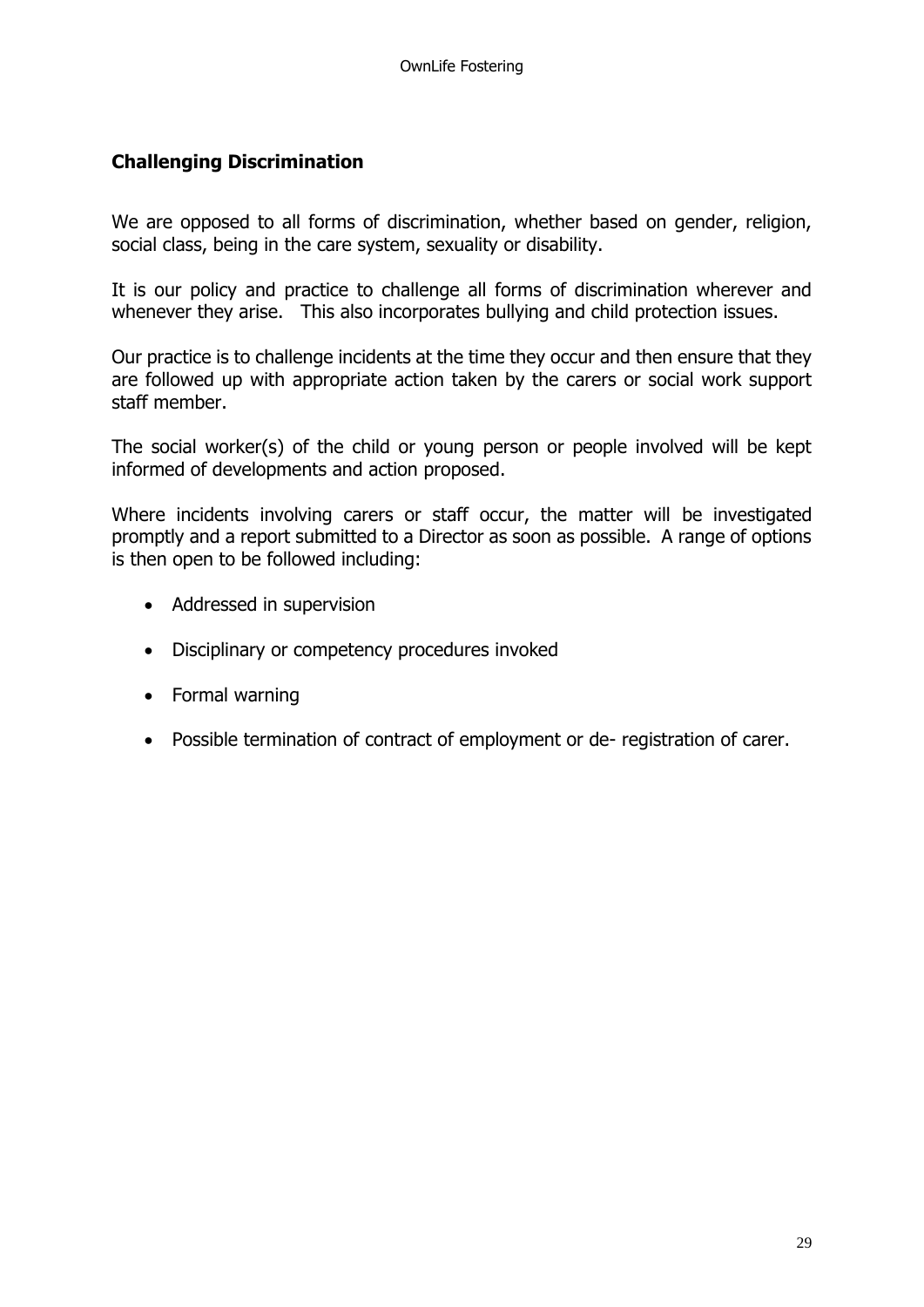## **Disability**

OwnLife Fostering provides care for children and young people, some of whom may have physical, emotional, learning or multiple disabilities. We will support carers to ensure that the child or young person's special needs are fully assessed and met. Carers act as the child or young person's advocate in ensuring that the young people in their care enjoy the highest standard of medical, education and social care.

OwnLife Fostering makes every effort to ensure that the proposed carer's skills and expertise match the assessed needs of the referred young person and that accurate up to date knowledge is maintained.

OwnLife Fostering aims to ensure that young people living with disability are fully integrated in their foster homes, schools and communities and have the same rights and opportunities that all children have.

Throughout carers encourage and assist a disabled young person to develop an optimum level of independence and to live a full rewarding and enjoyable life. OwnLife Fostering will support foster cares to challenge institutional discrimination, if it inhibits individual freedom. Carers have training in "disability- specific safer caring training" for those caring for disabled children and young people

Carers will always encourage children and young people with disability in their care to have links with their disabled peer group and to value these links.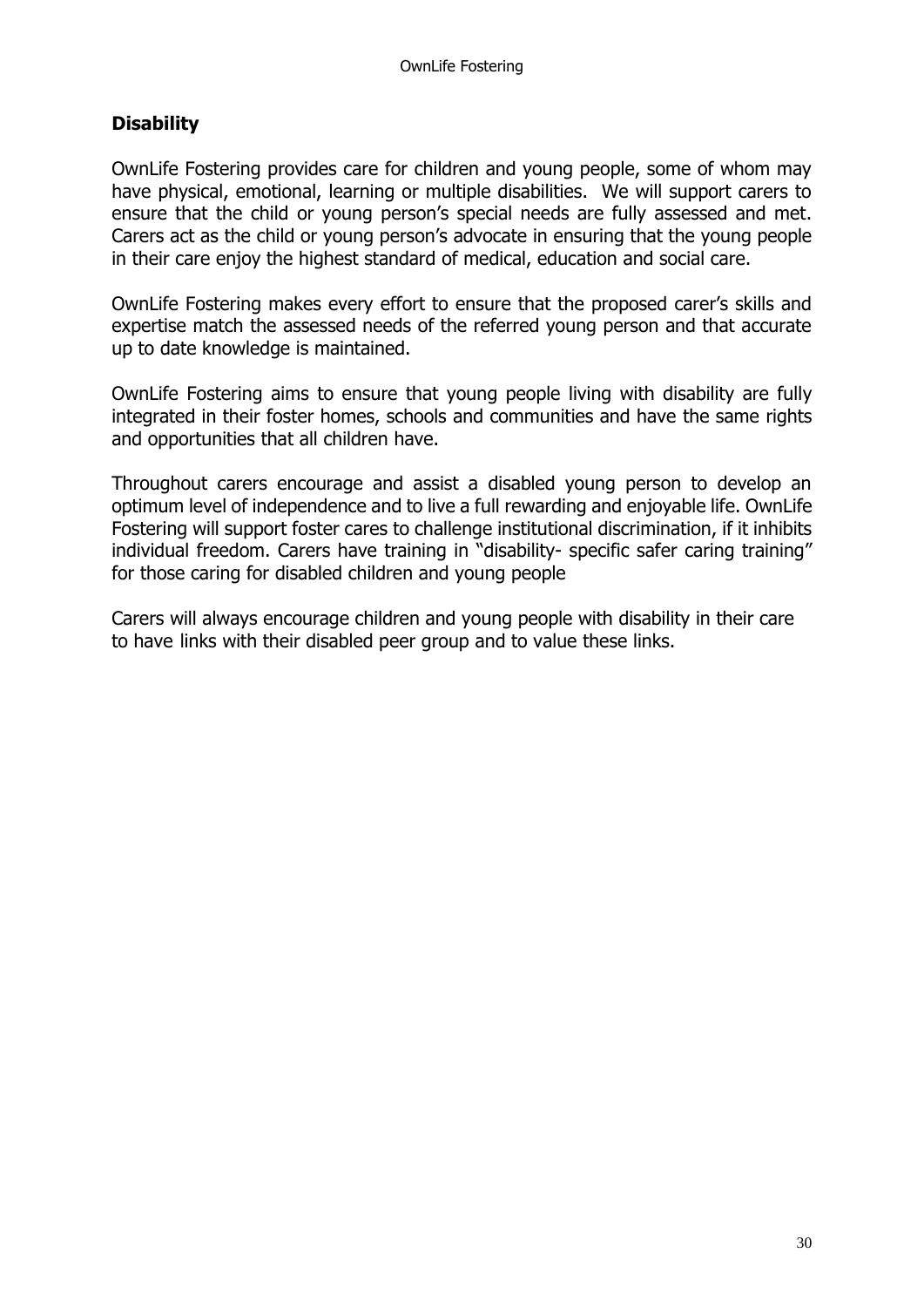## **3. RECRUITMENT, ASSESSMENT and APPROVAL OF FOSTER CARERS**

## **Recruitment**

OwnLife Fostering has a recruitment strategy based on careful examination of referral data. We recruit carers from a variety of ethnic and cultural backgrounds in order that we may take account of differences in ages, gender, ethnic background and the disabilities of the child/young people referred.

OwnLife Fostering recognises and values learned child-care skills but equally values and seeks to recruit prospective cares who demonstrate personal qualities such as warmth and humour. We value previous experience but consider every application upon its own merits and in accordance with its established policies and procedures.

OwnLife Fostering in accordance with its Recruitment Policy and the Fostering Regulations carries out rigorous checks, which include DBS, Local Authority, Health, Education, and carer's GP.

OwnLife Fostering requires three references and takes these up by visiting the referees.

OwnLife Fostering has adopted the BAAF smoking policy.

OwnLife Fostering does not accept applications from people who misuse drugs and alcohol.

## **Assessment**

OwnLife Fostering is committed to the recruitment of foster carers who have the dedicated commitment and ability to meet the needs of children and young people, through the provision of high quality care.

All prospective foster carers who make an enquiry are subject to a rigorous assessment and vetting procedure. Our process for assessing a person's suitability to foster consists of two parts. These will be carried out concurrently, however the information required for Stage 1 will be sought as soon as possible and a decision about whether an applicant has successfully completed stage 1 will be made within 10 working days of all information the stage requires being received.

Stage 1 of the Assessment includes the following information:

- Applicant's full name, address and date of birth
- Details of applicant's Health, supported by Medical Report
- Particulars of other adult household members
- Particulars of children in the applicant's family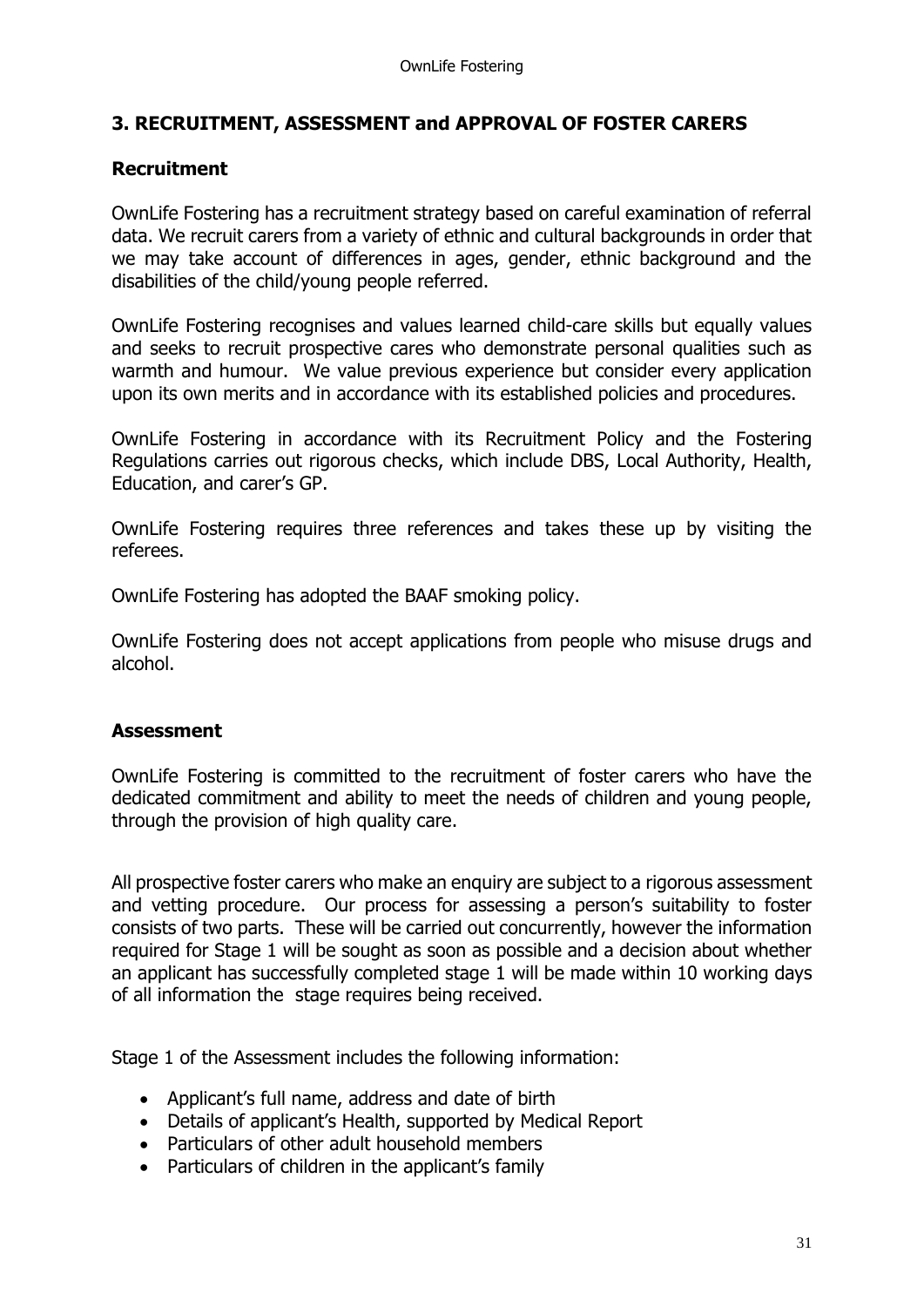- Particulars of household accommodation
- The outcome of any request or application made by the applicant, or any other member of the applicant's household to adopt children or for registration for early or late years' provider
- Name and address of any fostering service that the applicant has been an approved to foster carer for the preceding 12 months
- Names and addresses of two persons who will provide personal references for the applicant
- In relation to the applicant and each member of their household aged 18 or over, an enhanced Disclosure and Barring Service (DBS) Certificate
- Details of any current or previous marriage, civil partnership or similar relationship

If in stage 1 it is decided that an applicant is not suitable to foster, the applicant has no right to a review of this decision by the independent review mechanism (IRM) or to make representations to us. But if in stage 2, following a brief or full report, it is determined that an applicant is not suitable to foster, the applicant will be informed in writing that they may (within 28 calendar days) seek a review of this determination by the IRM or make representations to the provider

Stage 2 of the Assessment; this is carried out through several home visits and interviews with applicants and household members in order to fully complete Form F, which includes:

- Details of personality
- Religious persuasion and capacity to care for a child from any other religious persuasion
- Racial origin, cultural and linguistic background and capacity to care for a child from a different background
- Past and present employment or occupation, standard of living, leisure activity and interests
- Previous experiences (if any) of caring for their own or other children
- Skills competence and potential relevant to their capacity to care effectively for a child placed with them.

Once a stage 2 assessment has been started it must be completed, unless:

- The assessment is terminated following a brief report
- The applicant withdraws from the process
- The applicant is deemed unsuitable as a result of stage 1 of the assessment (where stages 1 and 2 have been carried out in parallel
- It becomes apparent that the applicant or an adult member of their household has been convicted or, or cautioned for, a specific offence as defined in regulation 26(6)

During stage 2, if information comes to light that an applicant is unlikely to be suitable to become a foster carer, a report will be prepared describing progress with the assessment and the reasons that the applicant is thought unlikely. This is referred to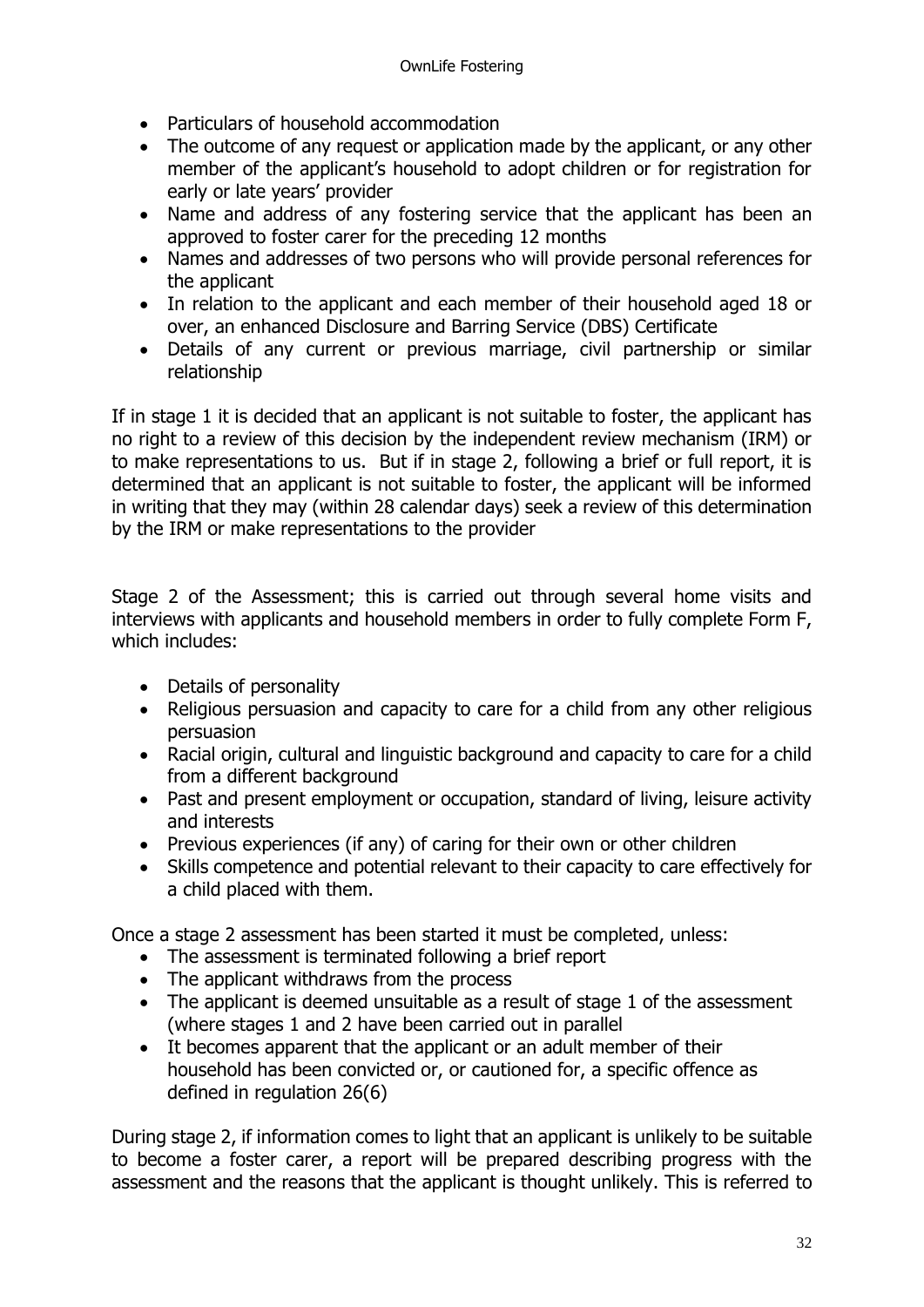as a 'brief report' by which is meant that it does not reflect a completed assessment. The applicant will be given a copy of the report and allowed 10 days to give their observations, which will then be presented to the fostering panel with the report itself. Taking account of the panel's recommendation, the decision maker will then determine whether the full assessment should be completed or to issue a qualifying determination stating their intention not to give approval as a foster carer.

If a qualifying determination is issued, the applicant has the right either to make representations to the fostering service or to apply to the IRM for a review

The assessment process which is carried out by a qualified Social Worker takes no longer than three months, except in exceptional circumstances, specifically if the applicant is unavailable e.g. due to a pre-planned holiday. Every effort is made to ensure there is no avoidable delay. The Form F assessor will keep applicants aware via an assessment plan that informs each applicant if they are at stage one of the assessment process, stage 2 or if their assessment involves assessment stage 1 and 2 taking place concurrently.

All information obtained about prospective foster carers is held on file in accordance with the Fostering Service Regulations (2011) and Data Protection Act 1998. The completed report which is called a Form F assessment is given to foster carers to read and approve before it is presented to Panel members.

In order to offer children and young people a high standard of care our Foster Carers are trained and equipped to meet the demands of the task and must attend an initial 2-day training course.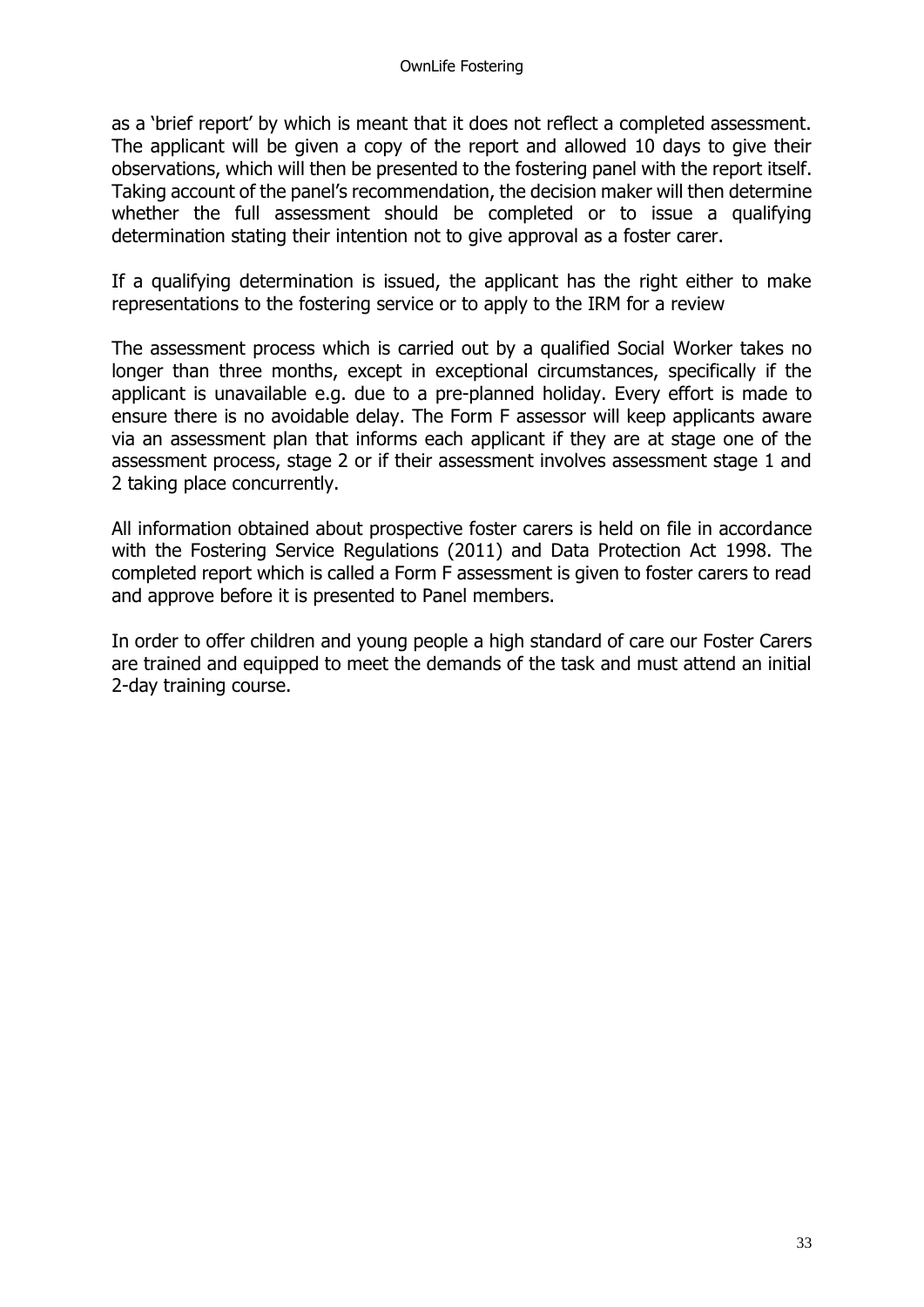## **Fostering Panel and Approval**

The assessment report is presented to OwnLife Fostering's fostering panel. To ensure continuity of service we have a pool of people who collectively have a variety of expertise and knowledge including medical, social care, education and / or experience of being in care, from which we draw five members for each panel.

This independent fostering panel makes recommendations as to the suitability of prospective foster carers and provides feedback to OwnLife Fostering's Decision maker who in turn makes a substantial decision of approval.

OwnLife Fostering undertakes to work to the highest, standards in relation to the operation of its foster care panel, employing and utilising the very best professional advice available.

The panel includes experienced social work managers, independent members including an independent foster carer and can be advised by both medical and legal advisors.

The OwnLife Fostering panel is responsible for ensuring, thorough, consideration of verbal and written reports that the assessment process has been adequately completed and that it has adhered to the requirements of law and agency policy.

The panel advises on the number, ages and gender of young people that may be cared for at any time. If the foster carers are unhappy with the final decision or the terms of their approval, they have a right to appeal. This can be made to the agency or directly to the Independent Review Mechanism (IRM).

The IRM is a national review process conducted by a Review Panel which is independent of OwnLife Fostering and will review your circumstances and make recommendation to your agency on the concerning matter. Carers may use this process if they disagree with the panels and or stage 2 assessment decisions.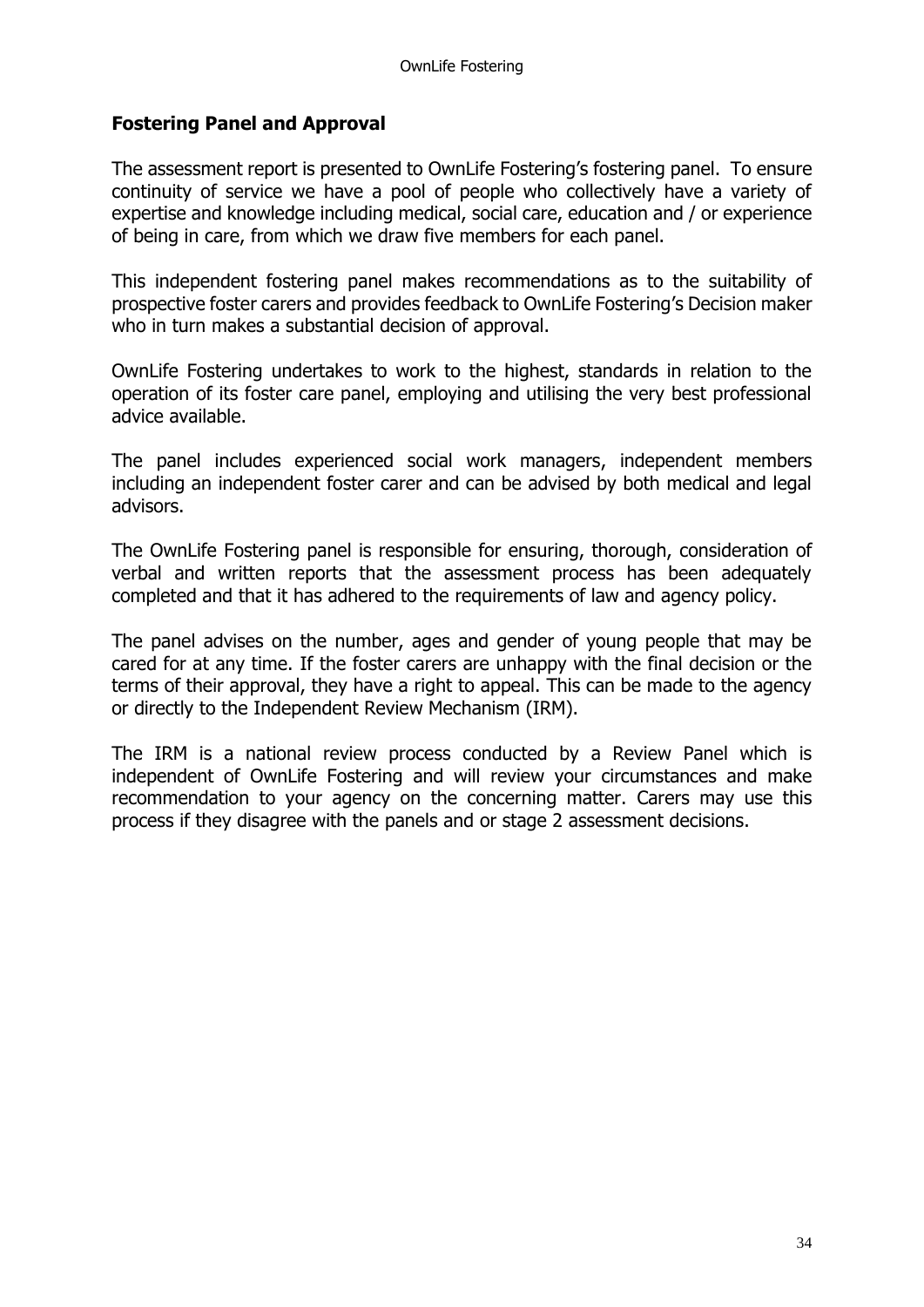## **4. POST-APPROVAL ACTIVITIES**

## **Foster Care Agreements**

Foster Care Agreements are completed following approval, covering a range of contractual Information and undertakings including:

- To care appropriately for children and young people in placement, as identified in the foster placement agreement.
- To inform OwnLife Fostering of any relevant significant changes to their household or details.
- To follow procedures laid down within the agency's handbook.

All carers have access to the Fostering Handbook which details:

- Standards of care
- Annual carers review process
- Support and training
- Insurance provision
- Complaints and appeals
- Confidentiality procedures
- Child protection procedures

## **Post Approval Induction**

All foster carers receive a thorough induction following assessment. This includes ensuring that carers are clear about policies and procedures including child protection, safe care and health and safety. Induction subjects also include:

- 1. Safeguarding children and young people and recognising risk indicators
- 2. Working in partnership with OwnLife Fostering, including the support and supervision of foster carers as well as understanding the role of a foster carer
- 3. Good practice related to foster carer professional development
- 4. Recording Skills and ways how to communicate effectively
- 5. Child Development
- 6. Attachment and Loss
- 7. Safe Caring
- 8. Foster carer Finances
- 9. Referral and matching process
- 10.Promoting individual identity
- 11.Promoting independent living skills and pathway plans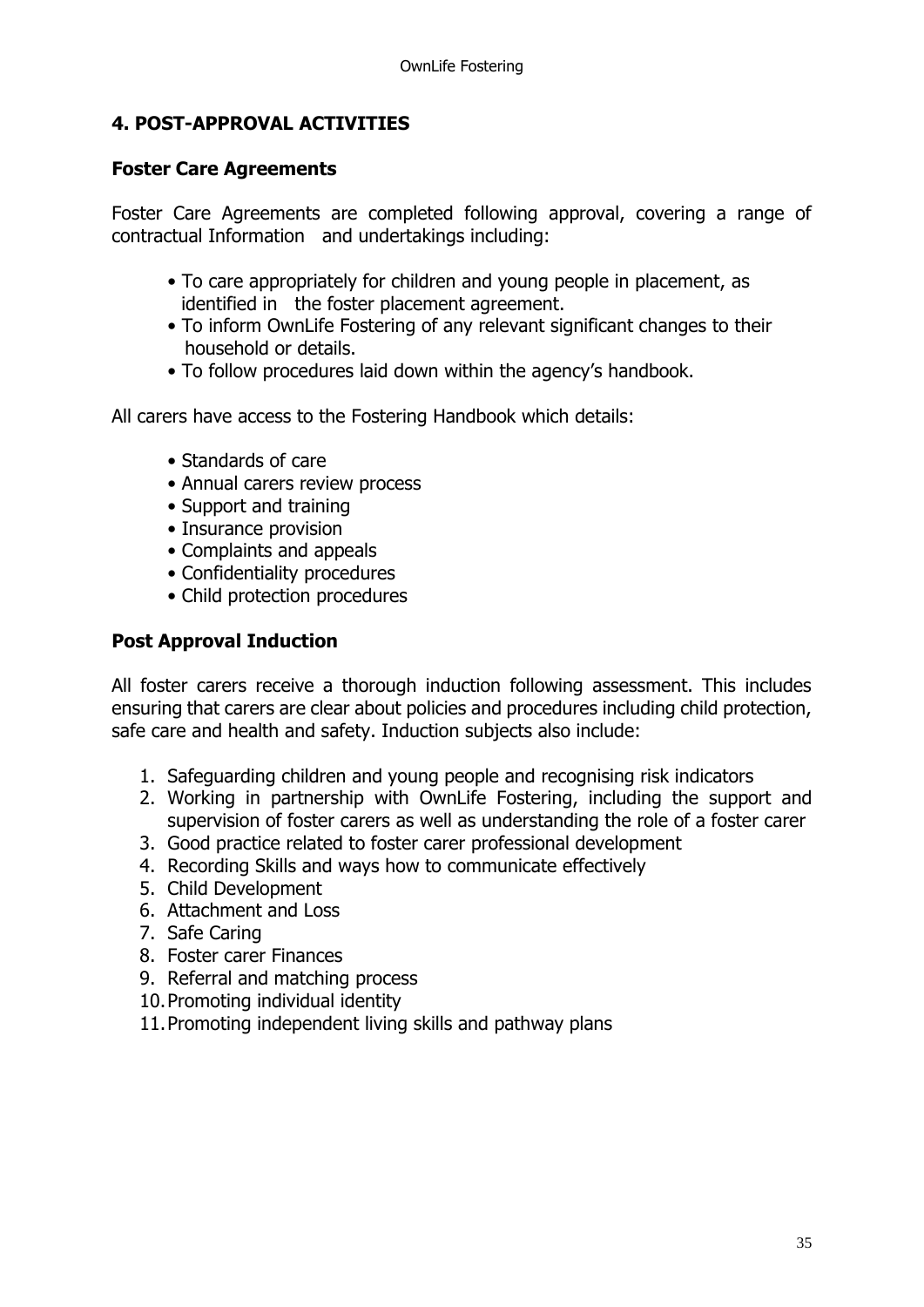## **5. TRAINING**

OwnLife Fostering has a training schedule, which promotes a career model for foster carers. We aim to provide excellent training on a wide range of topics related to foster care and appropriate to the assessed needs and analysis of the carers, staff and other members of the organisation. Our training and assessment framework, which incorporates the **T**raining **S**upport and **D**evelopment **S**tandards, exceeds the National Minimum Standards and is underpinned within a framework of equal access to training and learning, anti-discriminatory practice and equal opportunity. The training strategy includes:

- 1. Home assessment and teaching
- 2. Skills to Foster Training
- 3. **T**raining **S**upport and **D**evelopment **S**tandards (TSD) for foster carers
- 4. Post approval training taken with peer groups and staff members of the organisation.
- 5. Supporting foster carers professional qualifications such as NVQ level 3
- 6. All potential carers attend training as part of their initial assessment, prior to completing their assessment. Subjects covered include:
	- Being Healthy
	- Staying Safe (Includes safeguarding/child protection)
	- Enjoying and Achieving
	- Making a Positive Contribution
	- Achieving Economic Wellbeing
	- A First Aid Course

Foster Carers and their household members are expected to attend 30 hours of training/development which will include on line training courses.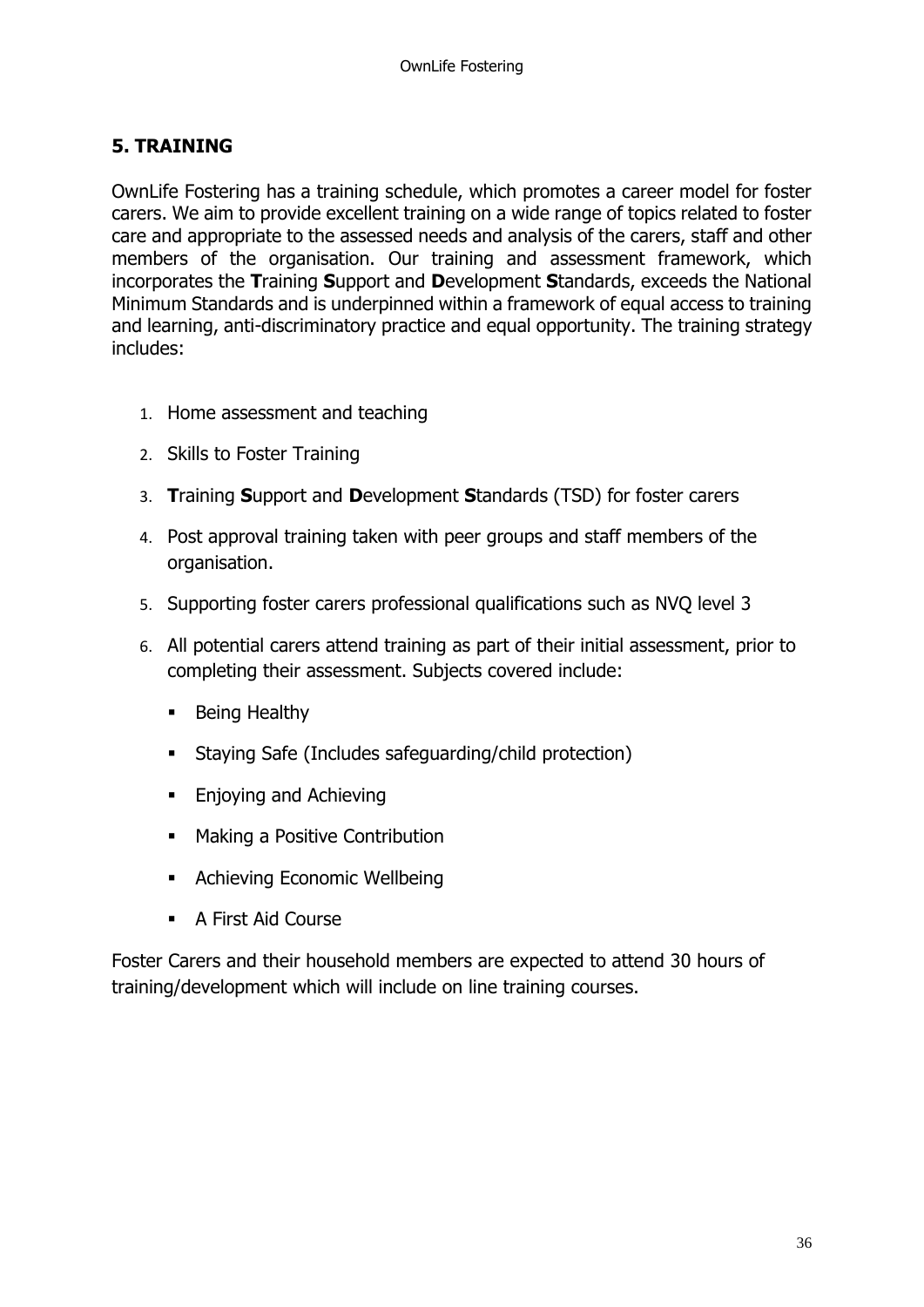## **Workshops**

These run on a continuous programme for those in assessment, new and existing carers. Workshops include:

- Parent and Child Placements
- Working with Adopters
- Looking after Asylum Seeking Children
- Attachment Disordered Children Theory & Practice
- Children who display sexualised behaviour
- Contact Issues
- The Educational Needs of Looked After Children
- Hellos and Goodbyes
- Health and safety and security in fostering household
- Understanding Domestic Violence
- Promoting Positive Behaviour /De- escalation techniques
- Challenging Behaviour
- Child Protection, Complaints & Allegations
- Diversity and Equality or Working with children from other ethnic/ religious and cultural backgrounds.
- Understanding and Working with Eating Disorders
- Information Sharing, Record Keeping & Confidentiality
- Preparation for Independence
- Promoting care plans
- The role of a foster carer
- Emotional Development
- Men working in the health and social care sector
- Working with Professionals
- Drugs, Alcohol & Substance Misuse
- Life Story Work
- Contact with Birth Family
- First aid with Paediatrics-
- Safer Caring
- Equality and Diversity
- Working with disabilities

All foster carers are encouraged to gain further professional qualifications to demonstrate their competence as carers.

OwnLife Fostering maintains, through a supervisory social worker, an up-to-date profile of training completed by carers and an analysis of carer's further training needs.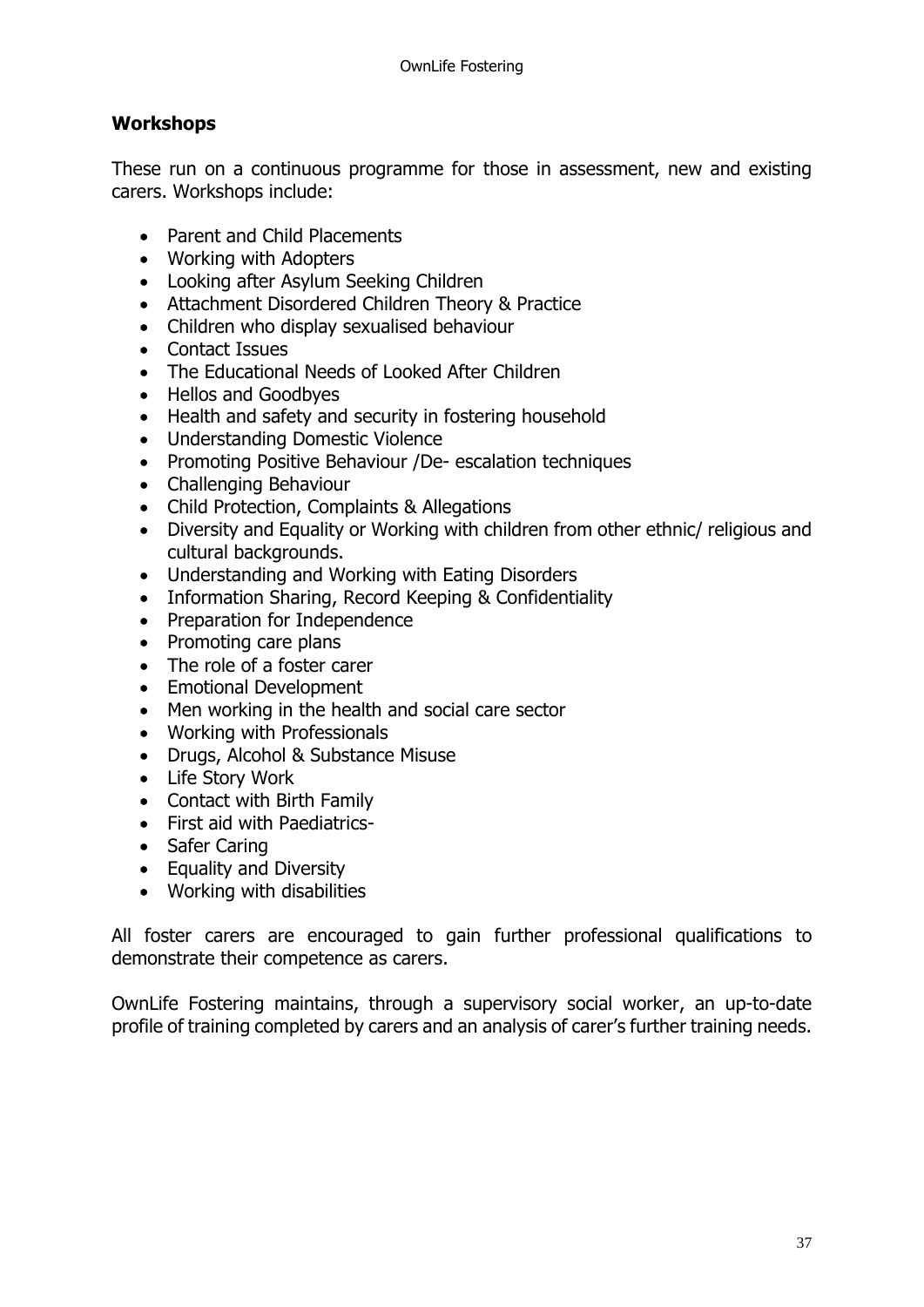## **6. SUPERVISION AND SUPPORT OF FOSTER CARERS**

OwnLife Fostering's Supervising Social Workers recognise that despite not having case management responsibility for the child, it is their responsibility to ensure that the needs of the child are paramount.

OwnLife Fostering aims to offer the optimum levels of support, supervision, guidance and training to carers and believes that the recruitment and retention of committed and highly capable carers is essential to it operations.

Foster carers are given support and assistance through a structured system of regular monthly supervisory visits from their social worker, together with a comprehensive out-of-hour's service. The supervising social worker also has responsibility for assisting the carer in their career development and identifying training and development needs and methods for developing the carer's skills and knowledge.

Children and young people in placement will be seen regularly by the carers' supervising social worker who, will always attempt to understand the young persons' view of the placement so that any difficulties can be addressed in conjunction with the young person's own social worker at an early stage.

OwnLife Fostering recognises the significant contribution carers' birth children play in successful placements. Regular consultation, events and opportunities are provided for birth children to come together and discuss with the agency's staff, and other birth children, the impact, positives and negatives of sharing their home and families. OwnLife Fostering ensures that carer's birth children feel fully supported by the agency.

A record of supervision is provided to the carer and placed upon their fostering file following the supervision.

Regular foster carer group meetings are held across London to enable foster carers to meet and socialise together, share good practice ideas, develop peer support and receive information from the agency. The meetings are attended by OwnLife Fostering staff and are regularly attended by senior management, by invitation from the Foster Carers Association. They are held in venues convenient for foster carers.

OwnLife Fostering recognises the significance and importance of understanding attachment issues and their impact upon children and young people. Alongside support clinics, OwnLife Fostering provides foster carers with attachment training/groups where they can come together with an experienced psychotherapist/psychologist or social worker to discuss case studies and develop their knowledge of attachment. Individual sessions are also available to carers who need specific assistance.

Our practice is based upon written guidelines, which are available to local authorities, children and young people in placement, their families and the agency's foster carers.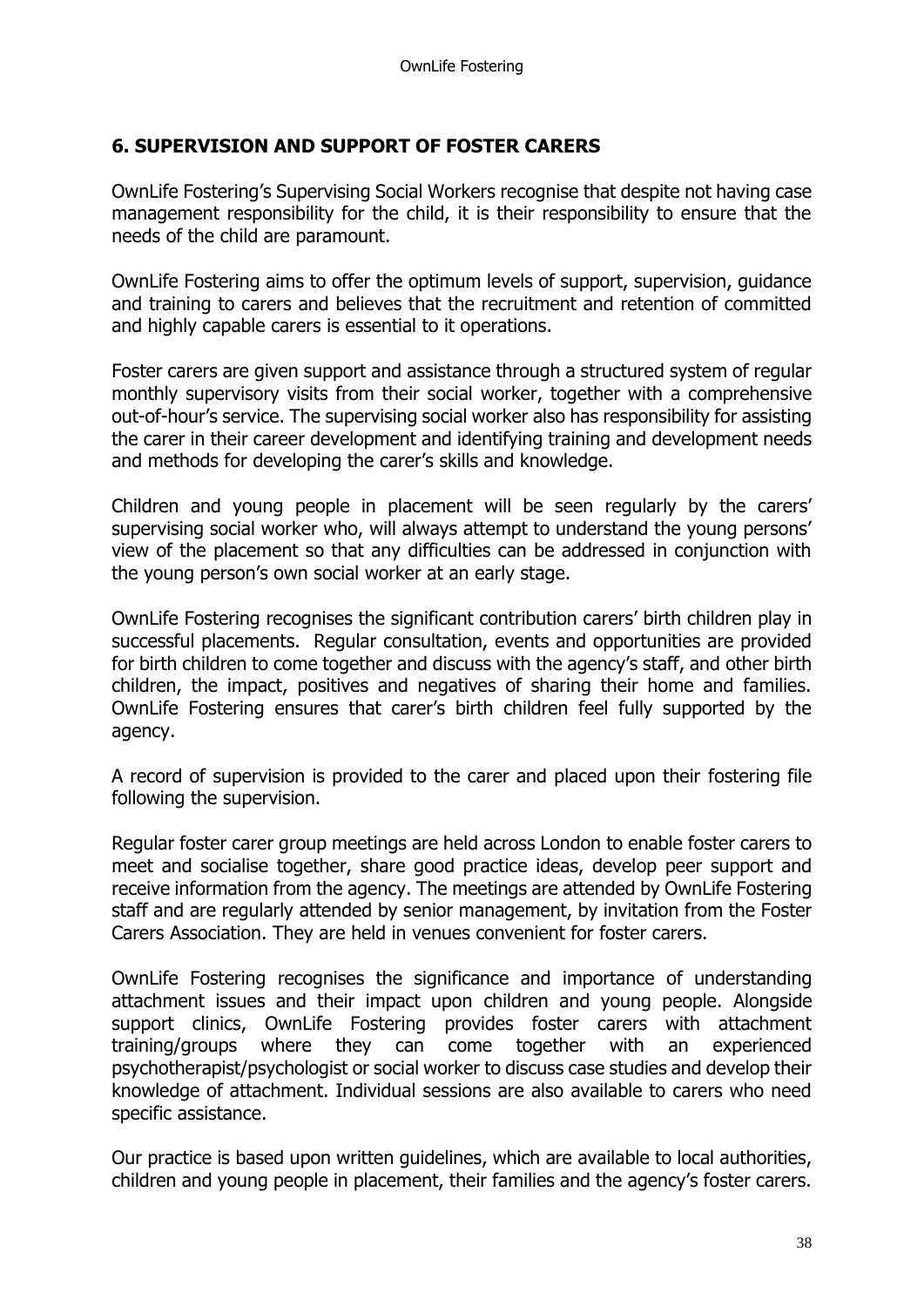The agency's complaints procedure will be explained to the child or young person by the carer's supervising social worker as soon as possible after placement.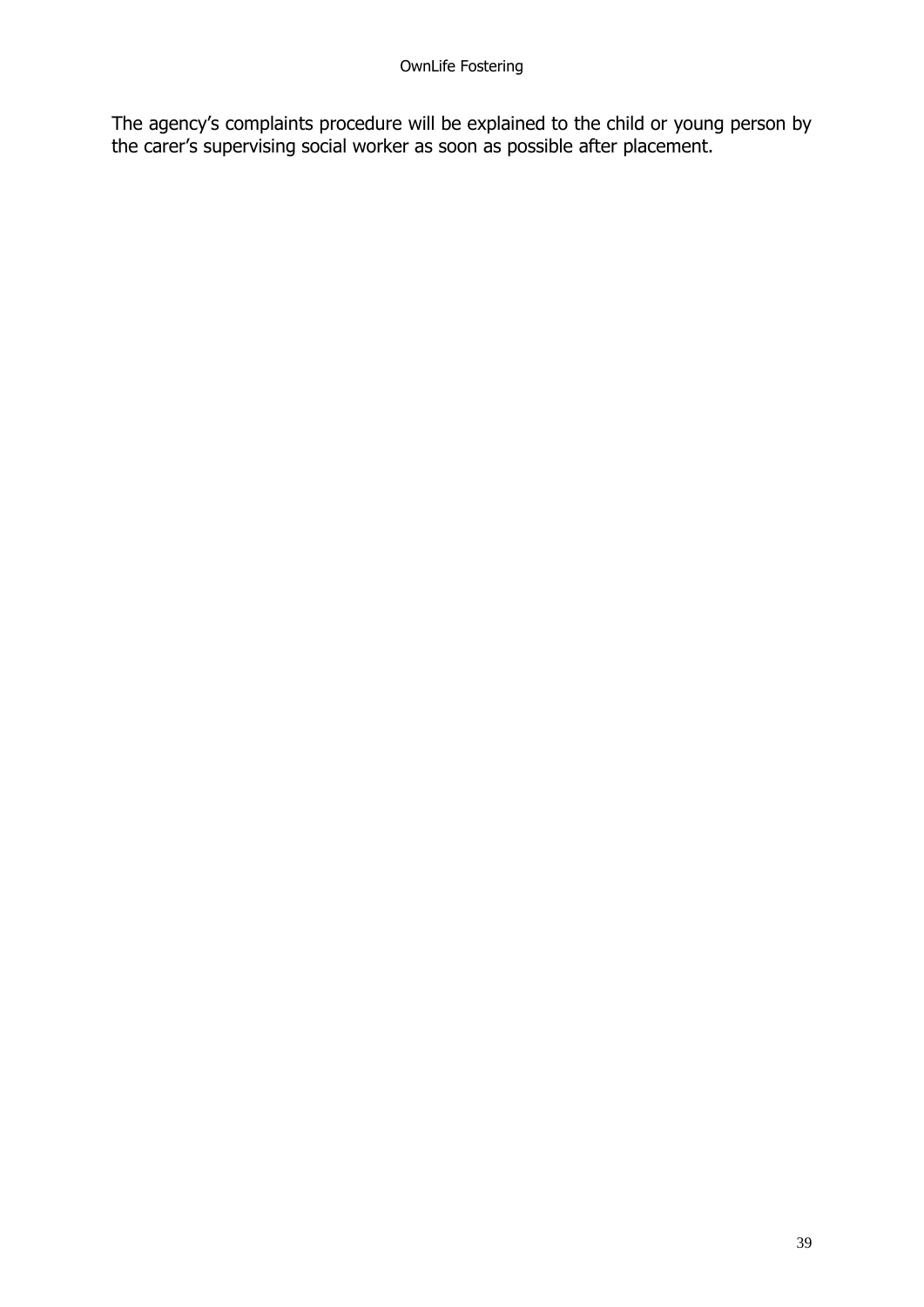# 7. **Reviews of Care Plans for Looked After Children (LAC).**

There is a statutory requirement on all placing authorities to conduct regular and timely reviews of Care Plans for all children and young people placed with us. We thus ensure that our arrangements for reviewing the programmes of children and young people are consistent with the requirements of legislation and contribute to long term planning for the individual child or young person's needs.

The principles of consultation and involvement of children and young people and their families, the provision of written programmes, the setting of objectives and time scales, together with clear arrangements for education and health care are critical to a young person's development.

Reviews are for planning and facilitating change and should focus on the child or young person.

Children and young people are encouraged to prepare for Reviews in good time and to believe that this will have a long-term beneficial effect on their lives. Wherever possible the review is held, where the child or young person is most likely to feel comfortable and will be prepared to contribute to the decisions taken at the meeting. Relevant people such as family members are invited to participate in the review process and we facilitate this if necessary.

Finally, we recognise that it is our responsibility to ensure that timescales are met for reviews, no matter the difficulties involved in arranging for the attendance of all parties concerned.

In relation to foster carer's performance, their Social Workers also conduct reviews on how they met foster children's needs, how they developed and what have they learnt. This will allow us to support and guide foster carers in their practice.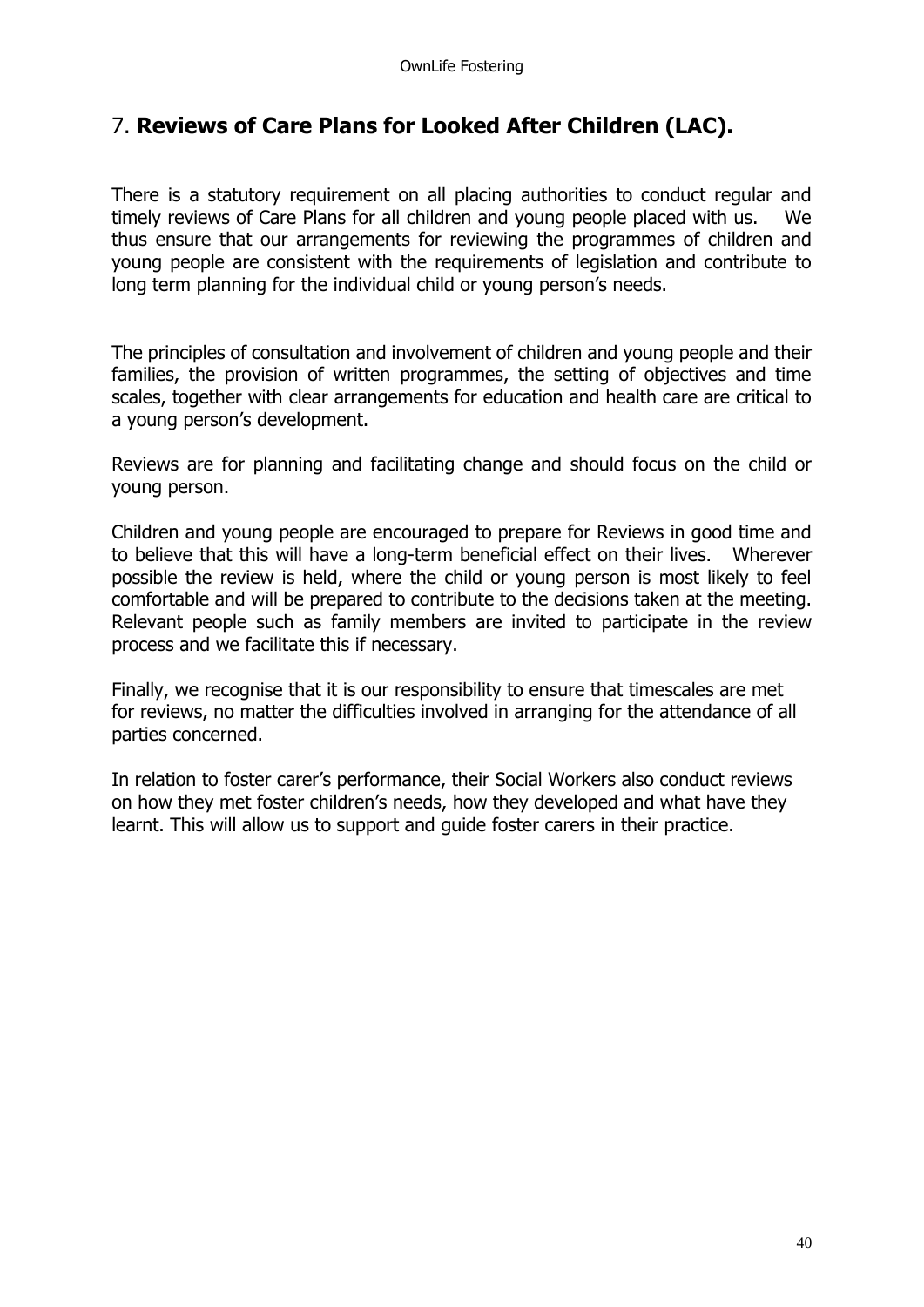## 8. **THE ORGANISATION**

OwnLife Fostering team will consist of a director, registered manager, and administration personnel, supervising social workers, and consultants. We aim to promote the development of the child's independent living skills in an 'age-appropriate way and where the development of these skills is a core component of the care plan.

The Company's structure

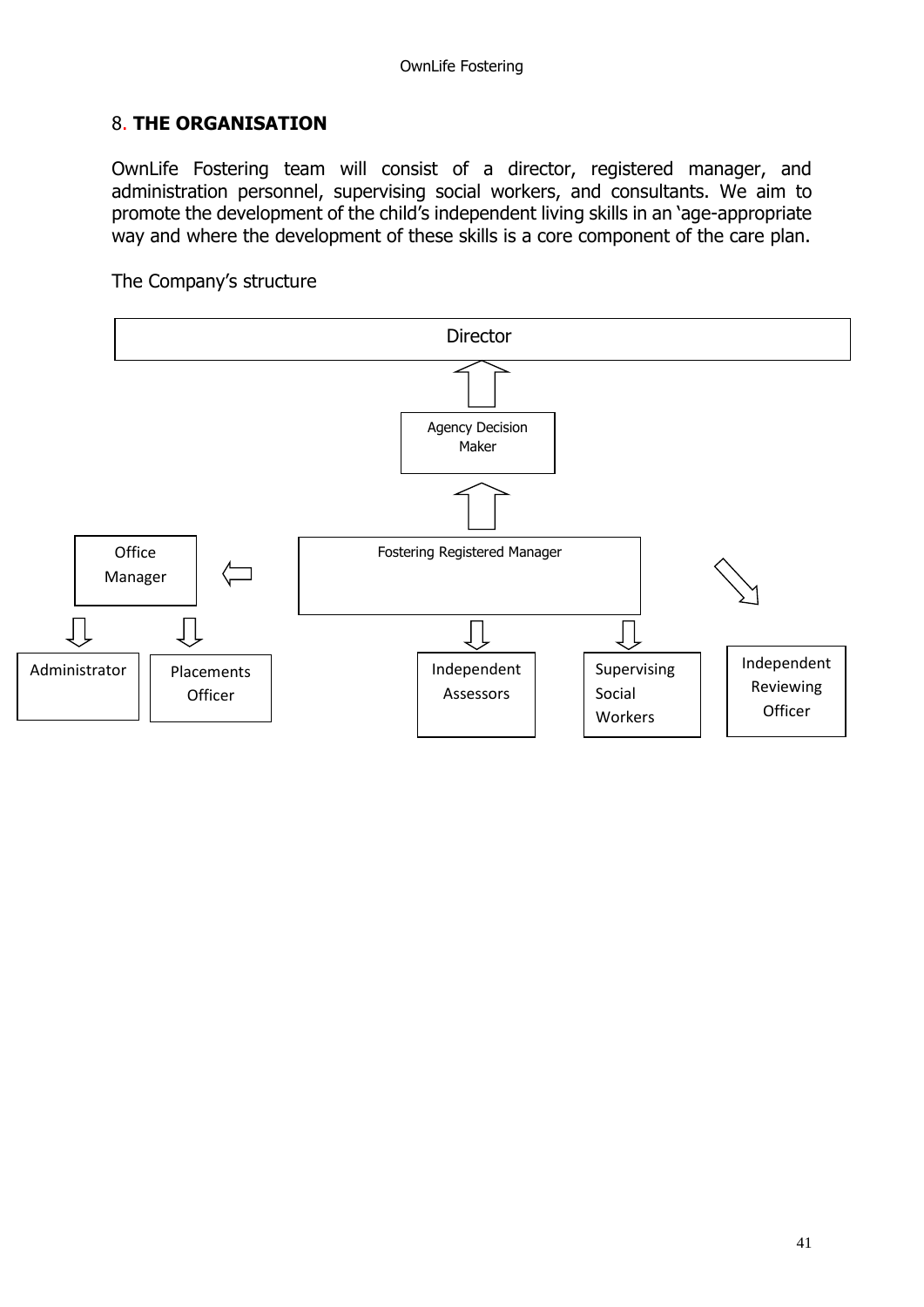## **Management and Staff Structure**

The Fostering Registered Manager is **Maureen Barnes**

The Fostering Responsible Individual is **Carol Hammond**

Staff Team comprising the following.

- Decision Maker: **Eva Lindsay**
- Supervising social workers.
- Training: Delivered by internal practitioners, foster carers and or freelance trainers
- Administration and staff: **Vikki Clements - Office Manager, Christine Alchin – Administrator, Charlotte Charlemagne – Placements Officer**

Central List of Panel Members:

## **Chair: Amy Weir**

Amy has worked in children's social care and with children in care for more than 30 years. Her various roles have always been focused around ensuring the best possible decisions are made for children. Amy has worked for and with Local Authorities, Ofsted and independently during which she has always supported service change and improvement for children in care and those who need safeguarding.

Amy has a thorough understanding of the legislative and regulatory basis for fostering panels. She is personally and professionally committed to ensuring that children in care acheive the best possible outcomes and that they fulfil their potential.

Amy approaches her role as chair in a positive manner and with an understanding of the commitment given by the potential foster carers in order to reach the stage where they are coming before the panel.

## **Edward Atkinson**

Ed is a solicitor with many years' experience, in the early years he divided his time between family and a criminal practice. He has worked for over thirty years in Brixton. He founded Hallmark, Atkinson and Wynter and was a partner in this practice for twenty-four years. He now works as a consultant to Wainwright Cummins Solicitors. This enables him to continue to work as a criminal solicitor, some of his clients span generations and continue over decades. He continues to have enthusiasm for working with people of all ages. He deals with case work at all stages from the police station to Crown Court advocacy.

### **Julie Chambers**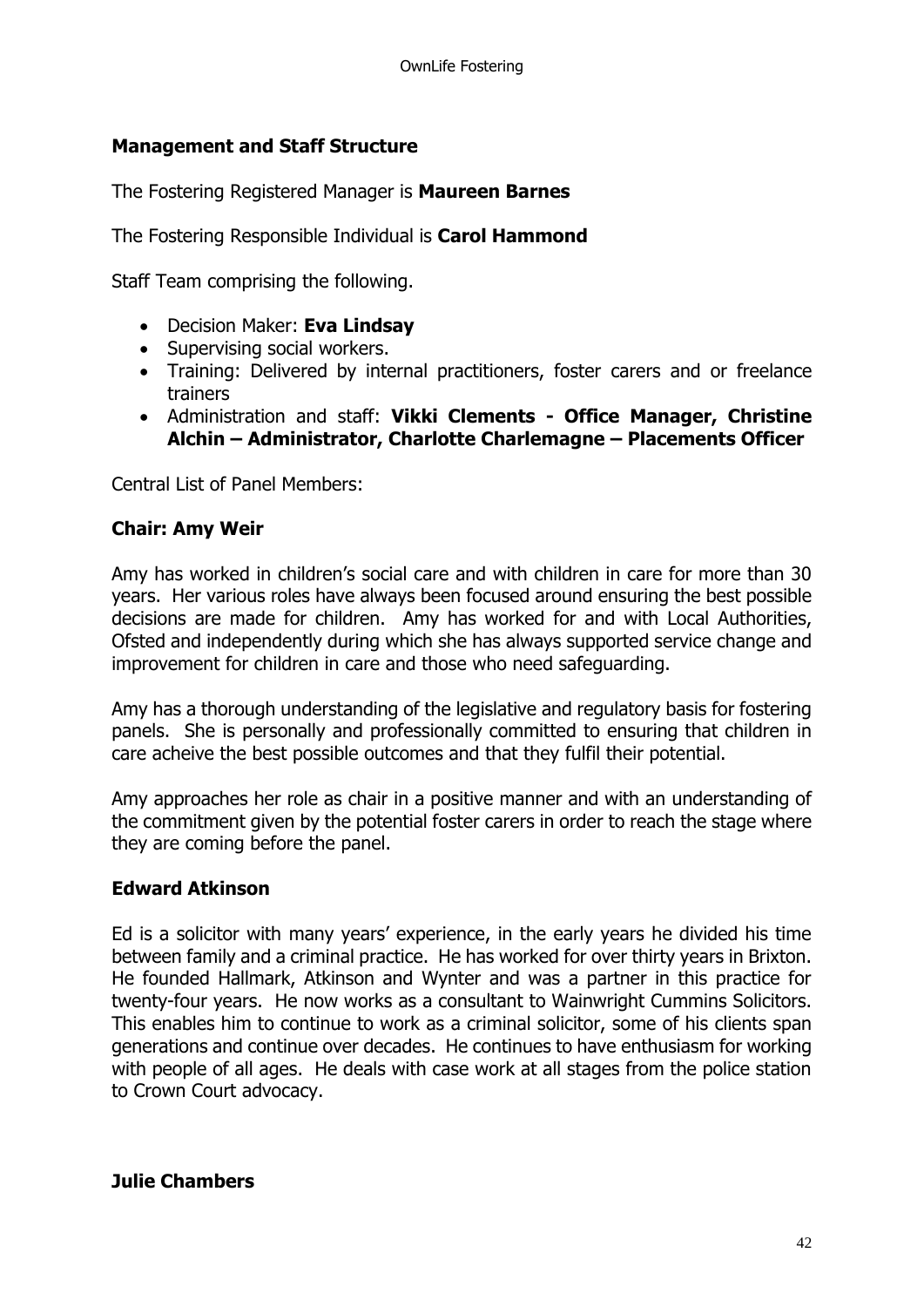Julie has enjoyed being a foster carer for 10 years, though would be the first to admit that there have been challenging times as well as great highs. She also works in a mainstream secondary school as a communicator and teacher of deaf children, having considerable experience and knowledge of the education system, especially in Special Educational Needs. The support of a school and it being a place of consistency is something Julie recognises to be key in a young person's life, especially in times of uncertainty. Education can be one of the stepping stones out of the care system into independence.

Julie is part of a 'rainbow' family. Having mixed race children, she is aware of how important race and culture are when considering how children are raised. Julie and her family also have personal experience of disability.

She is passionate about foster carers being advocates for children in their care, for their health, education and family life. She believes children and young people are individuals and unique and should be treated as such, respecting their faith, culture, sexuality, abilities and race.

Julie feels all children have the right to a loving family life, whatever the family make up.

## **KT Forster**

KT is a Justice of the Peace, and was appointed to the Inner London Family Panel in 2012. Sitting between the busiest family court and the Principal Registry has given her the insight and experience in the environment of family and children's law to enable her to make robust decisions regarding parental responsibility versus the welfare of the child. When she has to make the decision that a child be taken into care she is passionate that the guardians , adoptive parents or foster carers who offer that care are suitable, prepared, supported and equipped to offer that child the opportunities to fulfil their potential which before had fallen short of their rights and expectations as children.

KT is also a Befriender in a Prisoners Family and Friends Charity since 2010 which has given her the experience and insight into how children are affected by conflict or changes and the skills to help re-build families.

KT exercises sound, balanced and unprejudiced judgement in all that she does.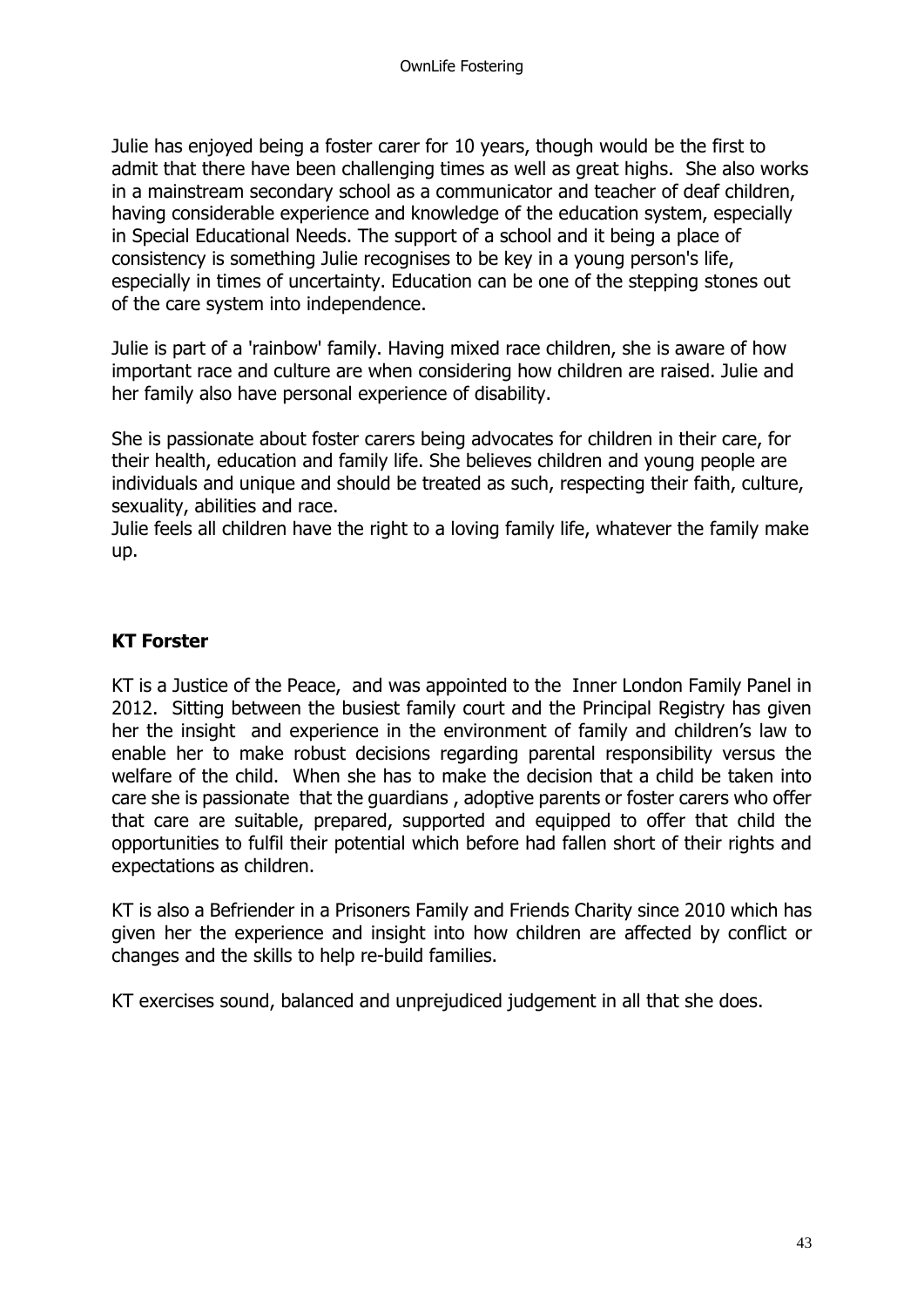## **Alistair Hastings: Vice Chair**

Alistair has eighteen years' experience working with young people in care, both in Residential and in Semi Independent settings. He has an NVQ4 in Health & Social care and is currently completing a management qualification.

Alistair also has extensive experience of working with adolescents with challenging behavior and has a good knowledge of the Regulations and Standards associated with looking after young people in care.

He also has a range of practical skills which enable him to engage effectively with young people to ensure that the young person is able to complete their Pathway plan and achieve good outcomes from the placement.

### **Sandra Heera**

Sandra is a registered qualified social worker who has worked in various Child Care settings for more than 35 years. She has specialised in Fostering and Adoption work since 1991, working for a London Borough for several years before moving on to a National Adoption agency and then the Independent Fostering sector. She has undertaken the full range of Fostering and Adoption work including Assessments, Direct work with children, and support/supervision of foster carers. Having produced reports for a variety of panels, she has a good understanding of what is required, and appreciates how it feels to present work to panel. Sandra has sat as a panel member on both Adoption and Fostering panels, and as Panel Adviser on a Local Authority panel.

Sandra now works as an Independent social worker, sitting on a number of Foster panels, undertaking Foster Carer Reviews and supporting carers under investigation. She has an interest in how poor attachment experiences and separations impact on Fostering outcomes.

## **Pauline Rennie-Peyton**

Pauline is a Chartered Counselling Psychologist with many years' experience working with individuals, couples and families. She specialises in human relationships and is currently writing her second book. Her first book Dignity at Work became a valuable tool for both victims of bullying and organisations. She also works in the field of trauma helping people return to their normal lives after road traffic accidents or acts of violence against them. She has been called in to deal with victims and organisations when there have been national and international tragedies. In addition to her clinical work she is an organisational consultant and trainer working with relationships in professional organisations. She has worked as a harassment investigator, team builder, stress management trainer and mediator.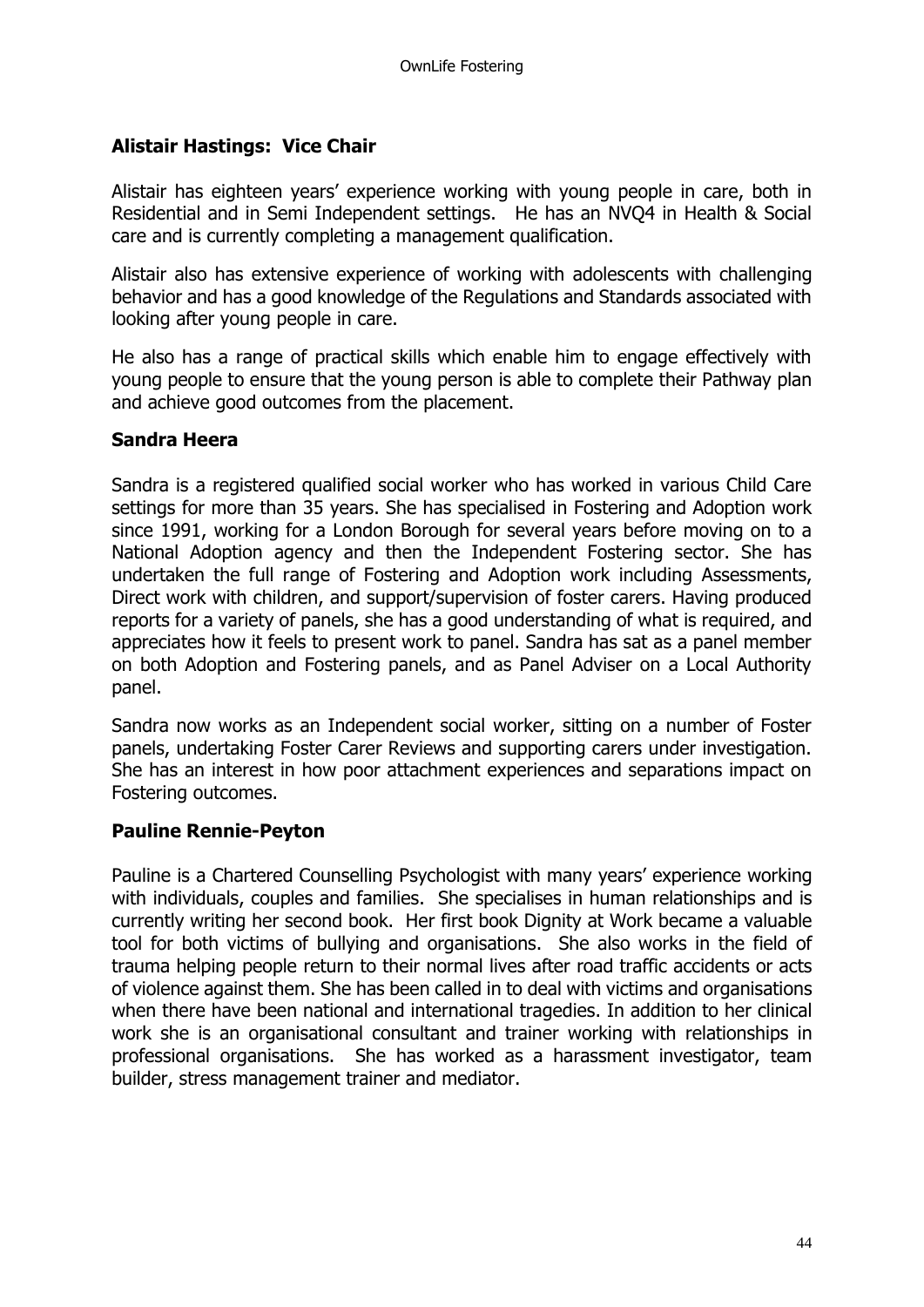## **Anne Thornton-Patterson**

Anne Thornton-Patterson began her career as a Residential Worker in children's homes in the Midlands eventually coming to London and taking up the post as Principal Officer for Adult Day Care - Learning Disability and Mental Health in Wandsworth. She has many years of experience working with families across inter departmental boundaries and liaising with health care professionals.

She has experience working with long term fostering for adults with learning disabilities transitioning from children to adult services as well as running support groups for foster carers.

For the past fourteen years, she has worked as a clinical hypnotherapist specialising in trichotillomania and other anxiety disorders. Her book on trichotillomania is currently with her publishers.

### **Peter Robinson**

Peter is a qualified social worker and has a Masters in social work. Before retiring he was a manager for the London borough of Lewisham in ther leaving care team. He has been a memebr of the Lewisham fostering panel and has managed teams in children and families.

Peter has extensive expereince of complex child care cases.

## **Greg Sorrell**

In addition to being a Panel Member, Greg is our adviser on all educational matters. His role as a Senior Ofsted Inspector of Schools and those Children's Homes who also provide education, gives him a solid understanding of the needs of young people in care .

Greg brings a wonderful sense of humour to all that he does and matches that with his thorough professional approach. He is fair and supportive to both carers and those for whom they care.

Greg is passionate about ensuring that young people in care receive all the support they can have so as to ensure they have the opportunity to fulfil their potential.

## **Minute Taker: Hilary Payne**

### **Foster Carers:**

- Joan Lloyd
- Susan Jones and David Ede
- Arlene Wright-Gordon
- Sarah Crossley
- Sharday Manahan
- Tim Spencer and Aga Wierzbicker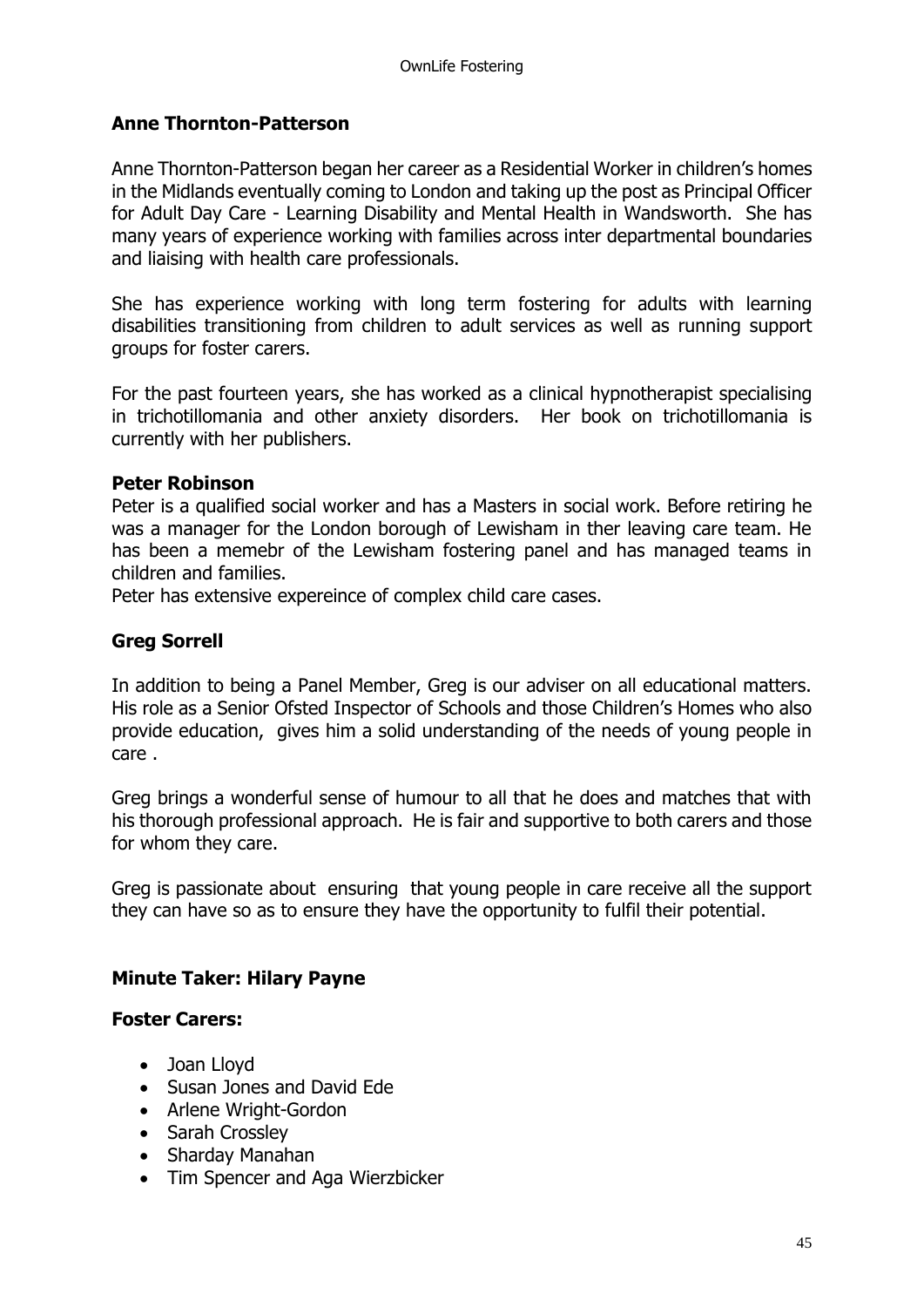- Lynn and Francis Murray
- Genevieve Campbell
- Leighann and Andrew Ferguson
- Regine Aston
- Paula Fuller

### **Consultants:**

- Education: Greg Sorrell, Ofsted Inspector of Educational Facilities
- Psychotherapy and Mental Health: Dr Pauline Rennie-Peyton, Msc.AFBPsS [www.renniepeyton.com](http://www.renniepeyton.com/)
- Child Protection: Mike Hames ex DS at the Metropolitan Police : created the first national police squad to pro-actively target child abusers
- Legal: Ed Atkinson.

## **9. COMPLAINTS**

OwnLife Fostering has a comprehensive complaints procedure, which is made widely available in different formats suitable for children, young people, carers, parents and professionals.

OwnLife Fostering will commission an independent social worker to investigate the complaint further, if the complainant continues to be unhappy following the informal problem-solving stage.

## **Complaints Procedure**

We seek to promote the rights of children and young people to be consulted and to participate in the decision making which affects their lives. Children and young people in our care are also entitled to a consistent standard of service and care.

It is therefore our duty to provide them with access to independent people and organisations, in the event of an issue or complaint, which cannot be amicably resolved in-house. This will also help young people as they get older, to move towards taking control of their own lives.

In the event of a complaint or grievance, we operate an Advice and Complaints procedure that is available to all carers, children and young people in our care. Access to consultants, who provide an independent element in any unresolved complaint, is also made available when required. We try to ensure that the child or young person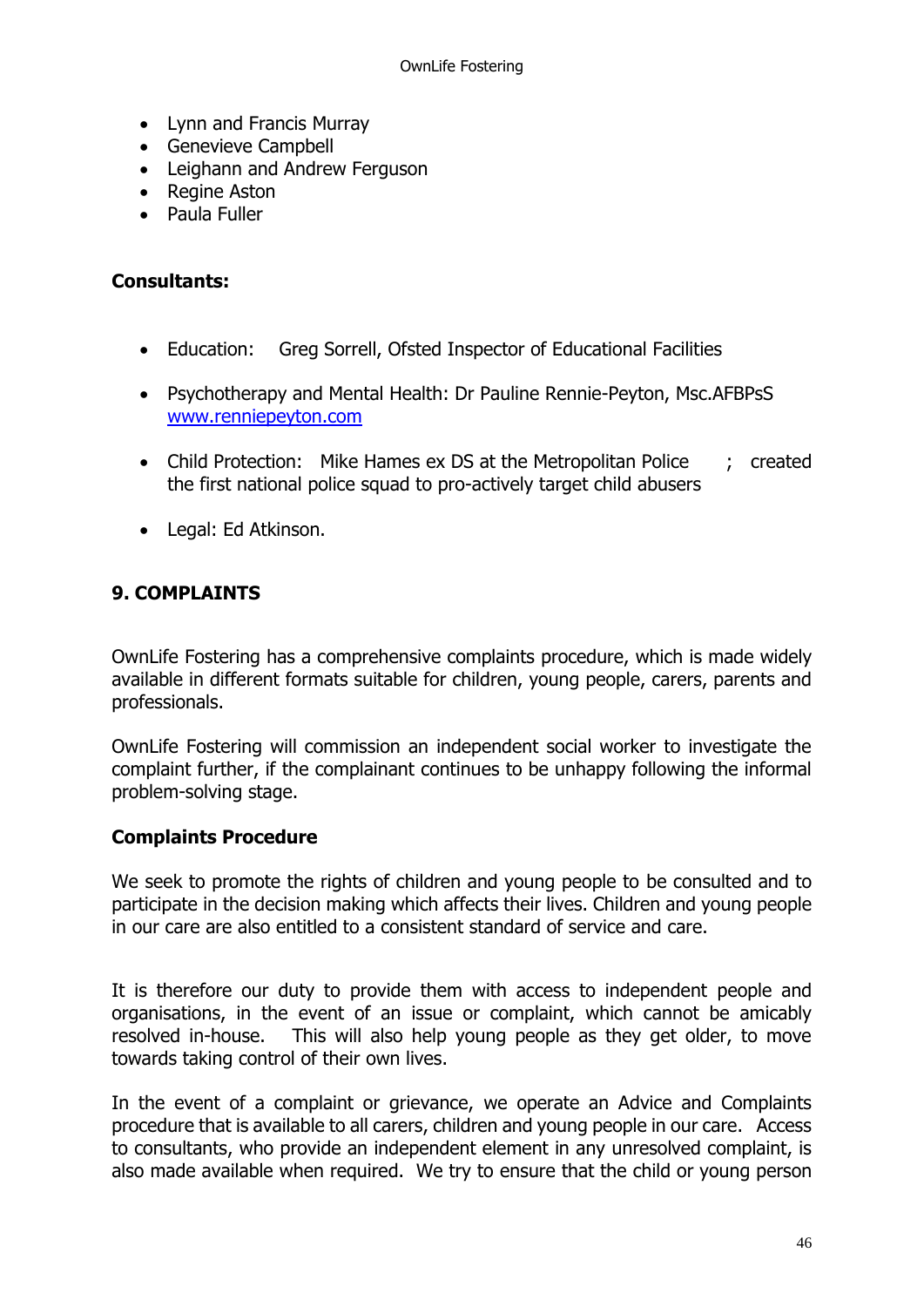understands the significance of the procedures and that there will be no adverse effect on their care as a result of filing a complaint.

All representations and complaints are treated seriously and dealt with both positively and promptly.

It is also our duty to advise children and young people on effective avenues of representation if a complaint or problem has not been satisfactorily resolved in-house. Available options are:

- Talking to their social worker in relation to disputed decisions.
- Talking to their Independent Reviewing Officer
- Talking to or telephoning our registered manager.
- The Children's Rights Director, Ofsted
- Talking to a representative from Voice.
- Talking to Childline.
- Contact the help line at the Who Cares Trust.
- Use of an independent advocate (see below).
- Consulting a solicitor.
- Contacting a local Councillor or Member of Parliament.
- Utilizing the relevant local authority's complaint procedure, especially if the problem concerns that authority.

This information is contained in our Children's Guide/Handbook which is given to all children on arrival.

Our foster carers are expected to help children and young people in accessing these resources and advising them that they have the right to use the procedures if they have a problem with the care received from OwnLife Fostering or their carers, especially if our complaints procedure has been exhausted without resolving the issue.

**Any complaint or issue involving possible sexual or physical abuse will give rise** to the need to consider whether Child Protection Procedures should be applied.

Outside representation will be available for such matters as:

- Challenging decisions made by us or our carers
- Raising issues about the standard of care.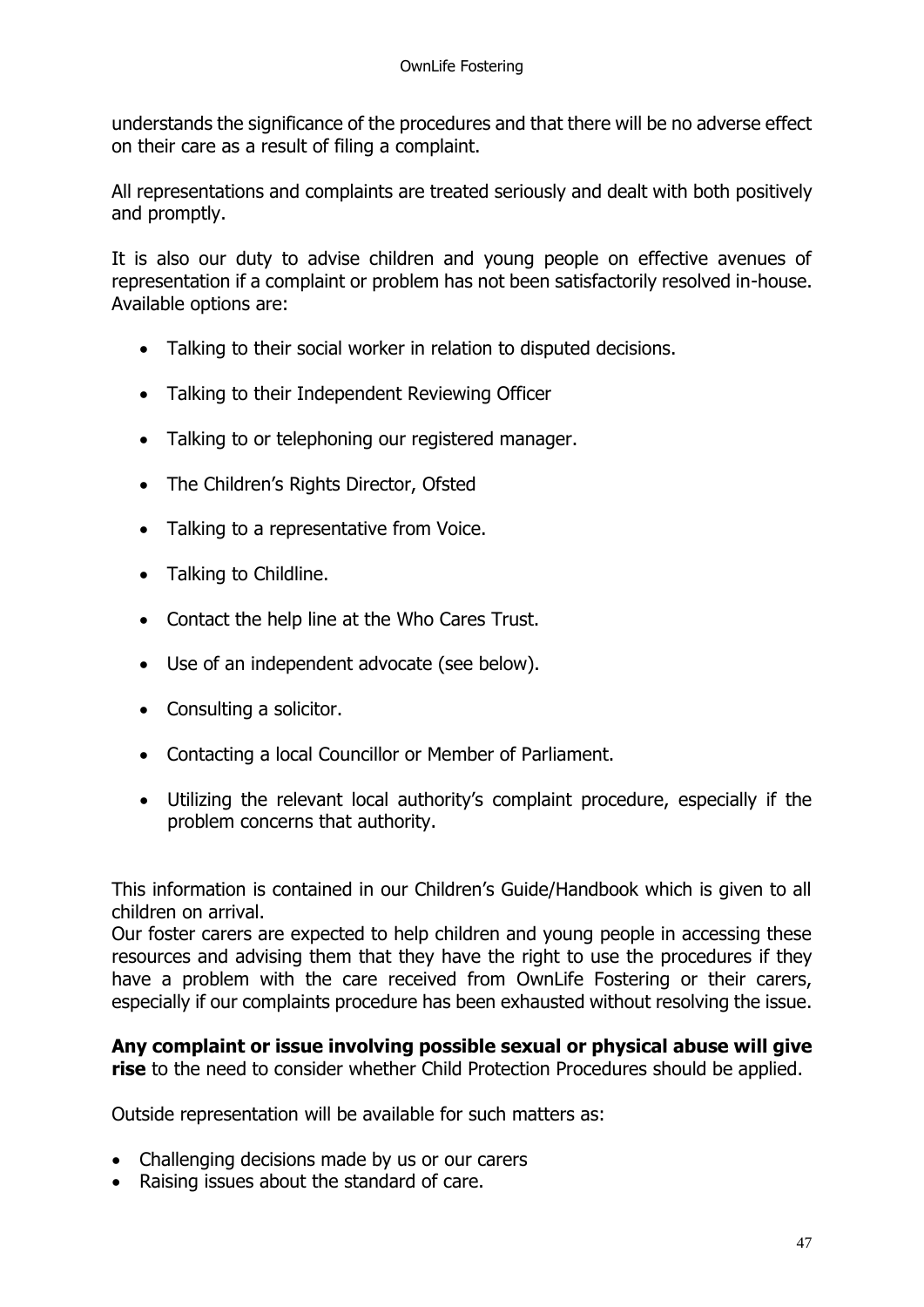• Ensuring action is taken about alleged infringement of rights, abuse or ill treatment (including bullying).

Our full policies and procedures document are available on request.

**Number of Complaints to Date: One**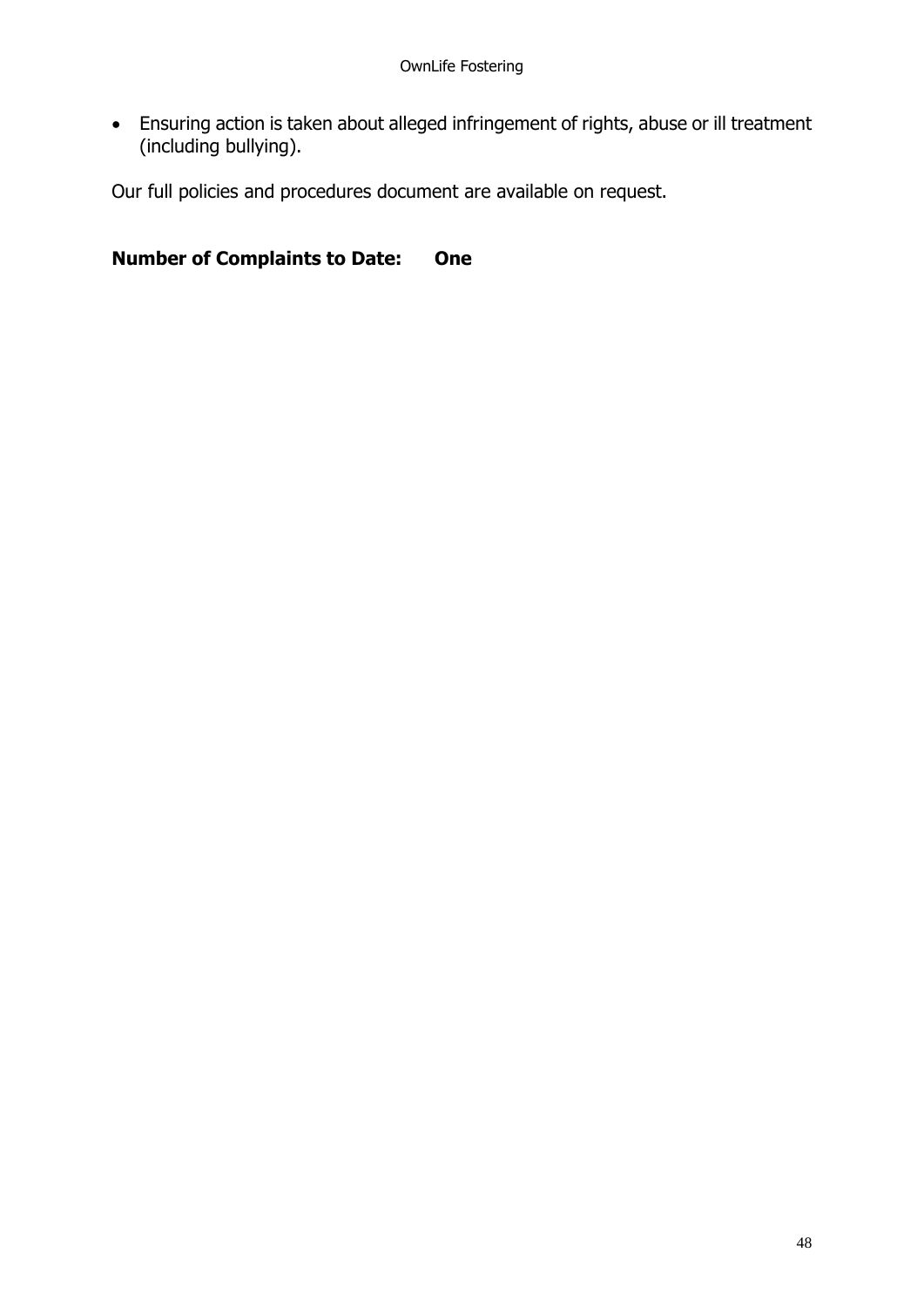## **Young Person's Complaints Booklet**

If a foster child or young person has a problem with the care received from OwnLife Fostering or with their Local Authority, they should talk to:

Your foster carer OR

The registered manager OR

Your family OR

Your social worker OR

Independent representative OR

Another young person

If you cannot sort it out - ask to make a Complaint or contact someone at any of the organisations listed at the back of this booklet.

### **What Happens: Stage One.**

We will discuss with you who is going to help you.

Your complaint will be written down and recorded.

You will sign to say that it is correct.

We will arrange for the people who are involved to discuss the problem with you and see if it can be sorted out.

This should all happen within two weeks.

You will get a letter saying what has happened and you will be asked if you are satisfied.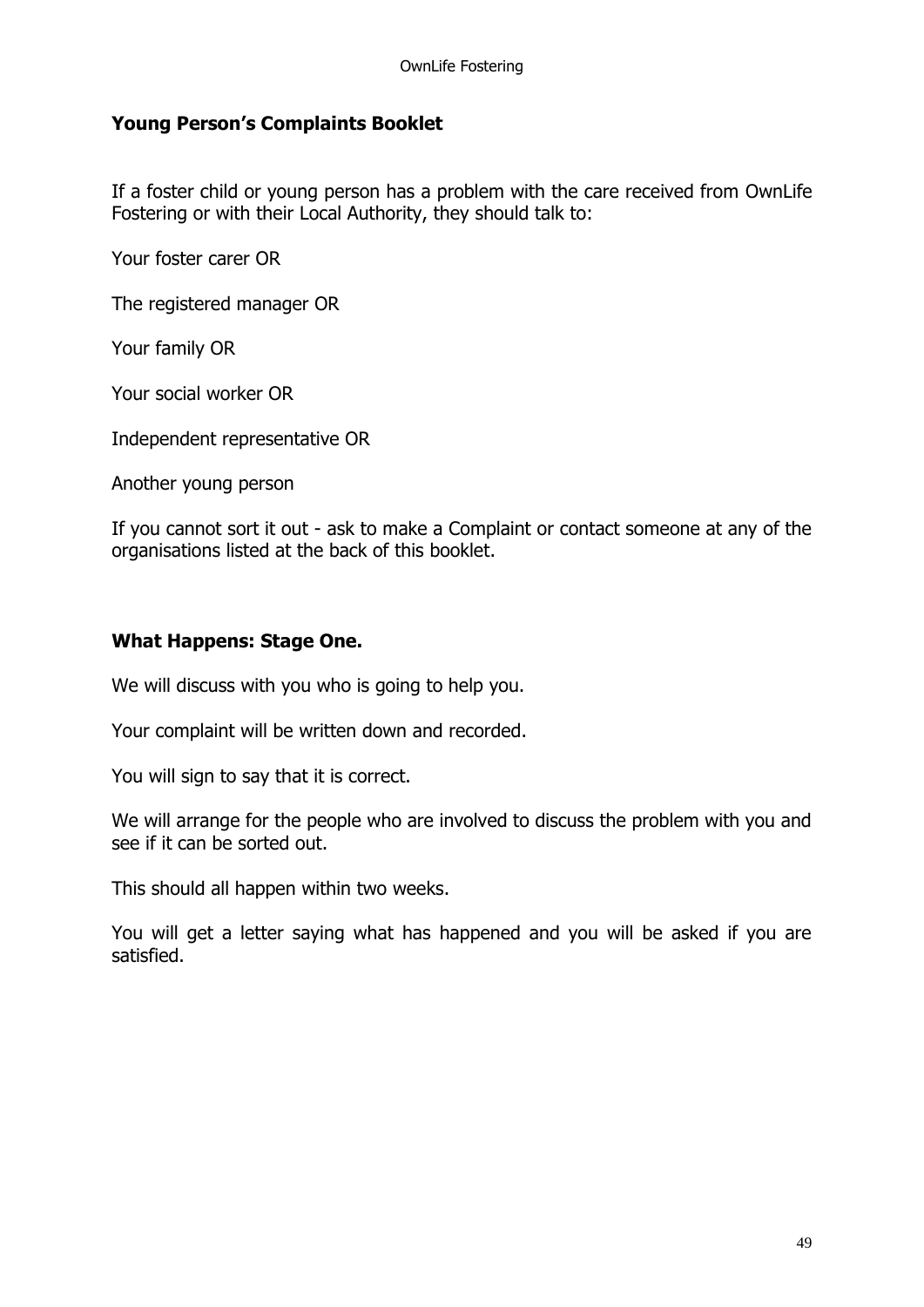## **If you are not satisfied: Stage Two**

A senior person at OwnLife Fostering will be asked to look at your complaint. This will not be someone involved before.

An independent person not connected to OwnLife Fostering will be asked to take part in the investigation.

They will speak to you and to anyone else involved.

You should get a letter in 28 days to tell you what has been decided.

You will be asked if you are satisfied with the outcome.

## **If you still disagree: Stage Three**

A review panel will be set up to look at this. The people on the panel will not have been involved before.

We will make sure you have someone to help you understand things and go with you to talk to the panel. You can choose the person.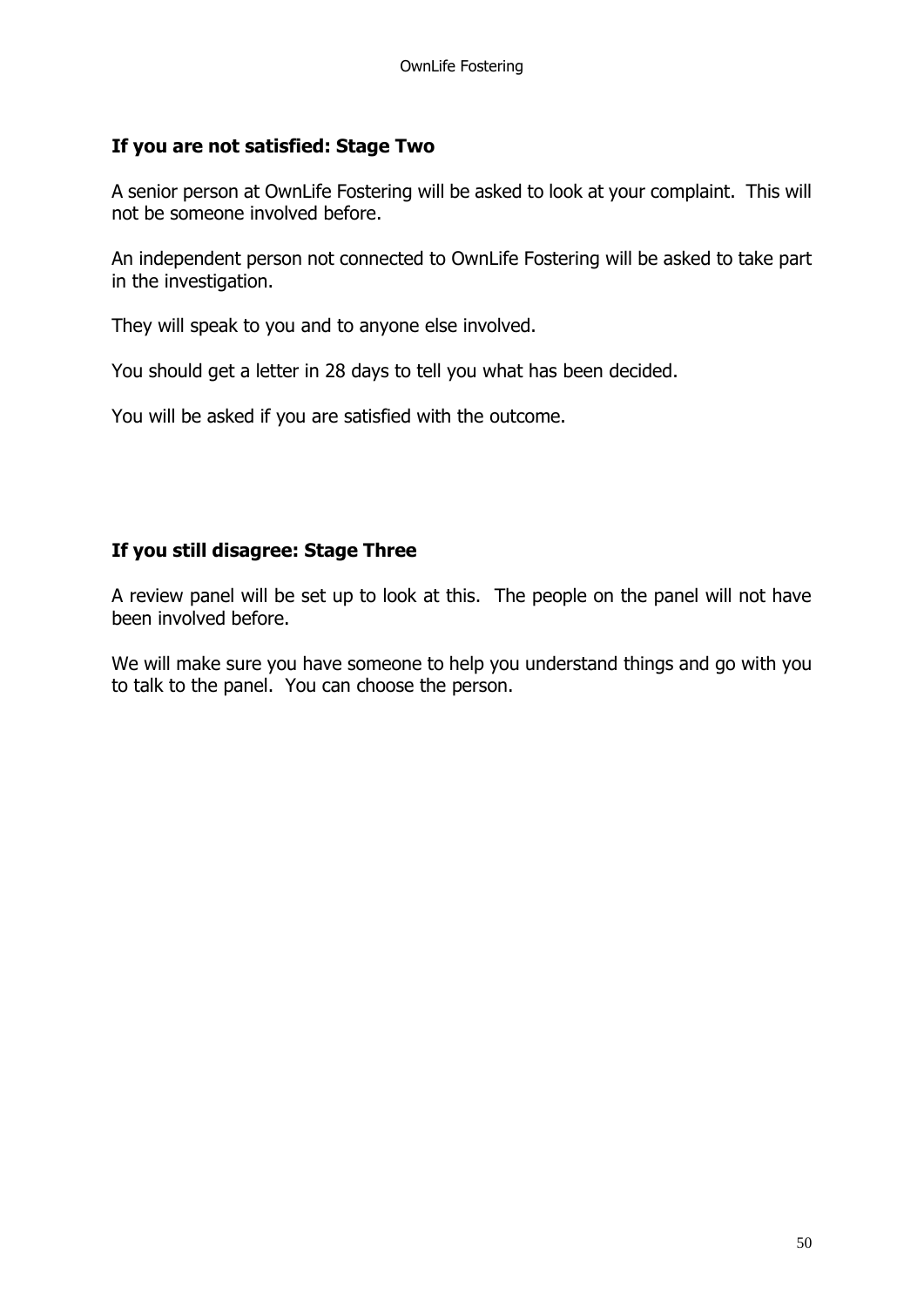## **10. CHILDREN'S GUIDE**

In accordance with the National Minimum Standards (2011), we have prepared a Children's Guide. Foster Carers are requested to go through the guide with children/young people who are placed with them and ensure that they understand their rights. The Children's Guide contains a list of important contact numbers that children and young people can use if they would like to speak to an independent person. It is also explained in an easy to understand way how to make a complaint.

## **11. USEFUL CONTACTS**

If you feel you need to talk to or get advice from someone completely independent of OwnLife Fostering, you should call any of the following organisations.

| Child line:                             | 0800 1111 (Free phone)     |
|-----------------------------------------|----------------------------|
| Voice:                                  | 0808 800 5792 (Free phone) |
| Children's Legal Centre:                | 020 7580 1664/01206 873820 |
| <b>NSPCC Child Protection Helpline:</b> | 0800 800 5000 (Free phone) |
| Children's Rights Director, Ofsted      | 0800 528 0731 (Free phone) |
| <b>Action for Children</b>              | 0300 123 2112              |

If you would like further information, please do not hesitate to contact us. We welcome your interest and comments.

Maureen Barnes, Registered Manager,

OwnLife Fostering Ltd,

Premier House, 1 Cobden Court

Bromley, Kent. BR2 9JF

Tel: 020 8313 3304